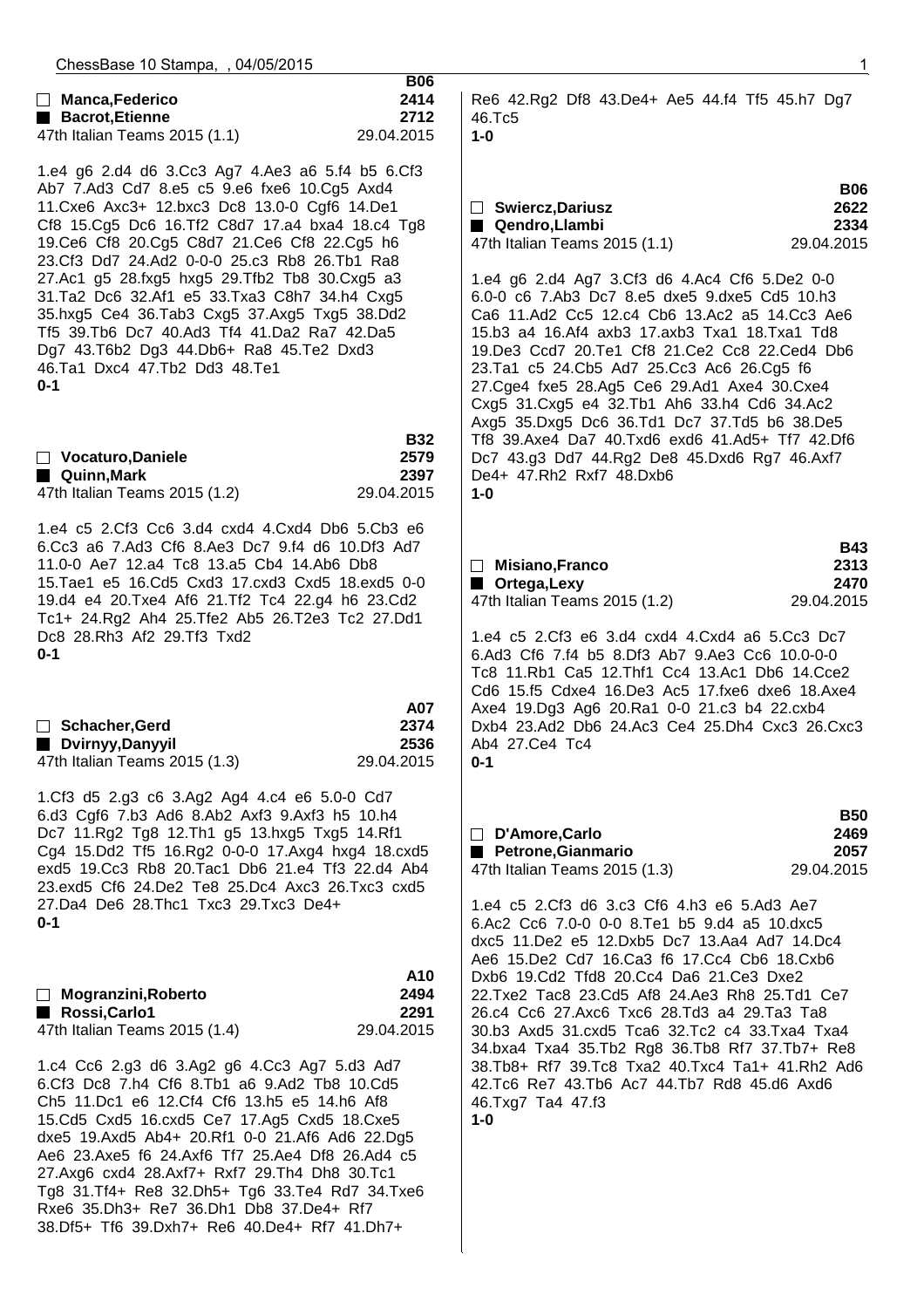| $\Box$ Ricci, Marco<br>■ Caprio, Guido<br>47th Italian Teams 2015 (1.4)                                                                                                                                                                                                                                                                                                                                                                                                                                                                                                                                                                       | CO <sub>1</sub><br>2056<br>2418<br>29.04.2015 | $\Box$ Yao, Stefano<br>Rombaldoni, Denis<br>47th Italian Teams 2015 (1.3)                                                                                                                                                                                                                                                                                                                                                                                                               | E11<br>2269<br>2479<br>29.04.2015        |
|-----------------------------------------------------------------------------------------------------------------------------------------------------------------------------------------------------------------------------------------------------------------------------------------------------------------------------------------------------------------------------------------------------------------------------------------------------------------------------------------------------------------------------------------------------------------------------------------------------------------------------------------------|-----------------------------------------------|-----------------------------------------------------------------------------------------------------------------------------------------------------------------------------------------------------------------------------------------------------------------------------------------------------------------------------------------------------------------------------------------------------------------------------------------------------------------------------------------|------------------------------------------|
| 1.e4 e6 2.d4 d5 3.exd5 exd5 4.Cf3 Ad6 5.Ad3 Ce7<br>6.0-0 Cbc6 7.h3 Cb4 8.Ae2 Af5 9.Ca3 c6 10.c3<br>Ca6 11.Cc2 Cc7 12.Ce3 Ag6 13.Ch4 Ce6 14.Ag4<br>Cf4 15. Cef5 Cxf5 16. Cxf5 h5 17. Te1+ Rf8 18. Cxd6<br>Dxd6 19.Axf4 Dxf4 20.Af3 Af5 21.g3 Dd6 22.h4 g6<br>23.De2 f6 24.Ag2 Rf7 25.Dd2 g5 26.Te3 gxh4<br>27.gxh4 Tag8 28.Tae1 Tg4 29.De2 Txh4 30.Te7+<br>Rg6 31.De3 Dh2+ 32.Rf1 Tg4 33.Dh3 Dxh3 34.Axh3<br>Ad3+ 35.T1e2 Te4 36.T7xe4 dxe4<br>$0 - 1$                                                                                                                                                                                         |                                               | 1.d4 Cf6 2.Cf3 e6 3.c4 Ab4+ 4.Cbd2 0-0 5.a3 Ae7<br>6.e3 a5 7.b3 d5 8.Ad3 b6 9.0-0 Ab7 10.Dc2 c5<br>11.Ab2 h6 12.dxc5 bxc5 13.Tad1 Cbd7 14.cxd5<br>exd5 15.e4 d4 16.Cc4 Dc7 17.Ce1 Cb6 18.Cxb6<br>Dxb6 19.Cf3 Tab8 20.Cd2 Aa6 21.Tfe1 Axd3<br>22.Dxd3 a4 23.e5 Cd5 24.Dc4 Cf4 25.Te4 Ce6<br>26.Dxa4 Ag5 27.b4 Db7 28.Tee1 Cf4 29.Ce4 d3<br>30.f3 c4 31.Ta1 Db6+ 32.Rf1 Tfd8 33.Ac1 Ce2<br>34. Txe2 dxe2+ 35. Rxe2 Dg1 36. Axg5 Dxg2+<br>$0 - 1$                                          |                                          |
| $\Box$ Codenotti, Marco<br>Socko, Bartosz<br>47th Italian Teams 2015 (1.1)                                                                                                                                                                                                                                                                                                                                                                                                                                                                                                                                                                    | C <sub>53</sub><br>2385<br>2623<br>29.04.2015 | □ Bonafede, Alessandro<br>Barletta, Mauro<br>47th Italian Teams 2015 (1.4)                                                                                                                                                                                                                                                                                                                                                                                                              | <b>B00</b><br>2377<br>2167<br>29.04.2015 |
| 1.e4 e5 2.Cf3 Cc6 3.Ac4 Ac5 4.c3 Cf6 5.d3 0-0<br>6.Cbd2 d5 7.exd5 Cxd5 8.Ce4 Ae7 9.0-0 Cb6<br>10.Ab3 Af5 11.Ac2 Dd5 12.De2 Tad8 13.Td1 Ag6<br>14.d4 exd4 15. Cxd4 Cxd4 16. Txd4 De6 17. Txd8<br>Txd8 18.f3 h6 19.Ab3 De5 20.Ae3 Axe4 21.Axb6<br>Ad6 22.g3 Ac6 23.Dxe5 Axe5 24.Ae3 a5 25.a4 g5<br>26.Rf2 Td6 27.f4 Tf6 28.Re2 gxf4 29.gxf4 Ad6<br>30.Tg1+ Rf8 31.Tf1 Tg6 32.Ac2 Tg4 33.b3 Th4<br>34.Tf2 Th5 35.Ad4 Th4 36.Ae3 Re7 37.Af5 Ad7<br>38.Ae4 Ag4+ 39.Rf1 Th3 40.Ad2 Ac5 41.Tg2 Af3<br>42.Axf3 Txf3+ 43.Re2 Th3 44.b4 Ab6 45.Ae1 h5<br>46.c4 axb4 47.Axb4+ Rd7 48.c5 Aa7 49.Tg7 Re6<br>50.Tg8 Rd5 51.Ta8 Txh2+ 52.Rd3 Th3+ 53.Re2 Tb3 |                                               | 1.e4 Cc6 2.Cc3 Cf6 3.d4 d6 4.d5 Cb8 5.f4 c6<br>6.dxc6 Cxc6 7.Cf3 e6 8.e5 Cg4 9.h3 Ch6 10.g4<br>Ae7 11.Ae3 f5 12.exf6 Axf6 13.Dd2 Da5 14.Ag2 Cf7<br>15.0-0 Ad7 16.a3 0-0 17.b4 Dd8 18.Tad1 Tc8<br>19.Ce4 Ae7 20.c4 Dc7 21.Rh1 Tcd8 22.Cc3 Ac8<br>23.Df2 b6 24.De2 Ad7 25.Ag1 Tc8 26.Cb5 Db8<br>27.Ah2 Tfe8 28.Tfe1 Af8 29.Dd3 a6 30.Cc3 Dc7<br>31. Ce4 Cb8 32. c5 bxc5 33. bxc5 d5 34. Ceg5 Cxg5<br>35. Cxg5 g6 36. f5 Dd8 37. Cxe6 Axe6 38. Txe6 Txe6<br>39.Axd5 Rh8 40.Axe6<br>$1 - 0$ |                                          |
| 54.Ad2 Axc5 55.Th8 Th3<br>$0 - 1$                                                                                                                                                                                                                                                                                                                                                                                                                                                                                                                                                                                                             |                                               | <b>lordachescu, Viorel</b><br>■ Cebalo, Miso<br>47th Italian Teams 2015 (1.1)                                                                                                                                                                                                                                                                                                                                                                                                           | <b>B51</b><br>2590<br>2379<br>29.04.2015 |
| Rombaldoni, Axel<br>De Filomeno, Simone<br>47th Italian Teams 2015 (1.2)<br>1.d4 d6 2.e4 Cf6 3.Cc3 e5 4.Cf3 Cbd7 5.Ac4 Ae7<br>6.0-0 0-0 7. Te1 c6 8.a4 a5 9.b3 Dc7 10. Ab2 h6<br>11.h3 Te8 12.Dd2 Cf8 13.Tad1 Cg6 14.Af1 Ad7<br>15.Cb1 Af8 16.d5 Cf4 17.dxc6 Axc6 18.Cc3 Ce6<br>19.Cd5 Axd5 20.exd5 Cc5 21.Ab5 Tec8 22.De3<br>Cce4 23.c4 Dc5 24.De2 Db6 25.Dc2 Cc5 26.Ch4<br>Dd8 27.g3 Ch7 28.Rh2 Cg5 29.f4 exf4 30.gxf4                                                                                                                                                                                                                      | C41<br>2488<br>2440<br>29.04.2015             | 1.e4 c5 2.Cf3 d6 3.Ab5+ Cd7 4.c3 Cgf6 5.De2 a6<br>6.Aa4 b5 7.Ac2 e5 8.0-0 Ae7 9.a4 Tb8 10.axb5<br>axb5 11. Ca3 Db6 12. d4 0-0 13. Td1 Te8 14. dxc5<br>dxc5 15.c4 b4 16.Cb5 Ab7 17.Ag5 Tbd8 18.h3 h6<br>19.Ah4 Af8 20.Ch2 Cb8 21.Txd8 Txd8 22.Cf1 g5<br>23.Ag3 Cc6 24.Ce3 Cd4 25.Cxd4 exd4 26.Cd5 Axd5<br>27.cxd5 Te8 28.Ta6 Dd8 29.Df3 Cd7 30.Ta7 c4<br>31.Df5 Df6 32.Dxd7 Te7 33.Dd8 d3 34.Aa4 b3<br>35. Ta8 Dg7 36. Dxe7 d2 37. Ad6 d1D+ 38. Rh2<br>$1 - 0$                           |                                          |
| Cge6 31.Cf5 Cxf4 32.Cxh6+ gxh6 33.Tg1+ Dg5<br>34.Df5 Cg6 35.Txg5 hxg5 36.Tg1 Ag7 37.Axg7 Rxg7<br>38.Tf1 Tf8 39.Dxg5 f6 40.Df5 Rh6 41.Tg1 Tg8<br>42.Dxf6 Rh7 43.Dg5<br>$1 - 0$                                                                                                                                                                                                                                                                                                                                                                                                                                                                 |                                               | $\Box$ Cacco, Christian<br>■ Collutiis, Duilio<br>47th Italian Teams 2015 (1.2)                                                                                                                                                                                                                                                                                                                                                                                                         | <b>D02</b><br>2337<br>2477<br>29.04.2015 |
|                                                                                                                                                                                                                                                                                                                                                                                                                                                                                                                                                                                                                                               |                                               | 1.d4 d5 2.Cf3 c6 3.Af4 Db6 4.Dc1 Af5 5.Cbd2 Cf6<br>6.c4 Cbd7 7.c5 Dd8 8.h3 h6 9.b4 g5 10.Ah2 Ag7<br>11.e3 a6 12.Ae2 0-0 13.0-0 Te8 14.Ce5 Cxe5<br>15.Axe5 Ce4<br>$\frac{1}{2}$ - $\frac{1}{2}$                                                                                                                                                                                                                                                                                          |                                          |
|                                                                                                                                                                                                                                                                                                                                                                                                                                                                                                                                                                                                                                               |                                               |                                                                                                                                                                                                                                                                                                                                                                                                                                                                                         |                                          |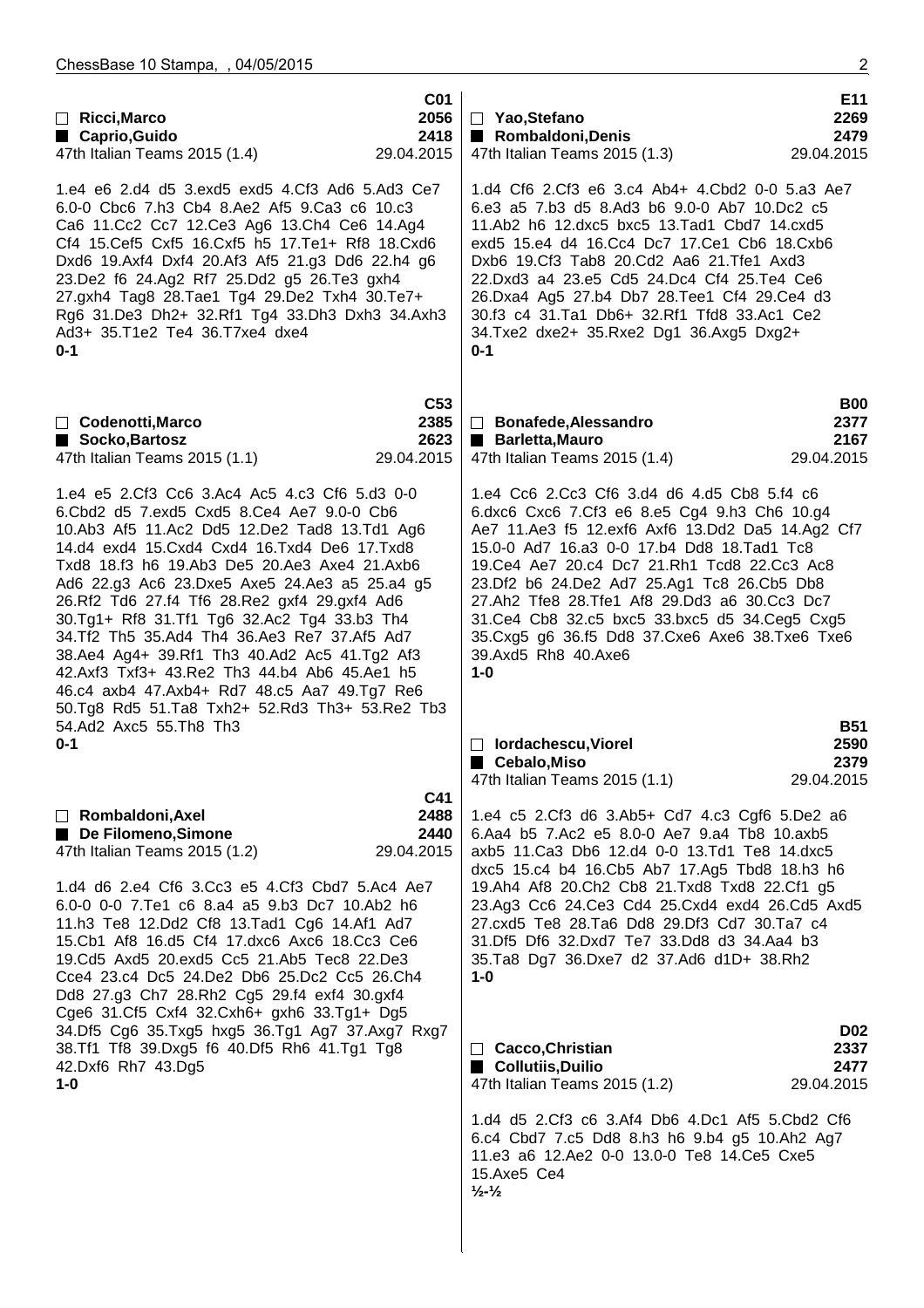| C41<br>$\Box$ Lagumina, Giulio<br>2322<br>Simoli, Sergio<br>2212<br>47th Italian Teams 2015 (1.3)<br>29.04.2015                                                                                                                                                                                                                                                                                                                                                                                                                                                                                                                                                                                | 30.Cc1 f5 31.Cd3 e5 32.Ta6 e4 33.Cf4+ Rh7<br>34.Cd5 Aa5 35.Ta7+ Rh8 36.c5 Th6 37.cxb6 Axb6<br>38.Ta <sub>6</sub><br>$1 - 0$                                                                                                                                                                                                                                                                                                                                                                                                                                                                                                                                                                                                                                                                                                                     |
|------------------------------------------------------------------------------------------------------------------------------------------------------------------------------------------------------------------------------------------------------------------------------------------------------------------------------------------------------------------------------------------------------------------------------------------------------------------------------------------------------------------------------------------------------------------------------------------------------------------------------------------------------------------------------------------------|-------------------------------------------------------------------------------------------------------------------------------------------------------------------------------------------------------------------------------------------------------------------------------------------------------------------------------------------------------------------------------------------------------------------------------------------------------------------------------------------------------------------------------------------------------------------------------------------------------------------------------------------------------------------------------------------------------------------------------------------------------------------------------------------------------------------------------------------------|
| 1.e4 d6 2.d4 Cd7 3.Cc3 e5 4.Cf3 Cgf6 5.Ac4 Ae7<br>6.0-0 0-0 7.a4 c6 8.h3 h6 9.De2 Dc7 10.Td1 Te8<br>11. Ch4 Cf8 12. Df3 Ae6 13. Axe6 Cxe6 14. Cf5 Cxd4<br>15. Cxd4 exd4 16. Txd4 Cd7 17. Dg3 Rh8 18. Af4 Ce5<br>19. Tad1 Af8 20. Ae3 Tad8 21. Dh4 f6 22. Ce2 Df7<br>23.Cg3 De6 24.Cf5 Cf7 25.Dh5 Rh7 26.Cg3 a6<br>27.Da5 Ce5 28.b3 Td7 29.c4 c5 30.Td5 Cc6 31.Dc3<br>Tdd8 32.f3 g6 33.Af2 Ae7 34.Ce2 Cb4 35.T5d2 f5<br>36.Cf4 Df7 37.exf5 Dxf5 38.Cd5 Cxd5 39.Txd5 Df4<br>40.Dd3 Af8 41.Axc5 Te6 42.Af2 Tde8 43.c5 dxc5<br>44.Td7+ Rg8 45.Dd5 b6 46.Te1 Df5 47.Txe6 Dxe6<br>48.a5 Dxd5 49.Txd5 Tb8 50.Ag3 Tb7 51.Ad6 Td7<br>52.axb6 Txd6<br>$0 - 1$                                            | C <sub>03</sub><br>2234<br>□ Calavalle, Giulio<br>Ladron De Guevara Pinto, Paolo<br>2316<br>47th Italian Teams 2015 (1.3)<br>29.04.2015<br>1.e4 e6 2.d4 d5 3.Cd2 Ae7 4.e5 c5 5.c3 Cc6<br>6.Cdf3 Ad7 7.Ad3 cxd4 8.cxd4 Cb4 9.Ce2 Cxd3+<br>10.Dxd3 Da5+ 11.Ad2 Db5 12.Dxb5 Axb5 13.Cc3<br>Aa6 14.Tc1 Rd7 15.Ae3 h5 16.Rd2 Ch6 17.Ce1 Cf5<br>18.Cd3 b6 19.g3 g5 20.h3 Tac8 21.Ce2 Txc1<br>22. Txc1 f6 23. f4 Axd3 24. Rxd3 fxe5 25. fxe5<br>$\frac{1}{2}$ - $\frac{1}{2}$                                                                                                                                                                                                                                                                                                                                                                          |
| C <sub>00</sub><br>2266<br>□ Navarro, Stefano<br>Stromboli, Ettore<br>2316<br>47th Italian Teams 2015 (1.4)<br>29.04.2015                                                                                                                                                                                                                                                                                                                                                                                                                                                                                                                                                                      | <b>B52</b><br>2313<br>□ Boscolo, Federico<br><b>Begelman, Boris</b><br>2144<br>29.04.2015<br>47th Italian Teams 2015 (1.4)                                                                                                                                                                                                                                                                                                                                                                                                                                                                                                                                                                                                                                                                                                                      |
| 1.e4 e6 2.d3 d5 3.Cd2 Cf6 4.Cgf3 c5 5.g3 b6<br>6.Ag2 Ab7 7.De2 Ae7 8.0-0 Cc6 9.c3 Dc7 10.Te1<br>0-0 11. Cf1 dxe4 12. dxe4 Tfd8 13. Af4 e5 14. Ag5<br>Cg4 15.Axe7 Cxe7 16.Tad1 Cf6 17.C3d2 Td7<br>18. Ce3 Tad8 19. f3 b5 20. Ah3 Td6 21. Cdf1 c4<br>22.Txd6 Txd6 23.Td1 Rf8 24.Td2<br>$\frac{1}{2}$ $\frac{1}{2}$<br>E12<br>$\Box$ Gilevych, Artem<br>2393<br>Horvath, Csaba<br>2553<br>47th Italian Teams 2015 (1.1)<br>29.04.2015<br>1.d4 Cf6 2.c4 e6 3.Cf3 b6 4.a3 c5 5.d5 Aa6 6.Db3<br>b5 7.cxb5 Ab7 8.dxe6 fxe6 9.g3 a6 10.bxa6 Axa6<br>11.Ah3 Ae7 12.Cc3 Cc6 13.Ae3 Tb8 14.Da4 Da5<br>15. Axc5 Axc5 16. Dxa5 Cxa5 17. b4 Ab6 18. 0-0 Cb3<br>19.Ta2 Re7 20.Ca4 Cd4 21.Te1 Aa7 22.Cxd4 Axd4 | 1.e4 c5 2.Cf3 d6 3.Ab5+ Ad7 4.Axd7+ Dxd7 5.0-0<br>Cf6 6.De2 Cc6 7.Td1 e6 8.c3 Ae7 9.d4 cxd4<br>10.cxd4 d5 11.e5 Ce4 12.Ce1 f6 13.f3 Cg5 14.exf6<br>Axf6 15.Ae3 0-0 16.Cc3 Cf7 17.f4 Tac8 18.Cf3 Ae7<br>19.a3 Ca5 20.Af2 Ad6 21.g3 g6 22.Ce5 De7 23.Db5<br>Cc4 24. Cxc4 Txc4 25. Te1 a6 26. Db3 Dd7 27. Te2<br>Cd8 28. Tae1 b5 29. Cd1 Tc1 30. Ae3 Ta1 31. Ad2<br>Dg7 32.Dd3 Df6 33.Ac3 Df5 34.Df3 g5 35.Ce3<br>Txe1+ 36.Txe1 Dh3 37.f5 Cf7 38.Dg2 Dxg2+<br>39.Rxg2 exf5 40.Cxd5 Td8 41.Te6 Rf8 42.Cf6 h6<br>43.d5 Ae7 44.Ch7+ Re8 45.Ab4 Cd6 46.Txh6 g4<br>47. Te6 Rf7 48.h4 gxh3+ 49. Rxh3 a5 50. Ac5 Td7<br>51.Rg2 Cc4 52.Axe7 Txe7 53.Cg5+ Re8 54.Ta6<br>Te2+ 55.Rf3 Txb2 56.Ce6 Re7 57.Cd4 Rd7 58.Cxf5<br>b4 59.axb4 Txb4 60.Ta7+ Rd8 61.Cd4 Re8 62.Cc6<br>Tb3+ 63.Rf4 Tb5 64.Re4 Cb6 65.d6 Tg5 66.Ce5<br>Txg3 67.Tb7 Cc8 68.d7+<br>$1 - 0$ |
| 23.e3 Aa7 24.Ag2 Thc8 25.h3 Ab7 26.Cb2 Tc2<br>27. Tea1 Aa6 28.g4 h6 29. Ca4 Tbc8 30. Txc2 Txc2<br>31.Tb1 Ab5 32.Cb2 Ac6 33.Af1 Ce4 34.Ad3 Td2<br>35.b5 Ad5 36.a4 Cxf2<br>0-1                                                                                                                                                                                                                                                                                                                                                                                                                                                                                                                   | A15<br>2648<br>$\Box$ Lenic, Luka<br>Bertagnolli, Alexander<br>2343<br>47th Italian Teams 2015 (1.1)<br>29.04.2015                                                                                                                                                                                                                                                                                                                                                                                                                                                                                                                                                                                                                                                                                                                              |
| E04<br>$\Box$ Altini, Nicola<br>2410<br>■ Cocchi, Andrea<br>2272<br>29.04.2015<br>47th Italian Teams 2015 (1.2)<br>1.d4 Cf6 2.c4 e6 3.Cf3 d5 4.g3 dxc4 5.Ag2 c5<br>6.0-0 Cc6 7.dxc5 Dxd1 8.Txd1 Axc5 9.Cbd2 c3<br>10.bxc3 0-0 11.Cb3 Ae7 12.c4 Ad7 13.Ab2 Tfd8<br>14. Ce5 Tac8 15. Cxc6 Axc6 16. Axc6 Txc6 17. Txd8+<br>Axd8 18.Td1 Ae7 19.Axf6 Axf6 20.Td7 b6 21.Txa7<br>h5 22.Ta4 g5 23.e3 Rg7 24.h3 Ac3 25.Rf1 Rg6<br>26.Re2 g4 27.hxg4 hxg4 28.Rd3 Ae1 29.Re2 Ac3                                                                                                                                                                                                                          | 1.Cf3 Cf6 2.c4 g6 3.Cc3 Ag7 4.e4 e5 5.Cxe5 0-0<br>6.Cf3 Te8 7.d3 d5 8.cxd5 Cxd5 9.Cxd5 Dxd5<br>10.Ae2 Dd6 11.0-0 Ag4 12.Cg5 Axe2 13.Dxe2 Cc6<br>14.Ae3 Tad8 15.Tfd1 h6 16.Cf3 f5 17.Dc2 Db4<br>18.exf5 gxf5 19.d4 Db5 20.Tac1 Te4 21.g3 Rh7<br>22.Dc5 Td5 23.Dxb5 Txb5 24.b3 Td5 25.Tc5 Txc5<br>26.dxc5 Te7 27.Ch4 Tf7 28.Td2 Af8 29.a3 f4<br>30.gxf4 Ae7 31.Cf3 Af6 32.Rf1 Rg6 33.Re2 Ac3<br>34.Td3 Ab2 35.b4 Rf5 36.b5 Ca5 37.a4 c6 38.Td6<br>Af6 39.Cd2 Rg4 40.h3+ Rxh3 41.Rf3 Rh2 42.f5<br>cxb5 43.axb5 Ag7 44.Af4+ Rh3 45.Tg6<br>$1 - 0$                                                                                                                                                                                                                                                                                                   |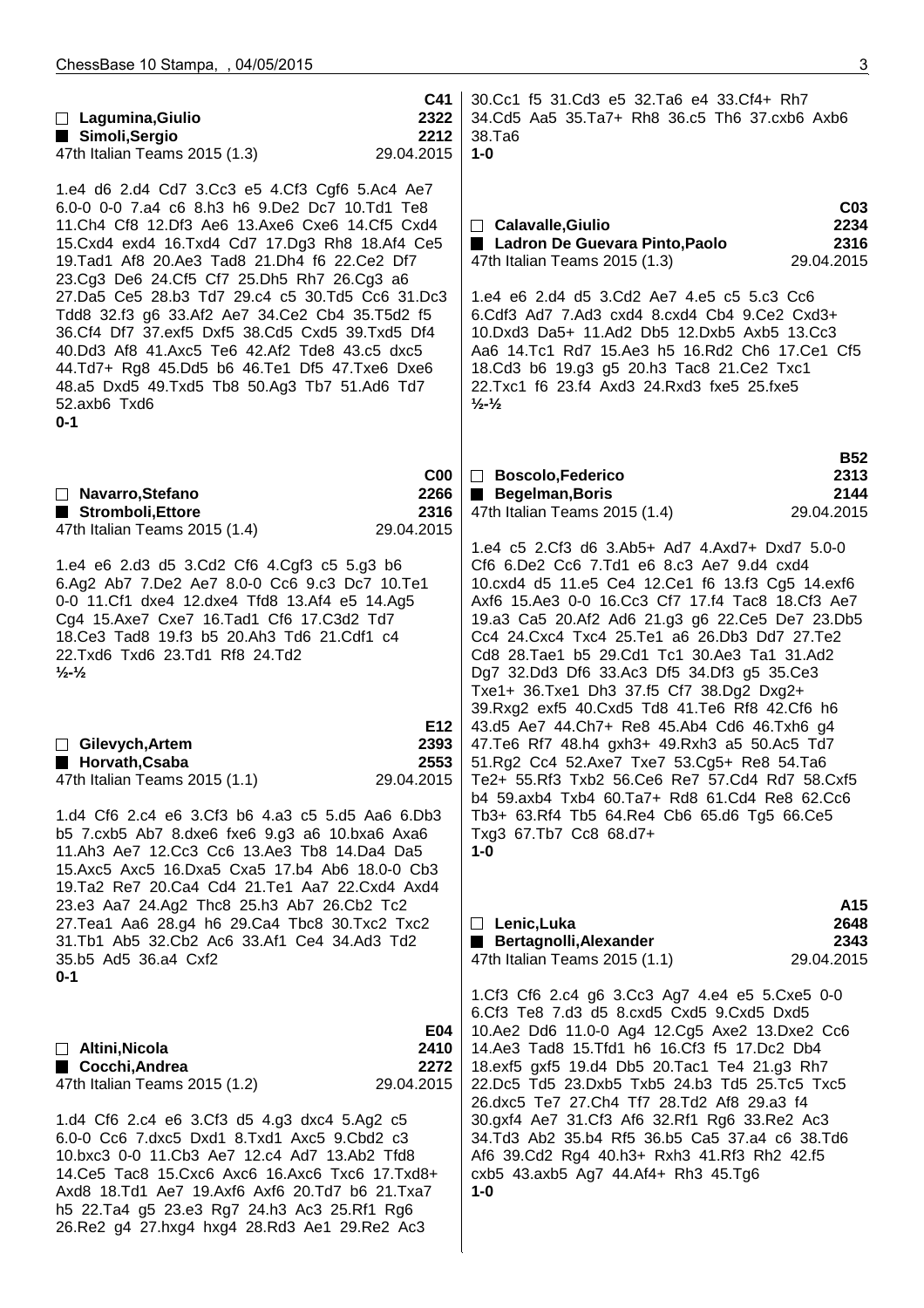| 10. De3 c5 11. c3 0-0 12. Cd2 Ab7 13. Ac2 Te8 14. f3<br>Dc7 15.Df2 c4 16.Dd4 Tad8 17.f4 Ced7 18.Te1 Cc5<br>19.b4 cxb3 20.axb3 Ce6 21.De3 d5 22.f5 d4<br>23.cxd4 Cxd4 24.Ab1 Cxf5 25.Dh3 Db6+ 26.Rf1 Dd4<br>27.Dxf5 Dxa1 28.e5 Ac8 29.Dc2 Txe5 30.Ab2 Txe1+<br>31. Rxe1 Da5 32. Axf6 gxf6 33. Dxh7+ Rf8 34. Dh6+<br>Re8 35.Ae4 Da1+<br>$0 - 1$<br><b>B76</b><br>$\Box$ Vocaturo, Daniele<br>2579<br>De Eccher, Stefano<br>2209<br>47th Italian Teams 2015 (2.3)<br>29.04.2015                                                                                                                                                                                                                                                                                                   |
|--------------------------------------------------------------------------------------------------------------------------------------------------------------------------------------------------------------------------------------------------------------------------------------------------------------------------------------------------------------------------------------------------------------------------------------------------------------------------------------------------------------------------------------------------------------------------------------------------------------------------------------------------------------------------------------------------------------------------------------------------------------------------------|
| 1.e4 c5 2.Cf3 d6 3.d4 cxd4 4.Cxd4 Cf6 5.Cc3 g6<br>6.Ae3 Ag7 7.f3 0-0 8.Dd2 Cc6 9.g4 Ae6 10.Cxe6<br>fxe6 11.0-0-0 Da5 12.Rb1 Ce5 13.Ae2 Tac8 14.Cb5<br>Dxd2 15.Axd2 Cc6 16.c3 Cd7 17.Ae3 a6 18.Cd4<br>Cc5 19.h4 e5 20. Cxc6 Txc6 21. Ac4+ Rh8 22.h5 g5<br>23.Axg5 Cxe4 24.Axe7 Cf2 25.Axf8 Axf8 26.Ad5 Tc7<br>27.g5 Ae7 28.g6 Cxh1 29.Txh1 h6 30.Rc2 Rg7<br>31.Rd3 b6 32.Tg1 Ag5 33.b4 Tc8 34.Tg4 b5 35.Tg1<br>Af6 36.Tc1 Tc7 37.c4 Ae7 38.Tc2 Rf6 39.a4 bxc4+<br>40.Txc4 Ta7 41.Tc8<br>$1-0$<br>C41                                                                                                                                                                                                                                                                            |
| 2255<br>□ Cherin, Diego<br>Dvirnyy, Danyyil<br>2536<br>47th Italian Teams 2015 (2.4)<br>29.04.2015<br>1.e4 d6 2.d4 Cf6 3.Cc3 e5 4.Cf3 Cbd7 5.Ae2 Ae7<br>6.0-0 0-0 7.h3 c6 8.Ae3 b5 9.a3 a6 10.Te1 Dc7<br>11. Ch2 Ab7 12. Cg4 Tad8 13. d5 cxd5 14. Cxf6+ Cxf6<br>15. Cxd5 Cxd5 16. exd5 f5 17. a4 b4 18. a5 Tc8<br>19.Dd2 f4 20.Ab6 Dxc2 21.Dxb4 Axd5 22.Tad1 Ab7<br>23.Ad3 Dc6 24.Ae4 Dd7 25.Db3+ Rh8 26.Ad5 Tf6<br>27.Tc1 h6 28.f3 Axd5 29.Dxd5 Tff8 30.b4 Ah4<br>31. Ted1 Txc1 32. Txc1 Tc8 33. Td1 Da4 34. Dxd6<br>Ae7 35.Dd3 Axb4 36.Rh2 Te8 37.Tb1 Axa5 38.Dxa6<br>Dc2 39.Db5 Tb8 40.Dxe5 Dxb1 41.Dxb8+<br>$\frac{1}{2}$ - $\frac{1}{2}$                                                                                                                                  |
| A07<br>2553<br>$\Box$ Horvath, Csaba<br><b>Brunello, Sabino</b><br>2540<br>47th Italian Teams 2015 (2.1)<br>29.04.2015<br>1.Cf3 d5 2.g3 Ag4 3.Ag2 c6 4.d3 e6 5.0-0 Ad6<br>6.c4 Ce7 7.Cc3 0-0 8.cxd5 exd5 9.e4 Cd7 10.exd5<br>cxd5 11.h3 Ah5 12.d4 Tc8 13.Te1 Cb6 14.a4 a6<br>15.Db3 Tc4 16.a5 Tb4 17.Da2 Ca8 18.Ae3 Cc7<br>19. Ce5 Cf5 20. Cxd5 Cxe3 21. Txe3 Txd4 22. Cf4<br>Txf4 23.gxf4 Ce6 24.Dc4 Ac5 25.f5 Axe3 26.fxe3<br>Dd2 27.Dc3 Dxc3 28.bxc3 Cc5 29.Tb1 f6 30.Cc4<br>Td8 31.Tb6 Td1+ 32.Rh2 Ae2 33.Td6 Ta1 34.Td5<br>Cb3 35.Td8+ Rf7 36.Cd6+ Re7 37.Cxb7 Cxa5<br>38.Tg8 Cxb7 39.Txg7+ Rd6 40.Txb7 h6 41.Rg3 Ac4<br>42. Rf4 a5 43. Tb6+ Re7 44. Tb7+ Rd6 45. Tb6+ Re7<br>46.Tc6 Ab3 47.c4 a4 48.Te6+ Rd7 49.Ac6+ Rc7<br>50.Axa4 Txa4 51.Txf6 Txc4+ 52.e4 Ac2 53.Txh6 |
|                                                                                                                                                                                                                                                                                                                                                                                                                                                                                                                                                                                                                                                                                                                                                                                |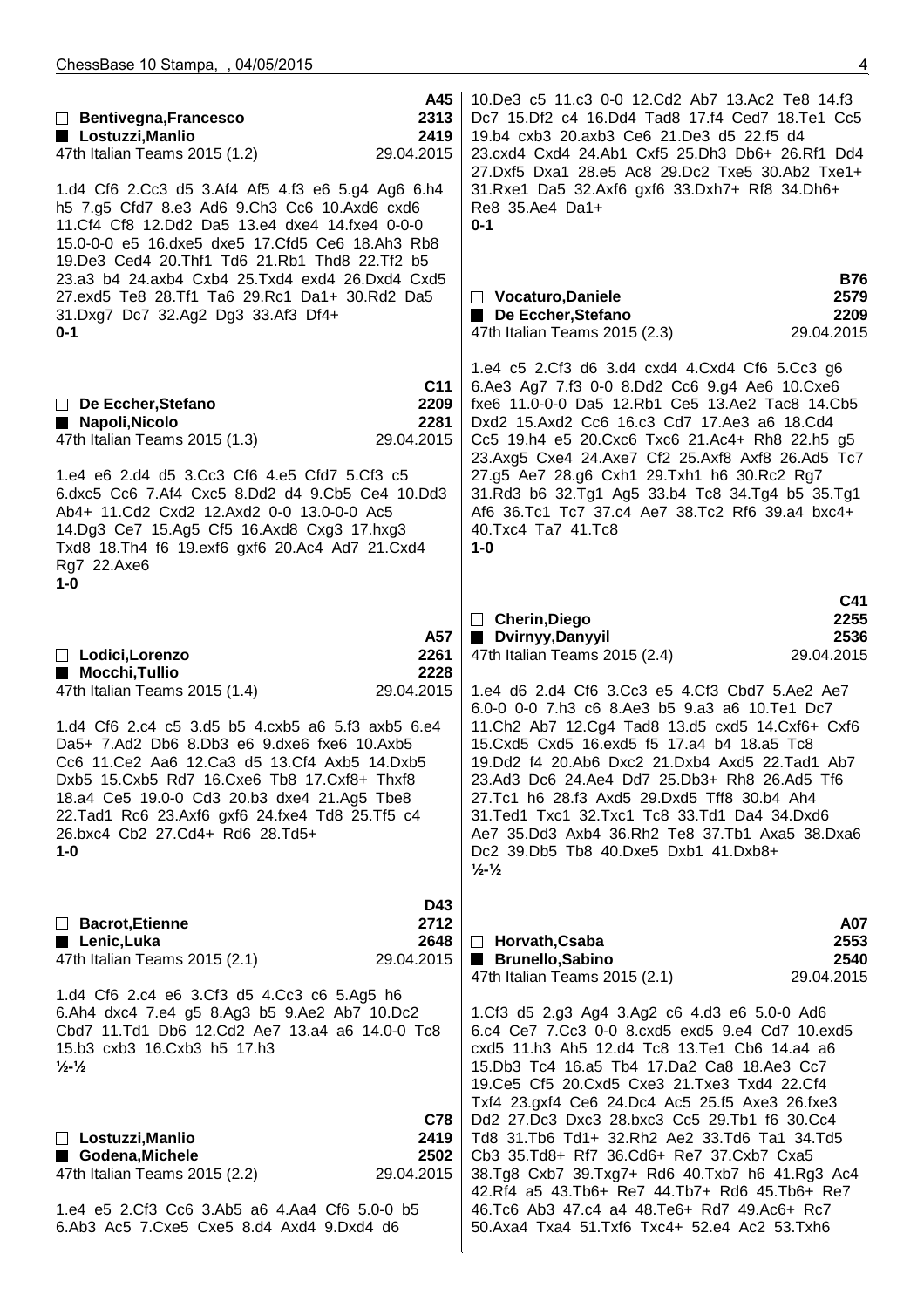Txe4+ 54.Rg5 Te5 55.Tf6 Rd7 56.h4 Te1 57.Ta6 Ad3 58.Ta3 Ae2 59.Rf6 Th1 60.Ta7+ Rd6 61.Th7 Tf1 62.Te7 Ad3 63.Te6+ Rd5 64.Te5+ Rd4 65.Ta5 Th1 66.Rg5 Ac4 67.h5 Tg1+ 68.Rf6 Th1 69.Rg5 Tg1+ **½-½ B38 Swiercz,Dariusz 2622 Altini,Nicola 2410** 47th Italian Teams 2015 (2.2) 29.04.2015 1.e4 c5 2.Cf3 Cc6 3.d4 cxd4 4.Cxd4 g6 5.c4 Ag7 6.Ae3 Cf6 7.Cc3 0-0 8.Ae2 d6 9.0-0 Cxd4 10.Axd4 Ad7 11.Dd2 Ac6 12.f3 a5 13.b3 Cd7 14.Ae3 Cc5 15.Tab1 e6 16.Cd1 b6 17.Ag5 Af6 18.Axf6 Dxf6 19.Dxd6 Tac8 20.Dd2 Tfd8 21.De3 Dd4 22.Dxd4 Txd4 23.Cc3 Td2 24.Tfd1 Tcd8 25.Rf2 f5 26.exf5 gxf5 27.Re3 e5 28.g3 f4+ 29.gxf4 exf4+ 30.Rxf4 Tf8+ 31.Rg3 Txe2 32.Cxe2 Txf3+ 33.Rh4 Ae4 34.Tg1+ Ag6 35.Tbf1 Te3 36.Cf4 Rg7 37.Te1 Tc3 38.Tg3 Tc2 39.Te2 Tc1 40.Te7+ Rh6 41.Rg4 **1-0 B41 Ladron De Guevara Pinto,Paolo 2316 Ortega,Lexy 2470** 47th Italian Teams 2015 (2.3) 29.04.2015 1.e4 c5 2.Cf3 e6 3.d4 cxd4 4.Cxd4 a6 5.c4 Cf6 6.Cc3 Dc7 7.a3 b6 8.Ae2 Ab7 9.f3 Cc6 10.Ae3 Ce5 11.Tc1 d6 12.0-0 Ae7 13.f4 Ced7 14.Af3 Tc8 15.f5 e5 16.Cd5 Db8 17.Ce2 b5 18.b3 Ad8 19.Cxf6+ Cxf6 20.Dd3 bxc4 21.bxc4 0-0 22.g4 h6 23.Rh1 Da8 24.Cg3 Te8 25.Tg1 Ch7 26.Ag2 Ah4 27.Ce2 Cf6 28.Cc3 Cxg4 29.Ab6 Ag5 30.Tcf1 Tc6 31.Cd5 Dc8 32.f6 Txc4 33.Ce7+ Txe7 34.fxe7 Axe7 35.Dg3 Cf6 36.Af3 Af8 37.Ae3 Cxe4 **0-1 C04 Caprio,Guido 2418** ■ Boscolo,Federico 2313 47th Italian Teams 2015 (2.4) 29.04.2015 1.e4 e6 2.d4 d5 3.Cd2 Cc6 4.Cgf3 Cf6 5.e5 Cd7 6.Cb3 a5 7.a4 Ae7 8.Ab5 Ccb8 9.0-0 b6 10.De2 Aa6 11.c4 c6 12.cxd5 cxb5 13.axb5 Ab7 14.d6 Axd6 15.exd6 Cf6 16.Cc5 Ad5 17.Af4 Ch5 18.Ae5 f6 19.Cg5 bxc5 20.Cxe6 Axe6 21.Ag3 Cxg3 22.Dxe6+ Rf8 23.hxg3 cxd4 24.Tac1 Cd7 25.Tc7 De8 26.Dxd7 Dxd7 27.Txd7 Re8 28.Tc7 Rd8 29.b6 Tb8 30.b7 Te8 31.Tfc1 d3 32.d7 Te1+ 33.Txe1 Rxc7 34.Te8 d2 35.d8D+ **1-0 D38 Socko,Bartosz 2623 Palac, Mladen 2581** 47th Italian Teams 2015 (2.1) 29.04.2015 1.d4 Cf6 2.c4 e6 3.Cf3 d5 4.Cc3 Ab4 5.cxd5 exd5 6.Ag5 h6 7.Axf6 Dxf6 8.Da4+ Cc6 9.e3 0-0 10.Ae2 Ae6 11.0-0 a6 12.Tfc1 Ad6 13.Dd1 Ce7 14.a3 c6 15.Ca4 a5 16.Cc5 Axc5 17.Txc5 Cf5 18.b4 axb4 19.axb4 Cd6 20.Cd2 De7 21.Tca5 Txa5 22.Txa5 Ce4 23.Cxe4 dxe4 24.Dd2 b6 25.Ta1 Db7 26.Dc3 Ta8 27.h3 b5 28.Ta3 g6 29.Da1 Txa3 30.Dxa3 Rg7 31.Ad1 De7 32.Ab3 Axb3 33.Dxb3 Dd6 34.Dc3 Dd5 35.Dc2 h5 36.h4 Rf6 37.Rf1 Re6 38.Re2 Rd7 39.Rd2 De6 40.Re1 De7 41.Db3 Rc7 42.g3 Dd7 43.Da2 Rb7 44.Rf1 Dd5 45.Dxd5 cxd5 46.Rg2 Rc6 47.g4 Rd6 48.Rg3 Re6 49.Rf4 f6 50.Rg3 f5 51.gxh5 gxh5 52.Rf4 Rf6 53.Rg3 Re6 54.f3 exf3 55.Rxf3 Rf7 56.Rg3 Rg6 57.Rf3 Rf7 58.Rg3 **½-½ B50 Mazzilli,Piero 2353 Rombaldoni,Axel 2488** 47th Italian Teams 2015 (2.2) 29.04.2015 1.e4 c5 2.Cf3 d6 3.c3 Cf6 4.e5 dxe5 5.Cxe5 Cfd7 6.Cf3 e5 7.d4 cxd4 8.cxd4 e4 9.Cg5 Ab4+ 10.Cc3 0-0 11.Ae2 Cf6 12.f3 Cc6 13.Cgxe4 Cxe4 14.fxe4 Dxd4 15.Dxd4 Cxd4 16.Ad3 Td8 17.Ag5 f6 18.Ad2 Ae6 19.Cd5 Axd2+ 20.Rxd2 Cc6 21.Re2 Ce5 22.Ac2 Rh8 23.Ab3 f5 24.Cc3 Axb3 25.axb3 fxe4 26.Cxe4 Cc6 27.Thd1 Te8 28.Rf3 Te5 29.Cd6 Tf8+ 30.Rg4 Te2 31.Rh3 Te3+ 32.g3 Txb3 33.Td2 h6 34.Tc1 Tf6 35.Ce4 Tf7 36.Cc5 Tb6 37.Tcc2 Ce5 38.Td8+ Rh7 39.Te2 Cf3 40.Rg2 Tb5 41.Cd7 Cd4 42.Td2 Cc6 43.Te8 Tbf5 44.h4 h5 45.Rh3 a5 46.Rg2 b5 47.Rh3 a4 48.Td6 Ca5 49.Ce5 T7f6 50.Tdd8 Tf8 51.Txf8 Txe5 52.Tb8 **½-½ A41 Garcia Palermo,Carlos 2427 Amato,Andrea** 2322 47th Italian Teams 2015 (2.3) 29.04.2015 1.d4 d6 2.e4 Cf6 3.f3 c6 4.Ae3 Cbd7 5.c4 e5 6.d5 Ae7 7.Ch3 0-0 8.Cc3 cxd5 9.cxd5 Cc5 10.Cf2 Ch5 11.Dd2 Da5 12.Tb1 Dd8 13.g3 f5 14.exf5 Axf5 15.Td1 Ag6 16.Axc5 dxc5 17.d6 Ag5 18.Ac4+ Rh8 19.De2 e4 20.Ccxe4 Af6 21.Cxf6 Dxf6 22.0-0 Tad8 23.Cg4 Df5 24.Td5 Tfe8 25.Txf5 Txe2 26.Txh5 **1-0 D05 Ferro,Mario 2285** ■ Rombaldoni,Denis 2479 47th Italian Teams 2015 (2.4) 29.04.2015 1.d4 Cf6 2.Cf3 e6 3.e3 c5 4.Ad3 d5 5.b3 cxd4 6.exd4 Ab4+ 7.c3 Ad6 8.Ag5 Cc6 9.0-0 h6 10.Ah4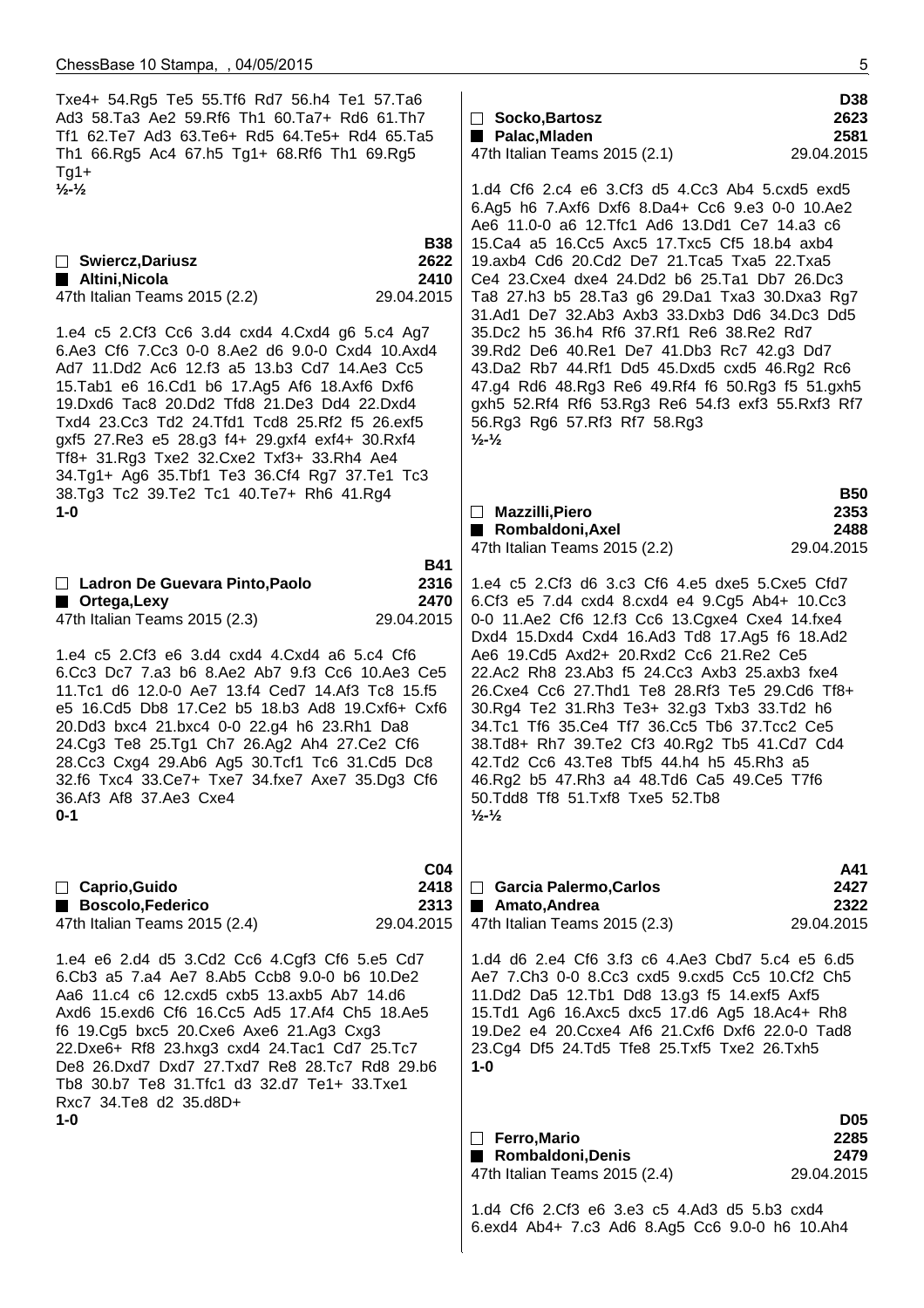| A40<br>2189<br>$\Box$ Luciani, Valerio<br>2268<br>Di Paolo, Raffaele<br>29.04.2015<br>47th Italian Teams 2015 (2.3)<br>1.d4 e6 2.Cf3 Cf6 3.Cbd2 c5 4.e3 Cc6 5.c3 d5<br>6.Ad3 Dc7 7.0-0 Ae7 8.dxc5 Axc5 9.e4 0-0 10.De2<br>Ae7 11. Te1 a6 12. e5 Cd7 13. Cb3 f6 14. exf6 Cxf6<br>15. Cbd4 Cxd4 16. cxd4 Rh8 17. Ce5 Db6 18. Ag5<br>Dxd4 19.Axf6 Axf6 20.Dh5 g6 21.Cxg6+ Rg7<br>22. Cxf8 Dxd3 23. Cxe6+ Axe6 24. Txe6 Tc8 25. Tae1<br>Tc7 26.Txf6 Rxf6 27.De5+<br>$1-0$                                                                                                                                      |
|------------------------------------------------------------------------------------------------------------------------------------------------------------------------------------------------------------------------------------------------------------------------------------------------------------------------------------------------------------------------------------------------------------------------------------------------------------------------------------------------------------------------------------------------------------------------------------------------------------|
| <b>D51</b><br>□ Bisi,Samuele<br>2069<br>Navarro, Stefano<br>2266<br>47th Italian Teams 2015 (2.4)<br>29.04.2015                                                                                                                                                                                                                                                                                                                                                                                                                                                                                            |
| 1.d4 d5 2.c4 e6 3.Cc3 Cf6 4.Ag5 Cbd7 5.e3 c6<br>6.cxd5 exd5 7.Ad3 Ae7 8.Dc2 0-0 9.Cf3 Te8<br>10.0-0-0 Cf8 11.Rb1 Ce4 12.h4 Cxg5 13.hxg5 g6<br>14. Ce5 Axg5 15. f4 Af6 16. Tdf1 Ag7 17. e4 dxe4<br>18. Cxe4 f6 19. Ac4+ Ae6 20. Cf3 Axc4 21. Dxc4+ Dd5<br>22.Dxd5+ cxd5 23.Cc3 Tad8 24.Te1 Txe1+ 25.Txe1<br>Rf7 26.Rc2 Ce6 27.g3 a6 28.Rd3 Cc7 29.Tc1 Td7<br>30.Ca4 Ce8 31.Tc5 Af8 32.Tc3 b5 33.Cb6 Td6<br>34. Ca8 Td8 35. Cc7 b4 36. Tc2 Cxc7 37. Txc7+ Ae7<br>38.g4 h5 39.gxh5 gxh5 40.Ch4 Re6 41.Cg6 Ad6<br>42.Tg7 b3 43.axb3 Tb8 44.Ch4 Axf4 45.Rc3 Ag5<br>46.Cg6 Rf5 47.Ce7+ Re4 48.Th7 Tb7<br>$0 - 1$ |
| D14<br>Qendro, Llambi<br>2334<br>$\vert \ \ \vert$<br>Gilevych, Artem<br>2393<br>29.04.2015<br>47th Italian Teams 2015 (2.1)<br>1.d4 d5 2.c4 c6 3.Cf3 Cf6 4.cxd5 cxd5 5.Cc3 Cc6<br>6.Af4 Af5 7.e3 e6 8.Ad3 Axd3 9.Dxd3 Ad6 10.Axd6<br>Dxd6 11.0-0 0-0 12. Tfc1 Tfc8 13.h3 h6 14. De2 Cd7<br>15. Ca4 Ca5 16.b3 Tc7 17. Ce1 Tac8 18. Cd3 Da3<br>19. Db2 Dxb2 20. Caxb2 b6 21. Txc7 Txc7 22. Tc1<br>$\frac{1}{2}$ $\frac{1}{2}$                                                                                                                                                                               |
| A06<br>2272<br>$\Box$ Cocchi, Andrea<br>2313<br>■ Misiano, Franco<br>29.04.2015<br>47th Italian Teams 2015 (2.2)<br>1.Cf3 d5 2.b3 Cf6 3.Ab2 e6 4.e3 b6 5.c4 Ab7<br>6.Dc2 c6 7.d4 Cbd7 8.Cc3 Ad6 9.Ad3 0-0 10.cxd5<br>cxd5 11.0-0 Tc8 12.De2 Ce4 13.Tfc1 f5 14.Cb5<br>Txc1+ 15.Txc1 Ab8 16.Ce5 a6 17.Cxd7 Dxd7<br>18.Cc3 b5 19.g3 Tc8 20.De1 Cg5 21.Dd1 Df7 22.h4<br>Ce4 23. Ce2 Txc1 24. Dxc1 h6 25. Aa3 Dc7 26. De1<br>Df7 27.Rg2 g5 28.hxg5 hxg5 29.f3 Cf6 30.Db4 Rg7<br>31.Dc5 Cd7 32.Dc3 Cf6 33.Dc5 Cd7 34.Dc3 Cf6<br>$\frac{1}{2}$ - $\frac{1}{2}$                                                    |
|                                                                                                                                                                                                                                                                                                                                                                                                                                                                                                                                                                                                            |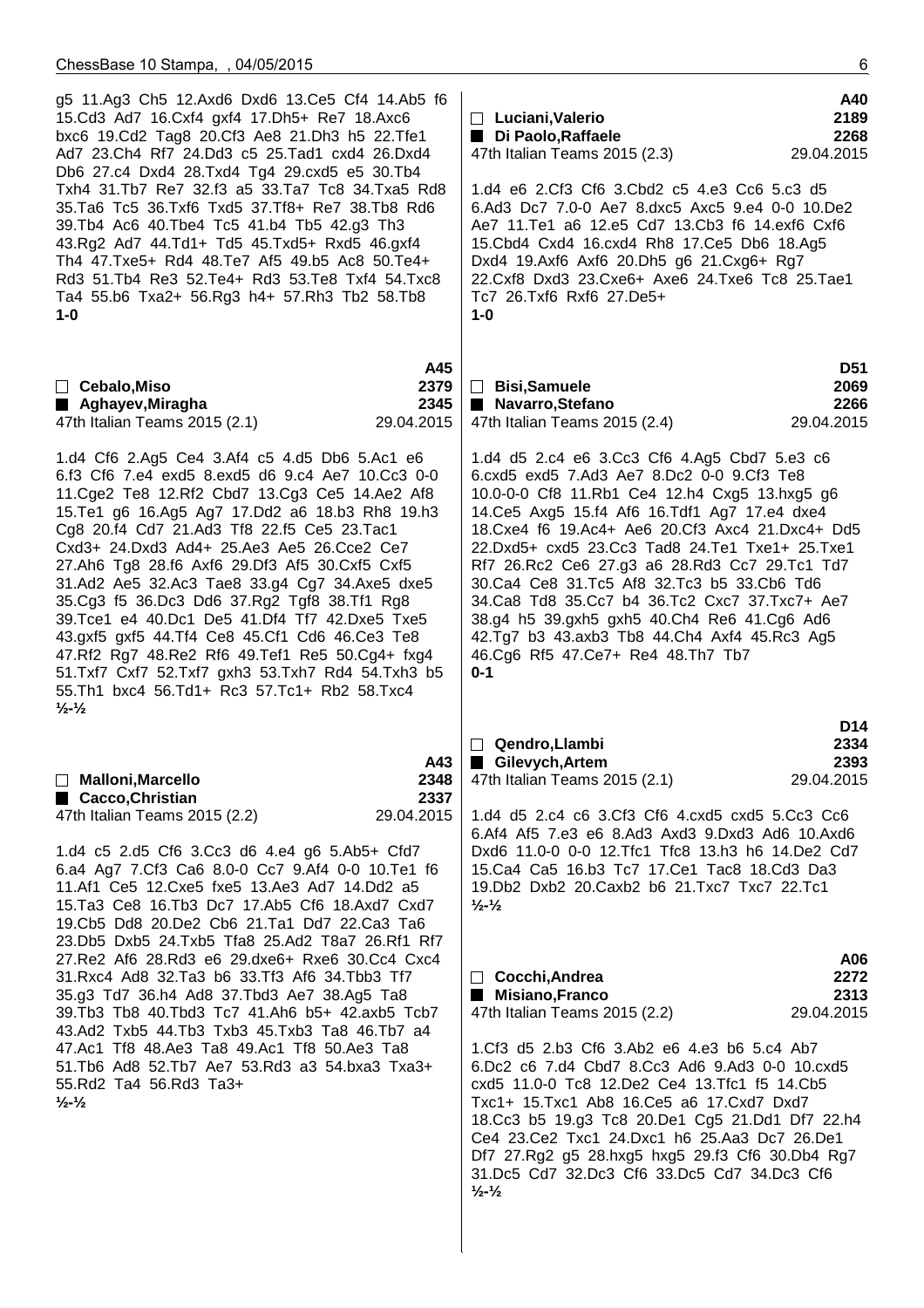| $\Box$ Petrone, Gianmario                                                                                                                                                                                                                                                                                                                                                                                                                                                                                        | <b>B22</b><br>2057                       | Dd7+<br>$\frac{1}{2}$ - $\frac{1}{2}$                                                                                                                                                                                                                                                                                                                                                                                                                                                                                     |                                   |
|------------------------------------------------------------------------------------------------------------------------------------------------------------------------------------------------------------------------------------------------------------------------------------------------------------------------------------------------------------------------------------------------------------------------------------------------------------------------------------------------------------------|------------------------------------------|---------------------------------------------------------------------------------------------------------------------------------------------------------------------------------------------------------------------------------------------------------------------------------------------------------------------------------------------------------------------------------------------------------------------------------------------------------------------------------------------------------------------------|-----------------------------------|
| <b>Begelman, Boris</b><br>47th Italian Teams 2015 (2.3)                                                                                                                                                                                                                                                                                                                                                                                                                                                          | 2144<br>29.04.2015                       |                                                                                                                                                                                                                                                                                                                                                                                                                                                                                                                           |                                   |
| 1.e4 c5 2.c3 d5 3.exd5 Dxd5 4.d4 Cf6 5.Cf3 e6<br>6.Ae3 cxd4 7.cxd4 Ad7 8.Ad3 Ab4+ 9.Cc3 Ab5<br>10.0-0 Axc3 11.bxc3 0-0 12.Axb5 Dxb5 13.Db3 Da6                                                                                                                                                                                                                                                                                                                                                                   |                                          | $\Box$ Paltrinieri, Nicholas<br>Rossi, Carlo1<br>47th Italian Teams 2015 (2.3)                                                                                                                                                                                                                                                                                                                                                                                                                                            | A03<br>2196<br>2291<br>29.04.2015 |
| 14. Tab1 b6 15. Ce5 Tc8 16. c4 Cc6 17. Tbc1 Cxe5<br>18.dxe5 Ce4 19. Tfd1 Da5 20. Ad4 Cc5 21. Db2 Da4<br>22.Ae3 Td8 23.De2 Da3 24.Dg4 Cd3 25.Ah6 Df8<br>26.Ag5 Cxe5 27.Txd8 Cxg4 28.Txf8+ Rxf8 29.c5<br>Tc8 30.f3 Ce5 31.cxb6 Txc1+ 32.Axc1 axb6 33.Rf1<br>Cd7 34. Re2 Re7 35. Aa 3+ Rd8 36. Rd3 Rc7 37. Rc4<br>Rc6 38.Ab2 g6 39.Ad4 b5+ 40.Rb4 Cb6 41.a3 Cd5+<br>42.Rb3 Cf4 43.g3 Cd3 44.Ac3 Rd5 45.Rc2 Rc4<br>46.Rd2 Cc5 47.Af6 Ca4 48.Rc2 Cb6 49.Ae5 Cd5<br>50.Ad6 f6 51.Rd2 e5 52.h4 Cc3 53.Af8 e4<br>$0 - 1$ |                                          | 1.f4 d5 2.e3 Cc6 3.Cf3 h5 4.Ab5 Ag4 5.d3 Ch6<br>6.h3 Axf3 7.Axc6+ bxc6 8.Dxf3 h4 9.e4 e6 10.Ae3<br>Db8 11.b3 Db4+ 12.c3 Db5 13.De2 Ae7 14.c4 Da5+<br>15.Cd2 Af6 16.b4 Dxb4 17.Tb1 Da5 18.0-0 dxe4<br>19. dxe4 Dxa2 20. Tb7 Ac3 21. Txc7 0-0 22. f5 exf5<br>23.Df2 Tad8 24.Txa7 Dc2 25.Cb1 Dxf2+ 26.Axf2 Af6<br>27.exf5 Cxf5 28.Ac5 Cg3 29.Te1 Tfe8 30.Txe8+<br>Txe8 31.Af2 Td8<br>$0 - 1$                                                                                                                                 |                                   |
|                                                                                                                                                                                                                                                                                                                                                                                                                                                                                                                  |                                          |                                                                                                                                                                                                                                                                                                                                                                                                                                                                                                                           | A36                               |
| □ Vancini, Edoardo<br>Ricci, Marco                                                                                                                                                                                                                                                                                                                                                                                                                                                                               | A45<br>2274<br>2056                      | □ Sader, Michael<br>■ Marsili, Riccardo<br>47th Italian Teams 2015 (2.4)                                                                                                                                                                                                                                                                                                                                                                                                                                                  | 2252<br>2210<br>29.04.2015        |
| 47th Italian Teams 2015 (2.4)<br>1.d4 Cf6 2.Ag5 d5 3.Axf6 exf6 4.e3 c6 5.g3 Ad6<br>6.Ag2 0-0 7.Ce2 Db6 8.b3 Af5 9.0-0 Ca6 10.a3<br>Dd8 11.c4 Cc7 12. Cbc3 Ae6 13. Dd3 Dd7 14. Tfe1<br>Tfe8 15.cxd5 cxd5 16.b4 Af8 17.Cf4 Tad8 18.Dd1<br>h6 19.Db3 g5 20.Cd3 b6 21.b5 Ag7 22.a4 Af5<br>23.Cb4 Ae6 24.Tec1 Af8 25.Cc6 Ta8 26.a5 Tec8<br>27.Af1 Rg7 28.axb6 axb6 29.Ca4 Tcb8 30.Cxb8<br>Txb8 31.Tc6 Ca8 32.Ag2 Ad6 33.Axd5 h5 34.Axe6<br>fxe6 35.Cc3 Ac7 36.Ta7 Rf7 37.Dc4 Tc8 38.Txa8<br>$1-0$                     | 29.04.2015                               | 1.c4 c5 2.Cc3 g6 3.g3 Ag7 4.Ag2 Cc6 5.Tb1 d6<br>6.a3 a5 7.Cf3 e5 8.d3 Cge7 9.0-0 0-0 10.Ce1 Ae6<br>11.Cd5 Tb8 12.Cc2 b5 13.Cce3 f5 14.Cxe7+ Cxe7<br>15.Cd5 Dd7 16.Ag5 Cxd5 17.cxd5 Af7 18.Ad2 b4<br>19.a4 Db7 20.Db3 Ae8 21.e4 fxe4 22.Axe4 Ad7<br>23.f3 Tf7 24.Ta1 Tbf8 25.Dc4 Dc8 26.b3 Af5<br>27. Tac1 Axe4 28. Dxe4 Dh3 29. Tf2 Ah6 30. Axh6<br>Dxh6 31.Tcf1 Dg5 32.Rg2 h6 33.h4 Df5 34.De3<br>Rg7 35.Tc1 g5 36.Tc4 Rg6 37.h5+ Rg7 38.g4 Df6<br>39.De4 Rg8 40.Tcc2 Dg7 41.Dc4 Tf4 42.Da6 Df6<br>43.d4 Txf3<br>$0 - 1$ |                                   |
| $\Box$ Bentivegna, Francesco<br><b>Manca, Federico</b><br>47th Italian Teams 2015 (2.1)<br>1.e4 d6 2.d4 Cf6 3.Cc3 g6 4.Ag5 c6 5.Dd2 b5 6.e5                                                                                                                                                                                                                                                                                                                                                                      | <b>B07</b><br>2313<br>2414<br>29.04.2015 | □ Brunello, Sabino<br>Nakamura, Hikaru<br>47th Italian Teams 2015 (3.1)                                                                                                                                                                                                                                                                                                                                                                                                                                                   | E51<br>2540<br>2798<br>30.04.2015 |
| b4 7.exf6<br>$\frac{1}{2}$ $\frac{1}{2}$                                                                                                                                                                                                                                                                                                                                                                                                                                                                         | <b>A00</b>                               | 1.d4 Cf6 2.c4 e6 3.Cf3 d5 4.Cc3 Ab4 5.e3 0-0<br>6.Ad3 dxc4 7.Axc4 a6 8.0-0 Cbd7 9.a3 Axc3<br>10.bxc3 b6 11.a4 Ab7 12.Aa3 c5 13.Ae2 Dc7 14.h3<br>Tfd8 15.Db3 Ce4 16.c4 a5 17.Tfd1 Aa6 18.Tac1<br>Tac8 19.Dc2 Cd6 20.Cg5 Cf8 21.dxc5 bxc5 22.Ab2                                                                                                                                                                                                                                                                            |                                   |
| $\Box$ Quinn, Mark<br>Lodici, Lorenzo<br>47th Italian Teams 2015 (2.2)                                                                                                                                                                                                                                                                                                                                                                                                                                           | 2397<br>2261<br>29.04.2015               | Ab7 23.Af3 Axf3 24.Cxf3 f6 25.Td3 Cd7 26.Ac3 Cb8<br>27.Cd2 Cc6 28.Cb3 Cb7 29.Tcd1 Txd3 30.Txd3 Td8<br>31. Txd8+ Ccxd8 32. Dd3 Cc6 33. f4 f5 34. g4 g6<br>35. Rf2 Rf8 36. Rg3 Re8 37. e4 Db6 38. Cd2 fxg4                                                                                                                                                                                                                                                                                                                  |                                   |
| 1.g3 d5 2.Ag2 e5 3.c4 d4 4.b4 a5 5.b5 c5 6.bxc6<br>Cxc6 7.d3 Cf6 8.Cd2 a4 9.Cgf3 h6 10.a3 Ac5<br>11.0-0 0-0 12.Ce1 De7 13.Cc2 Af5 14.f3 Ad7<br>15.Tb1 Tab8 16.f4 b5 17.Txb5 Txb5 18.cxb5 Ca7<br>19.fxe5 Dxe5 20.Cc4 De7 21.b6 Cb5 22.De1 Ae6<br>23.Rh1 Ad5 24.Cb4 Axg2+ 25.Rxg2 Axb6 26.Tf5<br>Dd7 27.Df2 Ad8 28.Df4 Te8 29.Te5 Ac7 30.Txe8+<br>Dxe8 31.Df3 Cc3 32.e4 dxe3 33.Axe3 De6 34.Ad4<br>Ccd5 35.Cxd5 Cxd5 36.De4 Dd7 37.Cb2 Ab6<br>38.Axb6 Cxb6 39.Cc4 Cxc4 40.dxc4 Dd2+ 41.Rh3                         |                                          | 39.hxg4 Cb4 40.De2 Dc6 41.Dh2 Dd7 42.Cf3 Cd6<br>43.Cg5 Cxe4+ 44.Cxe4 Dd3+ 45.Rh4 Dxe4 46.Rg5<br>Db7 47.Af6 Cc6 48.Dg1 Da7 49.De3 Rf7 50.Dh3<br>Rg8 51.Dh1 Dc7 52.De4 Dd6 53.Dh1 Dd7 54.De4<br>De8 55.f5 gxf5 56.gxf5 Cd8 57.Rf4 Rf8 58.Axd8<br>Dxd8 59.Dxe6 Dh4+ 60.Rf3 Dh1+ 61.Rf2 Dh4+<br>62.Rf3 Dh1+ 63.Rf2 Dh4+<br>$\frac{1}{2}$ - $\frac{1}{2}$                                                                                                                                                                      |                                   |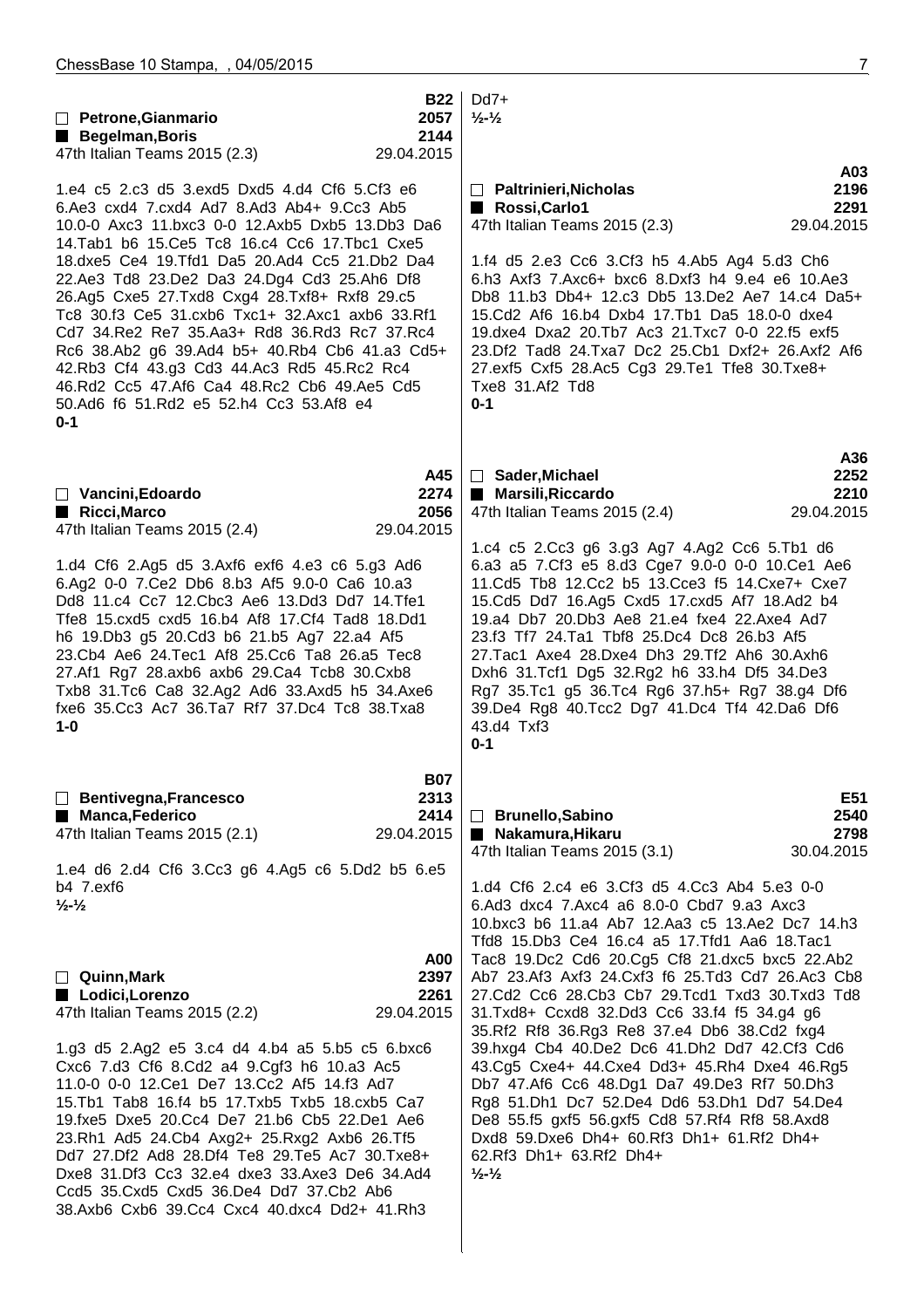| □ Godena, Michele<br>Swiercz, Dariusz<br>47th Italian Teams 2015 (3.2)                                                                                                                                                                                                                                    | <b>B22</b><br>2502<br>2622<br>30.04.2015 | Ag4 31.Da1 Ae6 32.Dd1 Ag4 33.Da1 Ae6 34.Dd1<br>$\frac{1}{2}$ $\frac{1}{2}$                                                                                                                                                                                                                                                                                |                                               |
|-----------------------------------------------------------------------------------------------------------------------------------------------------------------------------------------------------------------------------------------------------------------------------------------------------------|------------------------------------------|-----------------------------------------------------------------------------------------------------------------------------------------------------------------------------------------------------------------------------------------------------------------------------------------------------------------------------------------------------------|-----------------------------------------------|
|                                                                                                                                                                                                                                                                                                           |                                          |                                                                                                                                                                                                                                                                                                                                                           |                                               |
| 1.e4 c5 2.c3 d5 3.exd5 Dxd5 4.d4 Cf6 5.Cf3 e6<br>6.Ca3 Cc6 7.Ae3 cxd4 8.Cb5 Dd7 9.Cbxd4 Cd5<br>10.Ad2 Ad6 11.Ad3 Cf4 12.Axf4 Axf4 13.De2 Dc7<br>14.g3 Cxd4 15. Cxd4 Ae5 16. Ab5 + Rf8 17. 0-0-0 g6                                                                                                        |                                          | $\Box$ Rombaldoni, Axel<br>■ Collutiis, Duilio<br>47th Italian Teams 2015 (3.2)                                                                                                                                                                                                                                                                           | D <sub>11</sub><br>2488<br>2477<br>30.04.2015 |
| 18. The 1 Af6 19. Ac4 a6 20. Axe6 fxe6 21. Cxe6+<br>Axe6 22.Dxe6 Axc3 23.bxc3 Dxc3+ 24.Rb1 Db4+<br>25.Ra1 Dc3+ 26.Rb1 Db4+ 27.Ra1<br>$\frac{1}{2}$ - $\frac{1}{2}$                                                                                                                                        | A08                                      | 1.d4 d5 2.c4 c6 3.Cf3 Cf6 4.Cbd2 Af5 5.Ch4 Ae4<br>6.f3 Ag6 7.Db3 Dc7 8.g3 e6 9.Ag2 c5 10.cxd5 exd5<br>11.Dc3 Ad6 12.dxc5 Dxc5 13.Dxc5 Axc5 14.Cb3<br>Ab6 15.Af4 0-0 16.Cxg6 hxg6 17.Ad6 Te8 18.Ac5<br>Axc5 19. Cxc5 Cc6 20. Rd2 Te7 21. The1 Tae8 22. e3<br>g5 23. Tac1 Ce5 24.b3 g4 25. fxg4 Cexg4 26.h3<br>Cxe3 27.Ah1 b6 28.Cd3 Cf5 29.Txe7 Txe7 30.g4 |                                               |
| □ D'Amore, Carlo<br>Vocaturo, Daniele<br>47th Italian Teams 2015 (3.3)                                                                                                                                                                                                                                    | 2469<br>2579<br>30.04.2015               | Cg3 31.Af3 Cge4+ 32.Rd1 Cg5 33.Ag2 Te3 34.Cf4<br>Cf3 35.Tc8+ Rh7 36.Tc7 d4 37.Txf7 Ce4 38.Axf3<br>Txf3 39.Tf5 g6 40.Cxg6 Td3+ 41.Rc2 Td2+ 42.Rc1<br>Rxg6 43.Te5 Te2 44.Td5 Txa2 45.Txd4 Cc5                                                                                                                                                               |                                               |
| 1.Cf3 d5 2.g3 c5 3.Ag2 Cc6 4.0-0 e6 5.d3 Ad6<br>6.e4 Cge7 7.Cbd2 0-0 8.Te1 Dc7 9.exd5 exd5<br>10.d4 c4 11.b3 Ab4 12.Tb1 Ag4 13.h3 Ah5 14.g4<br>Ag6 15. Te3 b5 16. Ch4 Tad8 17. bxc4 bxc4 18. Cf1<br>Ad6 19. Cxg6 Cxg6 20. Cg3 Af4 21. Ta3 Axc1 22. Txc1<br>Cf4 23.Dd2 Ce7 24.Te1 Ceg6 25.Cf5 Tfe8 26.Tae3 |                                          | 46.Td6+ Rg5 47.b4 Ce4 48.Td5+ Rf4 49.Tf5+ Re3<br>50.g5 Tg2 51.h4 Tg4 52.Tf7 Txh4 53.g6 Tg4 54.g7<br>a6 55.Rc2 b5 56.Td7 Rf4 57.Rd3 Cf6 58.Td4+ Rf5<br>59.Txg4 Rxg4 60.Rd4 Rf5 61.Rc5 Re5 62.Rb6 Rd5<br>63.Rb7 Rd4 64.Rb8 Cg8 65.Rc8 Rd5 66.Rc7 Ch6<br>67.Rd7 Re5 68.Rc7 Re6 69.Rc6 Re5 70.Rc7 Re4                                                         |                                               |
| Te6 27.Db4 h6 28.Af1 Rh7 29.Tb1 Tb6 30.Da5 Ce6<br>31.Tb5 Cgf4 32.c3 g6 33.Cg3 Txb5 34.Dxb5 Tb8<br>35.Da4 Tb1 36.Ce2 Cg5 37.Cxf4 Dxf4 38.Dc2 Te1<br>39.Rg2 Txe3 40.fxe3 Df3+ 41.Rg1 Dxe3+ 42.Df2<br>Dxf2+ 43.Rxf2 Ce4+ 44.Re3 Cxc3 45.Ag2 Rg7                                                              |                                          | 71.Rc6 Rd4 72.Rd7 Rd5 73.Rc7 Rc4 74.Rd7 Rxb4<br>75.Re6 Rc5 76.Rf6 Rd6 77.Rg6 Cg8<br>$0 - 1$                                                                                                                                                                                                                                                               |                                               |
| $0 - 1$                                                                                                                                                                                                                                                                                                   |                                          |                                                                                                                                                                                                                                                                                                                                                           | C67                                           |
|                                                                                                                                                                                                                                                                                                           |                                          | $\Box$ Lagumina, Giulio                                                                                                                                                                                                                                                                                                                                   | 2322                                          |
|                                                                                                                                                                                                                                                                                                           |                                          | ■ Garcia Palermo, Carlos                                                                                                                                                                                                                                                                                                                                  | 2427                                          |
|                                                                                                                                                                                                                                                                                                           | C48                                      | 47th Italian Teams 2015 (3.3)                                                                                                                                                                                                                                                                                                                             | 30.04.2015                                    |
| Dvirnyy, Danyyil                                                                                                                                                                                                                                                                                          | 2536                                     |                                                                                                                                                                                                                                                                                                                                                           |                                               |
| ■ Caprio, Guido                                                                                                                                                                                                                                                                                           | 2418                                     | 1.e4 e5 2.Cf3 Cc6 3.Ab5 Cf6 4.0-0 Cxe4 5.Te1                                                                                                                                                                                                                                                                                                              |                                               |
| 47th Italian Teams 2015 (3.4)                                                                                                                                                                                                                                                                             | 30.04.2015                               | Cd6 6.Cxe5 Ae7 7.Af1 Cf5 8.c3 Cxe5 9.Txe5 d6                                                                                                                                                                                                                                                                                                              |                                               |
|                                                                                                                                                                                                                                                                                                           |                                          | 10.Te1 0-0 11.d4 d5 12.Af4 Ad6 13.Axd6 Dxd6                                                                                                                                                                                                                                                                                                               |                                               |
| 1.e4 e5 2.Cf3 Cc6 3.Cc3 Cf6 4.Ab5 Cd4 5.Ac4                                                                                                                                                                                                                                                               |                                          | 14.Cd2 a5 15.Ad3 g6 16.Cf3 Rg7 17.Dd2 Ch6                                                                                                                                                                                                                                                                                                                 |                                               |
| Cxf3+ 6.Dxf3 d6 7.d3 Ae7 8.Ag5 0-0 9.Axf6 Axf6                                                                                                                                                                                                                                                            |                                          | 18. Te5 Ag4 19. Ch4 Ad7 20. Cf3 f6 21. Te3 Tae8                                                                                                                                                                                                                                                                                                           |                                               |
| 10.Cd5 Ae6 11.Cxf6+ Dxf6 12.Dxf6 gxf6 13.a4 c6                                                                                                                                                                                                                                                            |                                          | 22. Tae 1 b6 23. h3 Cf7 24. T1e 2 Txe 3 25. Txe 3 Te 8                                                                                                                                                                                                                                                                                                    |                                               |
| 14. Tf1 d5 15. exd5 cxd5 16. Ab3 d4 17. Ta3 Tac8                                                                                                                                                                                                                                                          |                                          | 26. Txe8 Axe8 27. De3 Ad7 28. Cd2 De6 29. Dxe6                                                                                                                                                                                                                                                                                                            |                                               |
| 18.Rd2 Tc6 19.Axe6 fxe6 20.Tb3 Tfc8 21.Tc1 b6                                                                                                                                                                                                                                                             |                                          | Axe6 30.f4 h5 31.Rf2 Cd6 32.a3 g5 33.Re3 g4                                                                                                                                                                                                                                                                                                               |                                               |
| 22.c4 Rf7 23.Te1 h5 24.h4 Re7 25.Ta3 a5 26.Tb3                                                                                                                                                                                                                                                            |                                          | 34.hxg4 hxg4 35.Cf1 a4 36.Cg3 f5 37.Ce2 Rf6                                                                                                                                                                                                                                                                                                               |                                               |
| Rd6 27.Tb5 Tb8 28.b4 axb4 29.Tb1 Ta8 30.T1xb4                                                                                                                                                                                                                                                             |                                          | 38.Cc1 Cc4+ 39.Axc4 dxc4 40.Ca2 Ad5 41.g3 c5                                                                                                                                                                                                                                                                                                              |                                               |
| Ta6 31.Re2 Rc7 32.Rf3 Td6 33.g3 Td8 34.Re4 Rc6                                                                                                                                                                                                                                                            |                                          | 42.Cc1 Re6 43.Ce2 Ae4 44.dxc5 bxc5 45.Cc1 Rd5                                                                                                                                                                                                                                                                                                             |                                               |
| 35.f4 Tg8 36.fxe5 f5+ 37.Rf3 Tg7 38.c5 bxc5                                                                                                                                                                                                                                                               |                                          | 46.Ca2 Ab1 47.Cc1 Ac2 48.Ce2 Ad3 49.Cc1 Af1                                                                                                                                                                                                                                                                                                               |                                               |
| 39.Tc4 Txa4 40.Tcxc5+<br>$1 - 0$                                                                                                                                                                                                                                                                          |                                          | 50.Rf2 Ad3 51.Re3 Ae4<br>$\frac{1}{2}$ - $\frac{1}{2}$                                                                                                                                                                                                                                                                                                    |                                               |
|                                                                                                                                                                                                                                                                                                           |                                          |                                                                                                                                                                                                                                                                                                                                                           |                                               |
|                                                                                                                                                                                                                                                                                                           | <b>B40</b>                               |                                                                                                                                                                                                                                                                                                                                                           | C <sub>00</sub>                               |
| □ lordachescu, Viorel                                                                                                                                                                                                                                                                                     | 2590                                     | <b>Bonafede, Alessandro</b><br>$\Box$                                                                                                                                                                                                                                                                                                                     | 2377                                          |
| ■ Socko, Bartosz                                                                                                                                                                                                                                                                                          | 2623                                     | Stromboli, Ettore                                                                                                                                                                                                                                                                                                                                         | 2316                                          |
| 47th Italian Teams 2015 (3.1)                                                                                                                                                                                                                                                                             | 30.04.2015                               | 47th Italian Teams 2015 (3.4)                                                                                                                                                                                                                                                                                                                             | 30.04.2015                                    |
| 1.e4 c5 2.Cf3 e6 3.g3 Cc6 4.Ag2 Cf6 5.De2 d6<br>6.0-0 Ae7 7.c3 e5 8.Td1 Db6 9.Ca3 0-0 10.Cc4<br>Da6 11.d3 Ae6 12.Ag5 Tad8 13.Cfd2 h6 14.Axf6<br>Axf6 15. Ce3 g6 16. h4 h5 17. Cf3 Ce7 18. Td2 Tfe8<br>19.Cg5 Axg5 20.hxg5 Rg7 21.a3 Tf8 22.Dd1 f5<br>23.gxf6+ Txf6 24.d4 cxd4 25.cxd4 exd4 26.Txd4        |                                          | 1.e4 e6 2.De2 Ae7 3.Cf3 d5 4.d3 Cf6 5.g3 b6 6.e5<br>Cfd7 7.Ag2 Ab7 8.0-0 c5 9.c4 dxc4 10.dxc4 Dc7<br>11.Cc3 a6 12.Af4 0-0 13.Tad1 Dc8 14.Ce4 b5 15.b3<br>Cc6 16.Cd6 Axd6 17.Txd6 Dc7 18.Tfd1 Cb6 19.cxb5<br>axb5 20.Dxb5 Cd5 21.Dxc5 Txa2 22.Tc1 Ta6<br>23.Cg5 h6 24.Ce4 Db6 25.Dxb6 Txb6 26.Cc5 Ac8                                                      |                                               |
| Cc6 27.Td2 Ce5 28.Tc1 Db6 29.Tc3 Tdf8 30.b4                                                                                                                                                                                                                                                               |                                          |                                                                                                                                                                                                                                                                                                                                                           |                                               |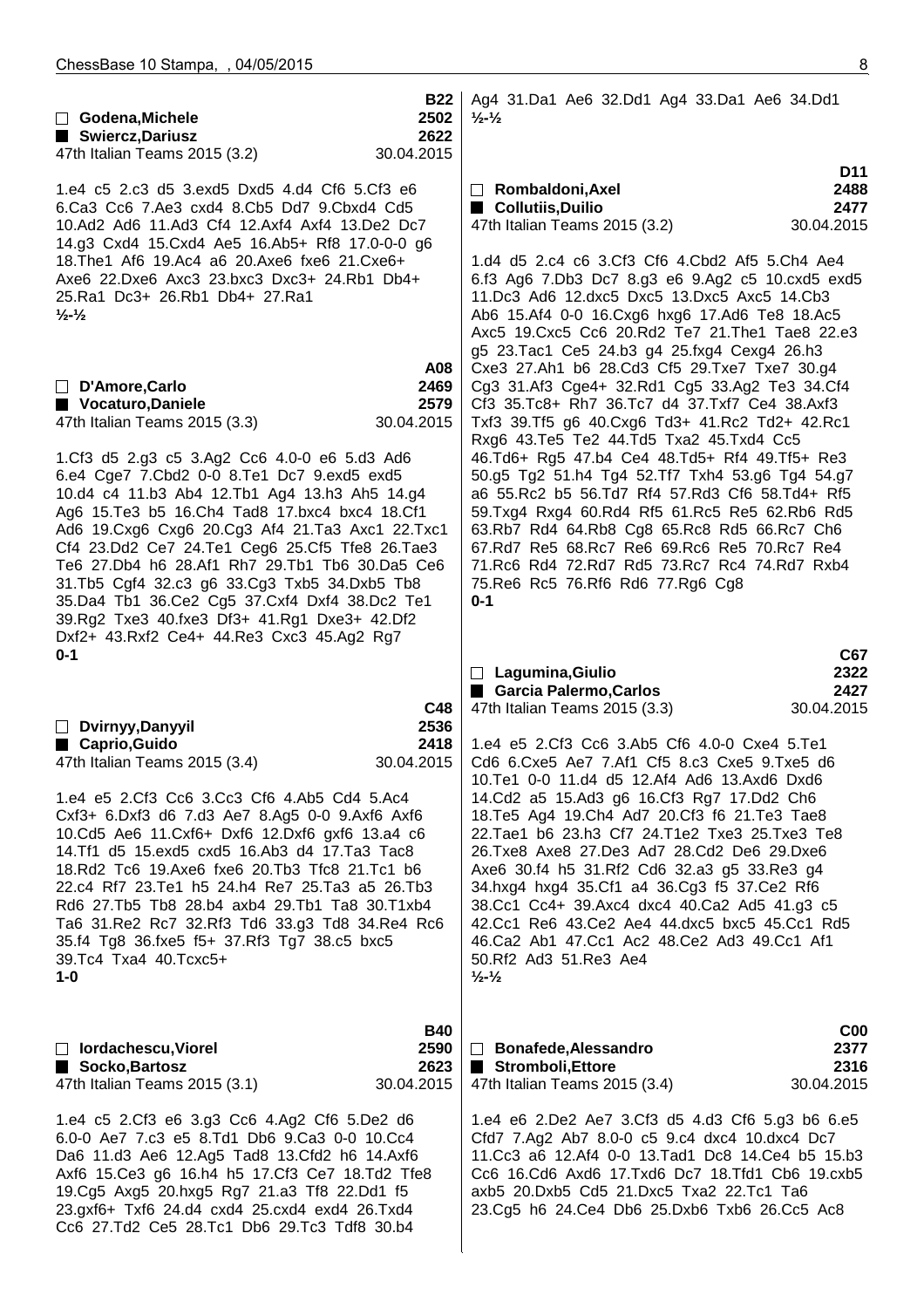27.Ca4 Cd4 28.Cxb6 **1-0 B51 Palac,Mladen 2581** ■ Cebalo,Miso **2379** 47th Italian Teams 2015 (3.1) 30.04.2015 1.e4 c5 2.Cf3 d6 3.Ab5+ Cd7 4.0-0 a6 5.Ad3 g6 6.c3 Cgf6 7.Ac2 b5 8.d4 cxd4 9.cxd4 Cb6 10.h3 Ag7 11.Te1 0-0 12.Cbd2 Ab7 13.Cf1 Tc8 14.Cg3 Dc7 15.Ad3 Ca4 16.De2 e5 17.Ae3 Cd7 18.Tac1 Db8 19.Dd2 exd4 20.Axd4 Ce5 21.Ae2 Txc1 22.Txc1 Tc8 23.Cxe5 **½-½ E15 Cacco,Christian 2337** ■ Mazzilli, Piero 2353 47th Italian Teams 2015 (3.2) 30.04.2015 1.d4 Cf6 2.Cf3 e6 3.c4 b6 4.g3 Aa6 5.b3 Ab7 6.Ag2 Ab4+ 7.Ad2 a5 8.0-0 0-0 9.a3 Axd2 10.Dxd2 d6 11.Cc3 Cbd7 12.Dc2 De7 13.Tfd1 Tfc8 14.e4 e5 15.d5 c6 16.dxc6 Txc6 17.Cd2 Cc5 18.Cd5 Cxd5 19.exd5 Tcc8 20.Ah3 Cd7 21.Dd3 Tf8 22.b4 Ac8 23.De3 f5 24.f4 Df6 25.Tab1 axb4 26.axb4 exf4 27.gxf4 Rh8 28.Ag2 Dg6 29.De6 Tf6 30.De1 Tf8 31.Tb3 Cf6 32.Df2 Dh6 33.Dxb6 Dxf4 34.Tf3 De5 35.Te3 Ce4 36.Cxe4 fxe4 37.Txe4 Dg5 38.De3 Dh5 39.Te1 Af5 40.Te7 Dh4 41.Dc3 Dg5 42.c5 Ta2 43.Dg3 Df6 44.Rh1 h5 45.T7e2 Txe2 46.Txe2 h4 47.De3 Ad7 48.h3 Da1+ 49.Rh2 Te8 50.Df2 Txe2 51.Dxe2 Dd4 52.c6 Df4+ 53.Rh1 Af5 54.b5 Dc1+ 55.Df1 Dc2 56.De1 **1-0 E10 Ferro,Mario 2285 Simoli,Sergio 2212** 47th Italian Teams 2015 (3.3) 30.04.2015 1.d4 Cf6 2.Cf3 c5 3.d5 e6 4.c4 b5 5.dxe6 fxe6 6.Cbd2 Ab7 7.cxb5 d5 8.g3 Ad6 9.Ah3 De7 10.e4 Cbd7 11.0-0 0-0 12.Cg5 dxe4 13.Ag2 Ae5 14.De2 Ad4 15.Cdxe4 Cd5 16.Ah3 Cc7 17.Ae3 h6 18.Axd4 cxd4 19.Tac1 Ce5 20.Txc7 Dxc7 21.Cxe6 d3 22.De3 Dc2 23.Cxf8 Txf8 24.Ag2 Rh8 25.Dc5 Te8 26.Dd4 De2 27.Cd6 Axg2 28.Rxg2 Tf8 29.Cc4 Df3+ 30.Rg1 Cxc4 31.Dxc4 d2 32.Dc2 De2 33.Dc5 Dxf1+ 34.Rxf1 d1D+ 35.Rg2 Df3+ **0-1 B84 Navarro,Stefano 2266** ■ Ramondino,Renzo 2157 47th Italian Teams 2015 (3.4) 30.04.2015 1.e4 c5 2.Cf3 d6 3.d4 cxd4 4.Cxd4 Cf6 5.Cc3 e6 6.Ae2 a6 7.a4 Ae7 8.0-0 0-0 9.Ae3 Dc7 10.f4 Cc6 11.Cb3 b6 12.Af3 Ab7 13.De1 Tac8 14.Td1 Cd7 15.g4 Cb4 16.Td2 g6 17.g5 Tfe8 18.Dd1 Tcd8 19.Ag2 Af8 20.Ce2 Cc5 21.c3 Cc6 22.Cxc5 dxc5 23.Cg3 Ca5 24.Txd8 Txd8 25.De2 Dd7 26.b4 Cb3 27.Da2 Dd3 28.Tf3 Dxc3 29.Axc5 Td1+ 30.Cf1 Axc5+ 31.bxc5 Dxc5+ 32.Df2 Cd4 33.Th3 Ce2+ **0-1 D27 Aghayev,Miragha 2345** ■ Horvath,Csaba 2553 47th Italian Teams 2015 (3.1) 30.04.2015 1.d4 Cf6 2.Cf3 d5 3.c4 dxc4 4.e3 e6 5.Axc4 a6 6.0-0 c5 7.dxc5 Dxd1 8.Txd1 Axc5 **½-½ A05 Altini,Nicola 2410** ■ Malloni,Marcello 2348 47th Italian Teams 2015 (3.2) 30.04.2015 1.Cf3 Cf6 2.g3 b5 3.Ag2 Ab7 4.d4 e6 5.0-0 Ae7 6.Ag5 0-0 7.Cbd2 d5 8.Ce5 Cbd7 9.Cxd7 Cxd7 10.Axe7 Dxe7 11.e4 dxe4 12.Cxe4 Tfd8 13.De2 Tab8 14.Tad1 Ad5 15.De3 a5 16.Tfe1 Cb6 17.b3 h6 18.f3 **½-½ B51 Di Paolo,Raffaele 2268** ■ Ladron De Guevara Pinto, Paolo **2316** 47th Italian Teams 2015 (3.3) 30.04.2015 1.e4 c5 2.Cf3 d6 3.Ab5+ Cd7 4.Cc3 a6 5.Axd7+ Axd7 6.d4 cxd4 7.Dxd4 e5 8.Dd3 h6 9.a4 Cf6 10.0-0 Ae7 11.Cd2 0-0 12.Cc4 Ae6 13.a5 Cxe4 14.Cxe4 Axc4 15.Dxc4 d5 16.Db3 dxe4 17.Dxb7 f5 18.Ae3 Af6 19.b4 Tf7 20.Dc6 Dc8 21.Dd5 Tb8 22.Ac5 Db7 23.Tfd1 Dxd5 24.Txd5 Ae7 25.c3 Tc8 26.Txe5 Axc5 27.bxc5 Tfc7 28.Txf5 Txc5 29.Txc5 Txc5 30.Ta3 Rf7 31.Rf1 Re6 32.Re2 Re5 33.Rd2 g5 34.Ta4 h5 35.Rc2 g4 36.Rb3 h4 37.Ta2 Rf4 38.c4 h3 39.gxh3 gxh3 40.Rb4 Tc8 41.Ta3 Tb8+ 42.Rc3 Re5 43.Ta2 Tg8 44.Td2 Tg1 45.Td5+ Rf4 46.Th5 Tg2 47.Th4+ Re5 48.Txh3 Txf2 49.Th8 Tf3+ 50.Rb4 e3 51.Rc5 Tf6 52.Th3 Re4 53.Th4+ Rf3 54.Th8 Te6 55.Tf8+ Rg2 56.Tg8+ Rxh2 57.Tb8 e2 58.Tb1 Rg3 59.Rd5 Te8 60.c5 Td8+ 61.Re4 Td1 62.Tb3+ Rg4 63.Te3 e1D 64.Txe1 Txe1+ 65.Rd5 Rf5 66.c6 Td1+ 67.Rc5 Re5 **0-1 C19 Cappai,Davide 2249** ■ Quirico,Paolo 2101 47th Italian Teams 2015 (3.4) 30.04.2015 1.e4 e6 2.d4 d5 3.Cc3 Ab4 4.e5 c5 5.a3 Axc3+ 6.bxc3 Ce7 7.h4 Da5 8.Ad2 Da4 9.Cf3 Cbc6 10.h5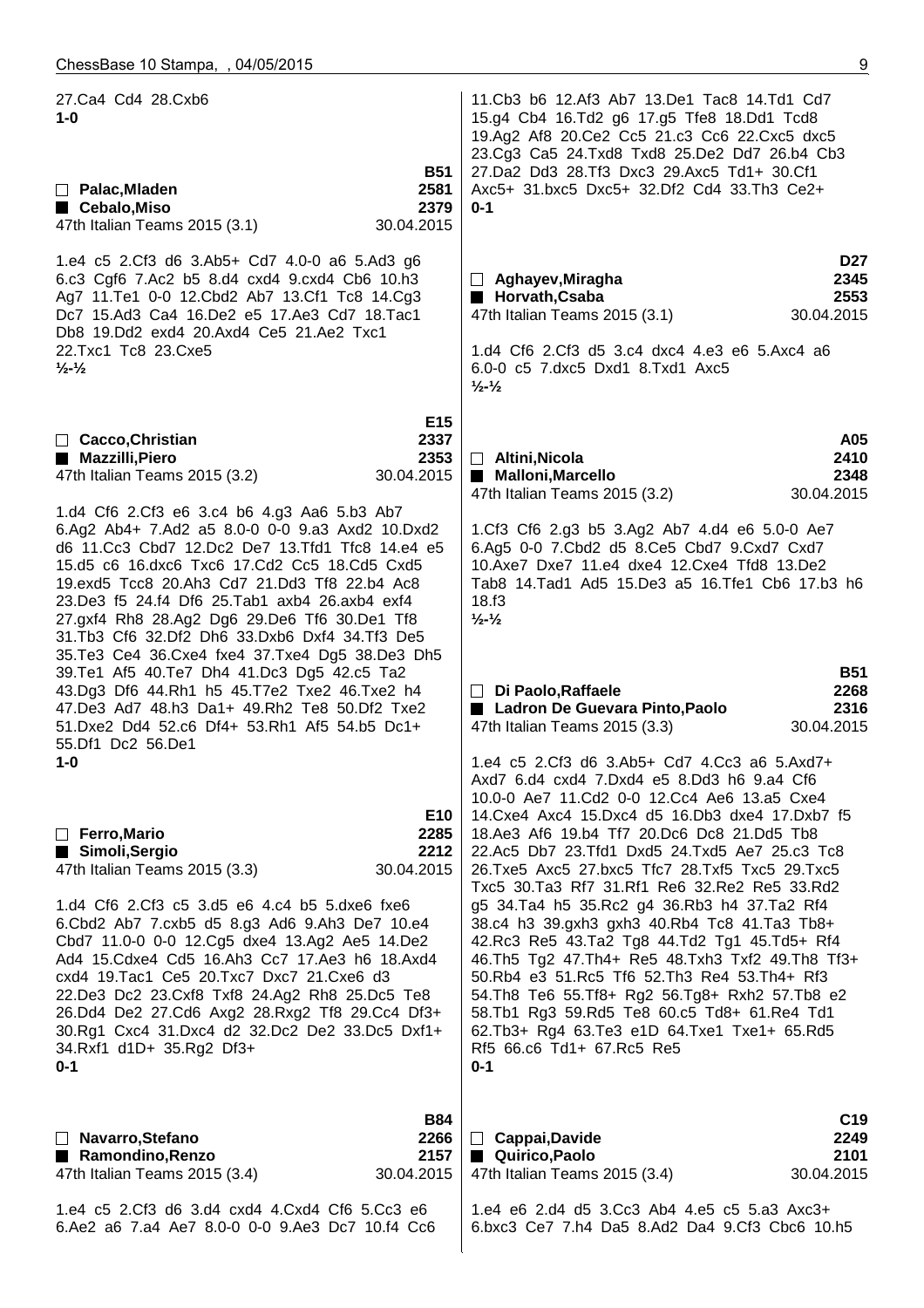| h6 11. Th4 c4 12. g3 Ad7 13. Tf4 Tf8 14. Ah3 0-0-0<br>15.Rf1 f6 16.exf6 gxf6 17.Th4 Cg8 18.Rg2 e5<br>19.Axd7+ Txd7 20.Dc1 Th7 21.Tg4 Da5 22.a4 Dc7<br>23.Da3 De7 24.Db2 Dd7 25.Tg6 Cce7 26.Db4<br>1-0                                                                                                                                                                                                                                                                                                                                                                                                                                                               | A45<br>2274<br>$\Box$ Vancini, Edoardo<br>Mocchi, Tullio<br>2228<br>47th Italian Teams 2015 (3.4)<br>30.04.2015                                                                                                                                                                                                                                                                                                                                                                                                                                                                                                                                       |
|---------------------------------------------------------------------------------------------------------------------------------------------------------------------------------------------------------------------------------------------------------------------------------------------------------------------------------------------------------------------------------------------------------------------------------------------------------------------------------------------------------------------------------------------------------------------------------------------------------------------------------------------------------------------|-------------------------------------------------------------------------------------------------------------------------------------------------------------------------------------------------------------------------------------------------------------------------------------------------------------------------------------------------------------------------------------------------------------------------------------------------------------------------------------------------------------------------------------------------------------------------------------------------------------------------------------------------------|
| D45<br>2648<br>$\Box$ Lenic, Luka<br>Gilevych, Artem<br>2393<br>30.04.2015<br>47th Italian Teams 2015 (3.1)<br>1.d4 d5 2.c4 c6 3.e3 Cf6 4.Cc3 e6 5.Cf3 Cbd7<br>6.Dc2 g6 7.Ae2 Ag7 8.0-0 0-0 9.b3 b6 10.Ab2 Ab7<br>11. Tad1 Tc8 12. Db1 Dc7 13. Tfe1 Db8 14. Af1 Tfd8<br>15.h3 a6 16.Aa1 Da8 17.Ca4 Da7 18.Cc3 Da8<br>19. Ce5 Cxe5 20. dxe5 Cd7 21. f4 c5 22. Td2 Ac6<br>23. Ted1 Cf8 24. a4 Td7 25. Da2 Db7 26. Cb5 axb5<br>27.cxb5 Axb5 28.Axb5 Tdd8 29.Td3 Cd7 30.Ac3                                                                                                                                                                                             | 1.d4 Cf6 2.Ag5 e6 3.e4 h6 4.Axf6 Dxf6 5.c3 d6<br>6.Ad3 Cd7 7.Ce2 Dd8 8.0-0 c5 9.f4 Db6 10.Cd2<br>Ae7 11. Cc4 Dc7 12. e5 Cb6 13. Ce3 Ad7 14. a4 Ac6<br>15.f5 Ag5 16.Cc4 Cxc4 17.Axc4 d5 18.Ad3 0-0-0<br>19.fxe6 fxe6 20.Cf4 Axf4 21.Txf4 Db6 22.b3 cxd4<br>23.a5 Dc7 24.cxd4 a6 25.b4 Dd7 26.Df1 De8<br>27.Tc1 Rb8 28.Tc5 Tc8 29.Tf7 Tf8 30.Txf8 Dxf8<br>31.Axa6 De7 32.Ad3 Tf8 33.De2 Dh4 34.De3 Df4<br>35.Dxf4 Txf4 36.b5 Txd4 37.Af1 Ad7 38.b6 Ac6<br>39. Tc3 Te4 40. Tf3 Rc8 41. Tf7 Rd8 42. Txg7 Ta4<br>43.Tg8+ Rd7 44.Tg7+ Rd8 45.Tg8+ Rd7 46.Tg7+<br>R <sub>d</sub> 8<br>$\frac{1}{2}$ - $\frac{1}{2}$                                          |
| Cb8 31.De2 Cc6 32.T3d2 Dc7 33.Tc2 Af8 34.Tcc1<br>Db8 35.h4 Cb4 36.h5 d4 37.Axb4 cxb4 38.Txc8<br>Dxc8 39.exd4 Dc3 40.Td3 Dc1+ 41.Df1 Db2 42.Df2<br>Db1+ 43.Df1 Db2 44.hxg6 hxg6 45.Df2 Db1+ 46.Df1<br>Db2 47.Df2 Db1+ 48.Df1 Db2 49.Df2<br>$\frac{1}{2}$ - $\frac{1}{2}$                                                                                                                                                                                                                                                                                                                                                                                             | C65<br>2243<br>$\Box$ Madiai, Federico<br>Codenotti, Marco<br>2385<br>47th Italian Teams 2015 (3.1)<br>30.04.2015                                                                                                                                                                                                                                                                                                                                                                                                                                                                                                                                     |
| A15<br>$\Box$ Cocchi, Andrea<br>2272<br>2291<br>■ Messa, Roberto<br>47th Italian Teams 2015 (3.2)<br>30.04.2015<br>1.Cf3 Cf6 2.c4 e6 3.b3 c5 4.e3 Cc6 5.Ab2 d5<br>6.cxd5 exd5 7.Ae2 Ae7 8.0-0 0-0 9.d4 Ce4 10.dxc5<br>Ae6 11.Cc3 Axc5 12.Cb5 De7 13.Cbd4 Ad7 14.Tc1<br>Tac8 15. Cxc6 bxc6 16. Ce5 Ae8 17. Ad4 Ad6 18. Cf3<br>c5 19.Aa1 Ac6 20.Dd3 Tfe8 21.Tfe1 h6                                                                                                                                                                                                                                                                                                   | 1.e4 e5 2.Cf3 Cc6 3.Ab5 Cf6 4.d4 Cxe4 5.De2 Cd6<br>6.Axc6 dxc6 7.dxe5 Cf5 8.Ag5 Ae7 9.Axe7 Cxe7<br>10.Cc3 Cg6 11.0-0 0-0 12.Tfe1 Ag4 13.De4 Dc8<br>14.Cg5 Af5 15.Dc4 h6 16.Cf3 Te8 17.h3 Axc2 18.g4<br>Cf8 19.Cd4 Ah7 20.f4 Cd7 21.Tad1 Cb6 22.Dc5 h5<br>23.e6 hxg4 24.exf7+ Rxf7 25.Dh5+ Ag6 26.Dg5 Dd8<br>27. Ce6 Dxg5 28. Cxg5+ Rg8 29. hxg4 Af7 30. Rf2 a5<br>31.Td4 Cd5 32.Cxf7 Rxf7 33.Cxd5 Tad8 34.Ta4<br>Txd5<br>$0 - 1$                                                                                                                                                                                                                      |
| $\frac{1}{2}$ - $\frac{1}{2}$<br><b>B51</b><br>2255<br>□ Cherin, Diego<br>■ Calavalle, Giulio<br>2234<br>30.04.2015<br>47th Italian Teams 2015 (3.3)<br>1.e4 c5 2.Cf3 d6 3.Ab5+ Cd7 4.c3 a6 5.Aa4 b5<br>6.Ac2 Ab7 7.0-0 g6 8.d4 Ag7 9.De2 Dc7 10.a4 b4<br>11.a5 bxc3 12.bxc3 e6 13.Af4 Ce7 14.Cbd2 0-0<br>15.Cc4 e5 16.dxe5 dxe5 17.Ag5 f6 18.Ae3 Ac6<br>19.Ad3 Tfd8 20.Tfd1 Ab7 21.Cd6 Dxd6 22.Ac4+ Cd5<br>23.Axd5+ Axd5 24.Txd5 Dc7 25.Tad1 Cf8 26.Txd8<br>Txd8 27.Txd8 Dxd8 28.Dxa6 Dd1+ 29.Df1 Da4<br>30.a6 Ce6 31.Cd2 Af8 32.Dc4 Da1+ 33.Cf1 Rf7<br>34.Db5 Ae7 35.Dc4 Da5 36.g3 f5 37.Cd2 Dc7<br>38.Dd5 f4 39.gxf4 exf4 40.Axf4 Dxf4 41.a7 Dg4+<br>42.Rf1 Dd1+ | E35<br>De Filomeno, Simone<br>2440<br>■ Tocchioni, Doriano<br>2221<br>47th Italian Teams 2015 (3.2)<br>30.04.2015<br>1.d4 Cf6 2.c4 e6 3.Cc3 Ab4 4.Dc2 d5 5.cxd5 exd5<br>6.Ag5 0-0 7.e3 Cbd7 8.Ad3 h6 9.Ah4 c5 10.Cge2<br>c4 11.Af5 Cb6 12.0-0 Axf5 13.Dxf5 Dd7 14.Cg3<br>Dxf5 15. Cxf5 Axc3 16. bxc3 Ce4 17. Tfc1 g5 18. Ag3<br>Rh7 19.f3 Cxg3 20.hxg3 Rg6 21.g4 h5 22.a4 hxg4<br>23.fxg4 Tad8 24.Rf2 Cc8 25.Tcb1 b6 26.Rf3 Rf6<br>27.a5 Re6 28.axb6 axb6 29.Tb5 f6 30.Ta8 Tf7<br>31. Txc8 Txc8 32. Txb6+ Rd7 33. Cd6 Tb8 34. Txb8<br>Rxd6 35.Tb6+ Rc7 36.Ta6 Tf8 37.e4 dxe4+ 38.Rxe4<br>Te8+ 39.Rd5 Te2 40.Txf6 Txg2 41.Rxc4 Txg4<br>42.Rc5<br>$1-0$ |
| $\frac{1}{2}$ $\frac{1}{2}$                                                                                                                                                                                                                                                                                                                                                                                                                                                                                                                                                                                                                                         | A45<br>2165<br><b>Bartolini, Tommaso</b><br>$\Box$<br>2269<br>■ Yao,Stefano<br>47th Italian Teams 2015 (3.3)<br>30.04.2015                                                                                                                                                                                                                                                                                                                                                                                                                                                                                                                            |
|                                                                                                                                                                                                                                                                                                                                                                                                                                                                                                                                                                                                                                                                     | 1.d4 Cf6 2.Ag5 e6 3.Cd2 h6 4.Ah4 d5 5.e3 Ae7<br>6.Ad3 Cbd7 7.Cgf3 0-0 8.c3 c5 9.Ce5 Cxe5 10.dxe5<br>Cd7 11.Ag3 f5 12.exf6 Cxf6 13.0-0 Ad6 14.Axd6                                                                                                                                                                                                                                                                                                                                                                                                                                                                                                     |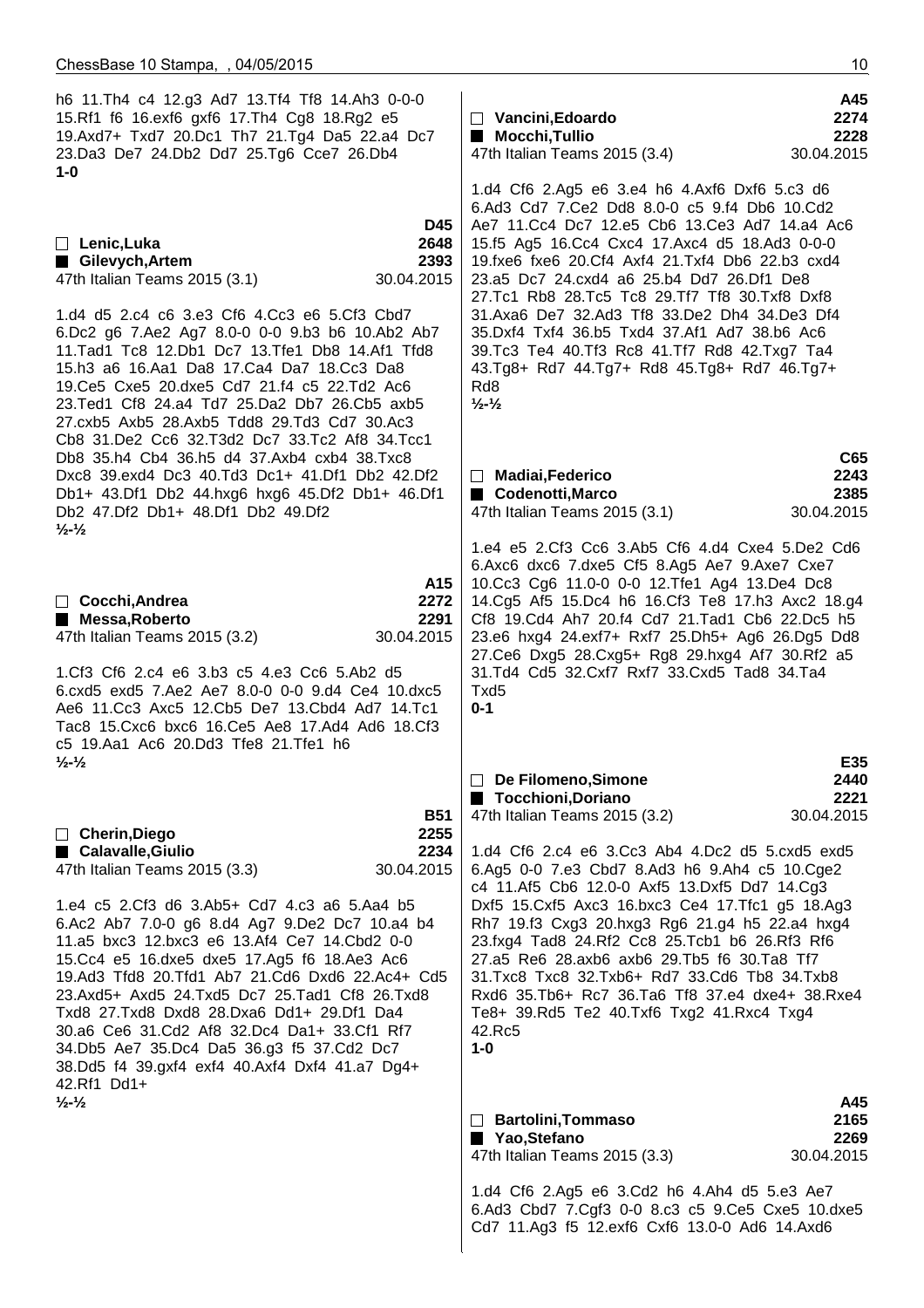| Dxd6 15.f4 Db6 16.Db3 Dc7 17.c4 b5 18.cxb5 c4<br>19. Dc3 Db6 20. Ac2 Dxb5 21. Cf3 Tb8 22. Tab1 Da6<br>23.a3 Ad7 24.Cd4 Tb6 25.h3 Aa4 26.Ag6 Cd7<br>27.Ah5 Cc5 28.Af3 Rh8 29.f5 e5 30.Ce6 Cxe6<br>31.fxe6 Txe6 32.Axd5 Tef6 33.Axc4 Ab5 34.Txf6<br>Txf6 35.Aa2 Ad3 36.Tc1 e4 37.Dc8+ Dxc8 38.Txc8+<br>Rh7 39.Ac4 Tf1+ 40.Rh2 Te1 41.Axd3 exd3 42.Td8<br>Txe3 43.Rg1 a5 44.b4 axb4 45.axb4 h5 46.b5 Te5<br>47.Txd3 Txb5 48.Td6 g6 49.h4 Rh6<br>$\frac{1}{2}$ $\frac{1}{2}$                                                              | C41<br>2536<br>$\Box$ Dvirnyy, Danyyil<br>Navarro, Stefano<br>2266<br>47th Italian Teams 2015 (4.3)<br>01.05.2015<br>1.e4 e5 2.Cf3 d6 3.d4 Cf6 4.Cc3 Cbd7 5.Ac4 Ae7<br>6.a4 0-0 7.0-0 c6 8.a5 Tb8 9.De2 b5 10.axb6 axb6<br>11.d5 cxd5 12.exd5 Ce8 13.Cb5 Ab7 14.Td1 Ta8<br>15.Ae3 Txa1 16.Txa1 Cc7 17.Cc3 Db8 18.Ta3 Cf6<br>19.Dd1 b5 20.Cxb5 Cxb5 21.Axb5 Cxd5 22.Ac1 Cc7                                                                                                       |
|---------------------------------------------------------------------------------------------------------------------------------------------------------------------------------------------------------------------------------------------------------------------------------------------------------------------------------------------------------------------------------------------------------------------------------------------------------------------------------------------------------------------------------------|----------------------------------------------------------------------------------------------------------------------------------------------------------------------------------------------------------------------------------------------------------------------------------------------------------------------------------------------------------------------------------------------------------------------------------------------------------------------------------|
| <b>B31</b><br>2140<br>□ Sorcinelli, Francesco<br>2134<br>■ Mauro, Alan<br>47th Italian Teams 2015 (3.4)<br>30.04.2015                                                                                                                                                                                                                                                                                                                                                                                                                 | 23.Af1 Ce6 24.Tb3 Cc5 25.Te3 Af6 26.c4 Axf3<br>27.Txf3 e4 28.Th3 Axb2 29.Dh5 f6 30.Dxh7+ Rf7<br>31.Ah6 Tg8 32.Tg3 Ce6 33.Ae3 Ae5 34.Dg6+ Re7<br>35.Tg4 Tf8 36.Df5 Db1 37.Txe4 g6 38.Dxg6 Axh2+<br>39.Rxh2 Dxf1 40.Dg4 f5 41.Dg7+<br>$1 - 0$                                                                                                                                                                                                                                      |
| 1.e4 c5 2.Cf3 Cc6 3.Ab5 g6 4.Axc6 bxc6 5.d4 cxd4<br>6.Dxd4 Cf6 7.e5 Cd5 8.c4 Cc7 9.0-0 Ag7 10.Cc3<br>Ce6 11.Dh4 h6 12.Te1 Db6 13.Ad2 g5 14.De4 Cc5<br>15.Dc2 Ce6 16.Tad1 Ab7 17.b4 0-0 18.c5 Dc7<br>19.h4 g4 20.Ch2 h5 21.Df5 f6 22.exf6 Txf6 23.Dxh5<br>g3 24.fxg3 Tf7 25.Ce4 Taf8 26.Cg4 Tf5 27.Ch6+<br>Axh6 28.Dxh6 T5f7 29.Ac3<br>1-0                                                                                                                                                                                             | A45<br>Molon, Andrea<br>■ Mogranzini, Roberto<br>2494<br>01.05.2015<br>47th Italian Teams 2015 (4.4)<br>1.d4 Cf6 2.Ag5 e6 3.Axf6 Dxf6 4.e3 b6 5.Df3 Dxf3<br>6. Cxf3 Ab7 7. Ae2 d6 8.0-0 Cd7 9. Cbd2 Ae7 10. c4<br>f5 11. Ce1 e5 12. d5 a5 13. Cc2 Cc5 14. a4 Ac8<br>15.b3 0-0 16.Ca3 Af6 17.Ta2 Ad7 18.Cb5 Axb5                                                                                                                                                                  |
| <b>B06</b><br>2798<br>$\Box$ Nakamura, Hikaru<br>■ Cacco, Christian<br>2337<br>47th Italian Teams 2015 (4.1)<br>01.05.2015<br>1.e4 d6 2.d4 g6 3.Cc3 Ag7 4.Ae3 a6 5.f4 b5 6.Ad3<br>Ab7 7.Cf3 Cf6 8.e5 Cd5 9.Cxd5 Axd5 10.a4 c6<br>11.axb5 cxb5 12.0-0 Cc6 13.c3 0-0 14.Ac2 e6<br>15.Cg5 Ce7 16.Ce4 Cf5 17.Af2 Axe4 18.Axe4 d5<br>19.Ad3 Dd7 20.De2 Ce7 21.Ta2 Dc6 22.Tfa1 Tfb8<br>23.g4 f5 24.exf6 Axf6 25.h4 Tb6 26.Rh2 Rf7 27.Tf1<br>a5 28.f5 exf5 29.gxf5 a4 30.Ag3 Te8 31.fxg6+ Cxg6<br>32.Df3 Rg7 33.h5 Cf8 34.Tf2 Rh8 35.Ta1 Ag7 | 19.axb5 e4 20.Ad1 Ac3 21.Cb1 Ae5 22.Ac2 Tae8<br>23.Te1 g6 24.g3 g5 25.Cd2 Ac3 26.Td1 Axd2<br>27.Txd2 Rg7 28.Ta1 h5 29.Te1 h4 30.Rg2 Th8<br>31.Td4 Th6 32.Rf1 hxg3 33.hxg3 Th2 34.Re2 Teh8<br>35.Tdd1 Rf6 36.Tg1 Re5 37.Tdf1 Cd7 38.Rd2 Rf6<br>39.g4 Ce5 40.Tg3 Cxg4 41.Txg4 fxg4 42.Axe4 g3<br>43.Re2 Txf2+ 44.Txf2+ gxf2 45.Rxf2 g4 46.Ag2 Rg5<br>47.Rg3 Tf8 48.e4 Tf4 49.e5 dxe5 50.c5 bxc5 51.d6<br>cxd6 52.b6 Tb4 53.b7 Txb3+ 54.Rh2 Rf4 55.Ad5<br>Tb2+ 56.Rg1 a4<br>$0 - 1$ |
| 36.Dg4 De6 37.Af5 De7 38.Tg1 h6 39.Ah4 Dc7+<br>40.Rh1 Ch7 41.Ad7 Tg8 42.Tf7<br>$1 - 0$                                                                                                                                                                                                                                                                                                                                                                                                                                                | C <sub>53</sub><br>$\Box$ Socko, Bartosz<br>2623<br>2540<br>■ Brunello, Sabino<br>01.05.2015<br>47th Italian Teams 2015 (4.1)                                                                                                                                                                                                                                                                                                                                                    |
| E10<br>2189<br>$\Box$ Luciani, Valerio<br>2579<br>Vocaturo, Daniele<br>47th Italian Teams 2015 (4.2)<br>01.05.2015<br>1.d4 Cf6 2.c4 e6 3.Cf3 d5 4.e3 b6 5.b3 Ab7 6.Ab2<br>Cbd7 7.Ad3 Ad6 8.Cbd2 0-0 9.0-0 Ce4 10.De2 f5<br>11. Tfd1 Df6 12. Cf1 Dh6 13. Ce5 Cxe5 14. dxe5 Ac5<br>15.f3 Cg5 16.Rh1 Tad8 17.Tac1 f4 18.cxd5 fxe3<br>19.b4 Axb4 20. Cxe3 Ac5 21. Txc5 bxc5 22. Ac4 Rh8<br>23.Ac1 Dg6 24.Db2 Axd5 25.Cxd5 exd5 26.Txd5                                                                                                    | 1.e4 e5 2.Cf3 Cc6 3.Ac4 Ac5 4.c3 Cf6 5.d3 d6<br>6. Cbd2 a6 7. Ab3 0-0 8.0-0 Aa7 9.h3 h6 10. Te1 Te8<br>11.Cf1 Ae6 12.Cg3 Dd7 13.Ch4 Axb3 14.axb3 d5<br>15.Df3 Te6 16.Cgf5 Rh7 17.g4 dxe4 18.dxe4 Cg8<br>19.g5 Td8 20.gxh6 g6 21.Dg2 Ac5 22.Rh2 Af8<br>23.Tg1 De8 24.Cf3 f6 25.Dg4 Df7 26.C3h4 Cce7<br>27. Cxe7 Cxe7 28. Ae3 Axh6 29. Axh6 Rxh6 30. Cf5+<br>gxf5 31.exf5 Tc6 32.Ta4 Td2 33.Dg7+<br>$1-0$                                                                          |
| Txd5 27.Axd5 Dd3 28.h4 Dxd5 29.hxg5 Te8 30.f4<br>Td8 31.Ae3 De4 32.Df2 Td3<br>$0 - 1$                                                                                                                                                                                                                                                                                                                                                                                                                                                 | C11<br>2622<br>$\Box$ Swiercz, Dariusz<br>2488<br>Rombaldoni, Axel<br>01.05.2015<br>47th Italian Teams 2015 (4.2)                                                                                                                                                                                                                                                                                                                                                                |
|                                                                                                                                                                                                                                                                                                                                                                                                                                                                                                                                       | 1.e4 e6 2.d4 d5 3.Cc3 Cf6 4.e5 Cfd7 5.f4 c5 6.Cf3<br>Cc6 7.Ae3 Ae7 8.Dd2 0-0 9.Ae2 a6 10.0-0 b5<br>11.Cd1 b4 12.c3 a5 13.Af2 cxd4 14.cxd4 a4 15.Ce3                                                                                                                                                                                                                                                                                                                              |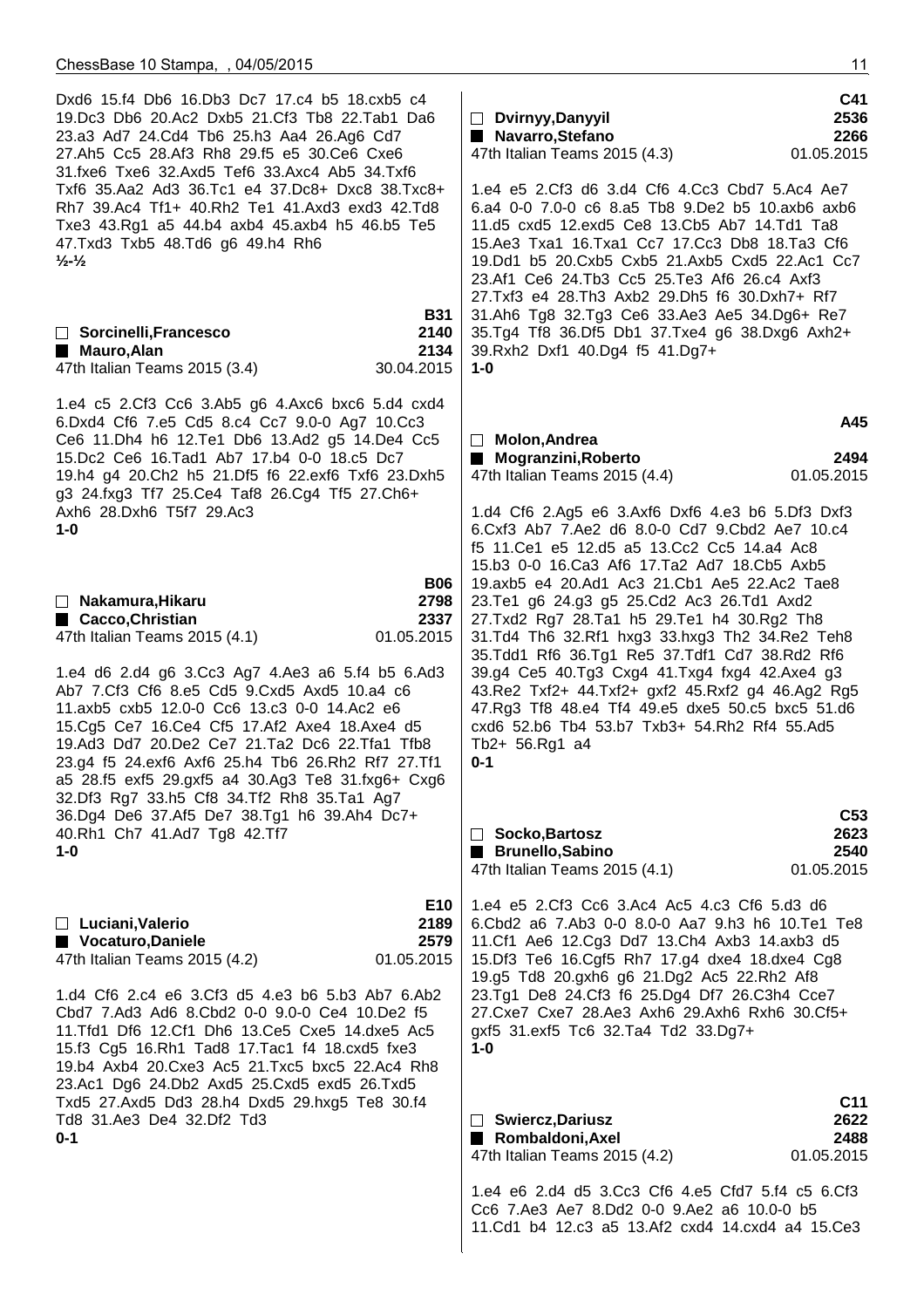Cb6 16.Ad3 g6 17.De2 Ca5 18.g4 f5 19.exf6 Axf6 20.Ce5 Cd7 21.Tac1 Cxe5 22.fxe5 Ag5 23.h4 Af4 24.g5 Cc4 25.Cg4 Axc1 26.Txc1 b3 27.a3 Aa6 28.Cf6+ Txf6 29.gxf6 Dd7 30.Rh2 Rh8 31.Tg1 Tg8 32.Tg5 Df7 33.h5 gxh5 34.Dxh5 Tf8 35.Ag6 Dg8 36.Ae8 **1-0 D10 Garcia Palermo,Carlos 2427 Ortega,Lexy 2470** 47th Italian Teams 2015 (4.3) 01.05.2015 1.d4 d5 2.c4 c6 3.e3 Cf6 4.Ad3 e5 5.Cc3 e4 6.Ac2 Ad6 7.h3 0-0 8.c5 Ac7 9.b4 g6 10.f4 exf3 11.Dxf3 Ch5 12.Cge2 f5 13.0-0 Cd7 14.Ad2 Cdf6 15.Tab1 Ae6 16.a4 Dd7 17.b5 Ce4 18.Ae1 Cg5 19.Df2 f4 20.bxc6 bxc6 21.exf4 Cxf4 22.Dh4 Cfxh3+ 23.gxh3 Txf1+ 24.Rxf1 Tf8+ **0-1 A42 Caprio,Guido 2418 Rombaldoni,Denis 2479** 47th Italian Teams 2015 (4.4) 01.05.2015 1.c4 d6 2.d4 g6 3.Cc3 Ag7 4.e4 e5 5.d5 Ce7 6.h4 f5 7.h5 f4 8.Ae2 0-0 9.Ag4 g5 10.b3 Axg4 11.Dxg4 h6 12.Aa3 Cd7 13.0-0-0 b6 14.Cf3 Rh8 15.De6 Cg8 16.Ch2 a6 17.Dh3 Cgf6 18.g4 b5 19.Dd3 Db8 20.cxb5 axb5 21.Ab4 Db6 22.f3 Tfb8 23.Dc2 Af8 24.Cf1 Cc5 25.a3 Tb7 26.Rb2 Cfd7 27.Ca2 Tba7 28.Cd2 Cb8 29.Cb1 Cca6 30.Ae1 c5 31.dxc6 Cxc6 32.Af2 Cd4 33.Dd2 Cc5 34.Cb4 Ccxb3 35.Dc3 Cc5 36.Cd5 Ca4+ 37.Ra1 Cxc3 38.Cxb6 Txa3+ 39.Cxa3 Txa3+ 40.Rb2 Tb3+ 41.Rc1 Cxd1 42.Axd4 exd4 43.Txd1 Ag7 44.Tf1 d3 45.Rd2 Ab2 46.Cd5 b4 47.Cb6 Rg7 48.Cc4 Ad4 49.Tc1 Rf6 50.Rd1 Ae3 51.Ta1 Tc3 52.e5+ Re6 53.Cd2 Tc2 54.Cf1 Tf2 55.Re1 d2+ **0-1 E11 Horvath,Csaba 2553** ■ lordachescu,Viorel 2590 47th Italian Teams 2015 (4.1) 01.05.2015 1.d4 Cf6 2.c4 e6 3.Cf3 Ab4+ 4.Ad2 a5 5.g3 d6 6.Ag2 Cbd7 7.0-0 e5 8.De1 exd4 9.Cxd4 0-0 10.Cb5 Te8 11.Axb4 axb4 12.Dxb4 Txe2 13.C1c3 Te8 14.Tad1 Ta6 15.a3 Cc5 16.Cd5 Cxd5 17.Txd5 h6 18.Te1 Txe1+ 19.Dxe1 Ad7 20.b4 Ce6 21.Td3 Ac6 22.Ad5 Ta8 23.Axe6 fxe6 24.Dxe6+ Rh8 25.Cd4 Ad7 26.Dd5 Tb8 27.Df7 De8 28.Dxe8+ Txe8 29.Te3 Ta8 30.Cb5 Rg8 31.Cxc7 Tc8 32.Cb5 Txc4 33.Cxd6 Tc2 34.Rg2 Ac6+ 35.Ce4 g5 36.g4 Ta2 37.Rg3 Axe4 38.Txe4 Txa3+ 39.f3 Tb3 40.Te6 Txb4 41.Txh6 Rg7 42.Th5 Rf6 43.h4 gxh4+ 44.Rxh4 b5 45.Tc5 Re6 46.Rg5 Rd6 47.Tc8 Td4 48.f4 b4 49.f5 Rd7 50.Ta8 Rc7 51.f6 Td5+ 52.Rh6 b3 53.f7 Td6+ 54.Rg7 b2 55.f8D Td7+ 56.Rf6 b1D 57.Dc8+ **1-0 C65 Collutiis,Duilio 2477 Altini,Nicola 2410** 47th Italian Teams 2015 (4.2) 01.05.2015 1.e4 e5 2.Cf3 Cc6 3.Ab5 Cf6 4.d3 Ac5 5.Axc6 dxc6 6.b3 Cd7 7.Ab2 0-0 8.0-0 Te8 9.Cc3 Af8 10.Ce2 c5 11.Cg3 g6 12.Cd2 Ag7 13.f4 exf4 14.Axg7 fxg3 15.Ab2 gxh2+ 16.Rh1 f6 17.Df3 a5 18.Cc4 Ta6 19.Tae1 Tee6 20.a4 Rg7 21.Dg3 Df8 22.Dxc7 Tac6 23.Dxa5 b6 24.Dd2 Aa6 25.Ce3 Dd8 26.Cd5 Ab7 27.Dg5 Rg8 28.Dg3 Tcd6 29.Cf4 Te5 30.Cxg6 hxg6 31.Dxg6+ Rf8 32.Dh6+ Rg8 33.Te3 Df8 34.Tg3+ Rf7 35.Dh7+ Re6 **1-0 C78 Ladron De Guevara Pinto,Paolo 2316** ■ Stromboli,Carlo 2339 47th Italian Teams 2015 (4.3) 01.05.2015 1.e4 e5 2.Cf3 Cc6 3.Ab5 a6 4.Aa4 Cf6 5.0-0 b5 6.Ab3 Ac5 7.c3 d6 8.d4 Ab6 9.Ae3 0-0 10.Cbd2 h6 11.h3 Ab7 12.d5 Ce7 13.Axb6 cxb6 14.Te1 Cg6 15.g3 Ac8 16.Rg2 Ch5 17.Cg1 Dg5 18.Cdf3 Dd8 19.Ch2 Dg5 20.Chf3 Dd8 21.Rh2 Cf6 22.Ac2 Ch7 23.Tf1 f5 24.exf5 Axf5 25.Axf5 Txf5 26.Cd2 Dd7 27.De2 Taf8 28.Ce4 Cf6 29.f3 Ce7 30.Cxf6+ T5xf6 31.Tad1 Dc7 32.Tfe1 h5 33.h4 Cf5 34.Ch3 Ce7 35.Cg5 Dd7 36.De3 Db7 37.Dd3 Tg6 38.Td2 Dd7 39.f4 Txg5 40.fxg5 g6 41.Tf1 Dg4 42.De2 Dc4 43.Dxc4 bxc4 44.g4 Rg7 45.Rg3 b5 46.Tdf2 hxg4 47.Tf6 Cf5+ 48.Rxg4 e4 49.Rf4 e3 50.h5 gxh5 51.Rxf5 **1-0 C01** □ Stromboli.Ettore 2316 **Boscolo,Federico 2313** 47th Italian Teams 2015 (4.4) 01.05.2015 1.e4 e6 2.d4 d5 3.exd5 exd5 4.Ad3 Ad6 5.Ce2 Ce7 6.0-0 0-0 7.Af4 Af5 8.Te1 Cbc6 9.c3 Dd7 **½-½ A46** □ De Filomeno,Simone 2440 ■ Lostuzzi,Manlio 2419 47th Italian Teams 2015 (4.1) 01.05.2015 1.d4 Cf6 2.Cf3 c5 3.e3 g6 4.Ae2 Ag7 5.0-0 0-0 6.c4 cxd4 7.exd4 d5 8.h3 **½-½**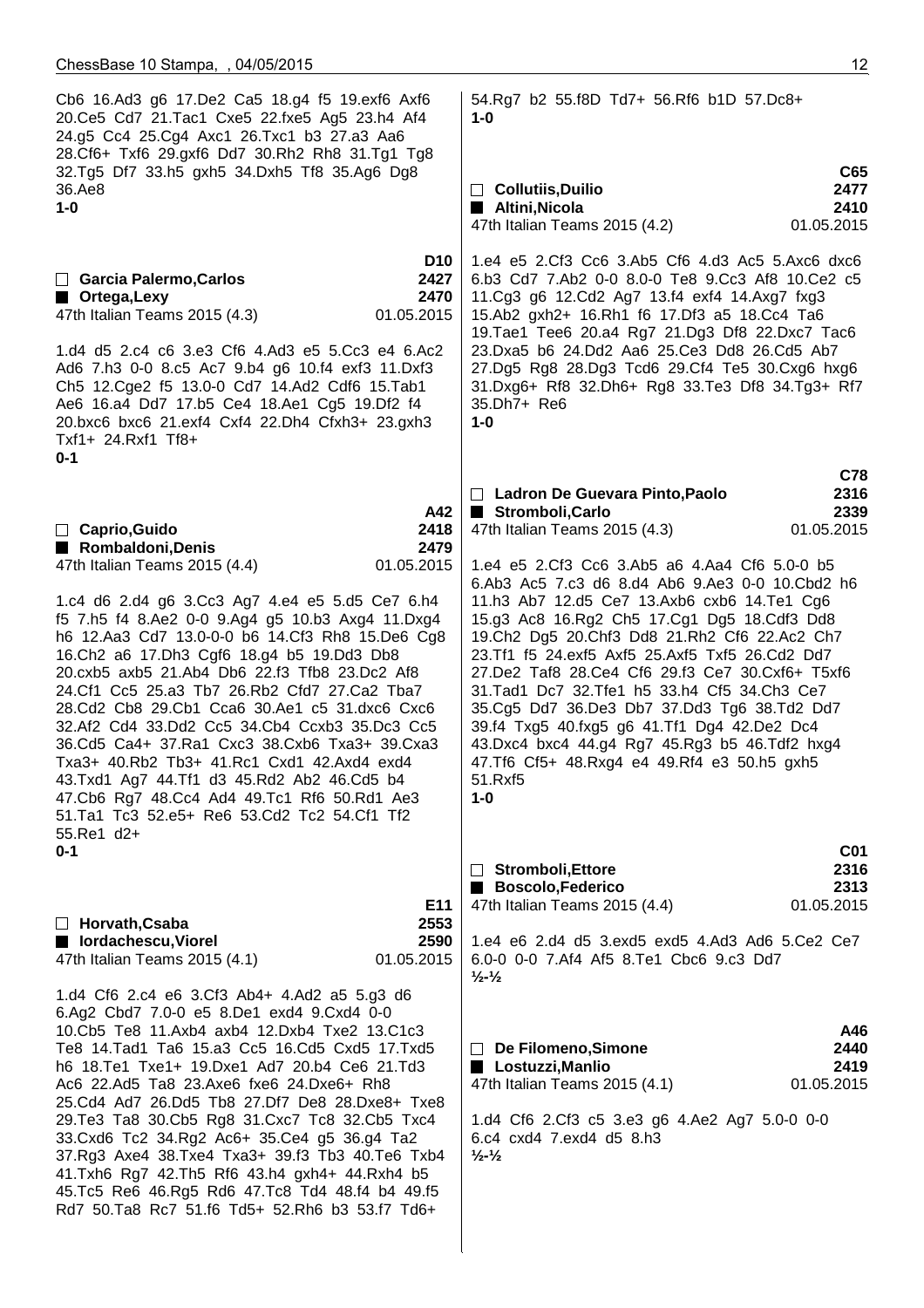| C <sub>01</sub><br>2209<br>$\Box$ De Eccher, Stefano<br>2269<br>■ Yao, Stefano<br>47th Italian Teams 2015 (4.2)<br>01.05.2015<br>1.e4 e6 2.d4 d5 3.exd5 exd5 4.Ad3 Ad6 5.Cf3<br>De7+ 6.De2 Dxe2+ 7.Axe2 Cf6 8.0-0 0-0 9.Ad3 c6<br>10.c3<br>$\frac{1}{2} - \frac{1}{2}$                                                                                                                                                                                                                                                                                                                                                                                                                                                                                                                                             | 62. Te6 Tg4+ 63. Rf3 Txa4 64. Txg6 Txh4 65. Te6 Rb5<br>66.Te5+ Rb4 67.Rg3 Tg4+ 68.Rf3 Th4 69.Rg3 Td4<br>70.Txh5 a5 71.Rf3 a4 72.Re3 Td8 73.Th7 a3<br>74.Tb7+ Rc4 75.Tc7+ Rb3 76.Tb7+ Rc2 77.Tc7+<br>Rb2 78.Tb7+ Rc1 79.Tc7+ Rb1 80.Tb7+ Ra1<br>81.Re2 Td4 82.Tb8 Th4 83.Rd2 Th2+ 84.Rc1 Tb2<br>85.Ta8 Tb3 86.Rc2 Ra2 87.Ta7 Tb2+ 88.Rc1 Tb4<br>89.Rc2 Tc4+ 90.Rd2 Tb4 91.Rc2 Tb2+ 92.Rc1 Th2<br>93.Tb7 Th1+ 94.Rc2 Ra1 95.Ta7 Th3 96.Ta8 a2<br>97.Tb8 Th2+ 98.Rc1 Th1+ 99.Rc2 Tb1<br>$\frac{1}{2}$ - $\frac{1}{2}$                                                                                                                                                               |
|--------------------------------------------------------------------------------------------------------------------------------------------------------------------------------------------------------------------------------------------------------------------------------------------------------------------------------------------------------------------------------------------------------------------------------------------------------------------------------------------------------------------------------------------------------------------------------------------------------------------------------------------------------------------------------------------------------------------------------------------------------------------------------------------------------------------|----------------------------------------------------------------------------------------------------------------------------------------------------------------------------------------------------------------------------------------------------------------------------------------------------------------------------------------------------------------------------------------------------------------------------------------------------------------------------------------------------------------------------------------------------------------------------------------------------------------------------------------------------------------------------------|
| A04<br>2167<br>$\Box$ Barletta, Mauro<br>2255<br>■ Cherin, Diego<br>47th Italian Teams 2015 (4.3)<br>01.05.2015<br>1.Cf3 f5 2.d4 d6 3.c4 Cf6 4.Cc3 g6 5.g3 Ag7 6.Ag2<br>$0-0$ 7.0-0                                                                                                                                                                                                                                                                                                                                                                                                                                                                                                                                                                                                                                | A40<br>2144<br>$\Box$ Begelman, Boris<br>2322<br>■ Amato, Andrea<br>47th Italian Teams 2015 (4.3)<br>01.05.2015                                                                                                                                                                                                                                                                                                                                                                                                                                                                                                                                                                  |
| $\frac{1}{2}$ - $\frac{1}{2}$<br><b>D02</b><br>$\Box$ Mocchi, Tullio<br>2228<br>Sorcinelli, Francesco<br>2140<br>47th Italian Teams 2015 (4.4)<br>01.05.2015<br>1.d4 Cf6 2.Cf3 d5 3.c4 c6 4.Dc2 dxc4 5.Dxc4 Af5<br>6.Cc3 e6<br>$\frac{1}{2}$ - $\frac{1}{2}$                                                                                                                                                                                                                                                                                                                                                                                                                                                                                                                                                       | 1.d4 e6 2.Cf3 c5 3.c4 cxd4 4.Cxd4 Cc6 5.Cc2 Cf6<br>6.Cc3 a6 7.e4 Dc7 8.f4 d6 9.Ae2 b6 10.Ae3 Ca5<br>11.Dd3 Ab7 12.b4 Cxc4 13.Ac1 Tc8 14.Af3 Cd7<br>15.0-0 Cce5 16.fxe5 Dxc3 17.Dxc3 Txc3 18.Ce3<br>Cxe5 19.Ad2 Tc8 20.Tac1 Ae7 21.Txc8+ Axc8<br>22.Tc1 Rd7 23.Ac3 Af6 24.Ae2 Ab7 25.Td1 b5<br>26.a4 bxa4 27.b5 axb5 28.Ab4 Ae7 29.Ac3 f6<br>30.Axb5+ Ac6 31.Ae2 Tb8 32.Ta1 Axe4 33.Txa4<br>Tb1+ 34.Rf2 Cd3+ 35.Rg3 Cc5 36.Ta7+ Re8 37.Ad4<br>Ad3 38.Ad1 Tb4 39.Axc5 dxc5 40.Aa4+ Rf7 41.Ad7<br>f5 42.Rf2 Tb2+ 43.Rf3 Ae4+ 44.Rf4 Tb4 45.Re5<br>Ad5 46.Ta4 Tb6 47.Cc4 Axc4<br>$0 - 1$                                                                                             |
| E12<br>$\Box$ Gilevych, Artem<br>2393<br>2581<br>Palac, Mladen<br>47th Italian Teams 2015 (4.1)<br>01.05.2015<br>1.d4 Cf6 2.Cf3 e6 3.c4 b6 4.a3 Ab7 5.Cc3 d5<br>6.Ag5 Ae7 7.e3 0-0 8.Ad3 Cbd7 9.0-0 c5 10.De2<br>Ce4 11.Axe7 Dxe7 12.Tac1 Tac8 13.cxd5 exd5<br>14.Aa6 Cdf6 15.dxc5 bxc5 16.Tfd1 Tb8 17.Axb7<br>Dxb7 18. Cxe4 Cxe4 19. Tc2 c4 20. Td4 Tfe8<br>$\frac{1}{2}$ - $\frac{1}{2}$<br>A46                                                                                                                                                                                                                                                                                                                                                                                                                  | A80<br>$\Box$ Ferro, Mario<br>2285<br>Vancini, Edoardo<br>2274<br>47th Italian Teams 2015 (4.4)<br>01.05.2015<br>1.d4 f5 2.Cf3 Cf6 3.g3 e6 4.Ag2 d5 5.Af4 Ae7<br>6.Dc1 0-0 7.c4 Cc6 8.0-0 Ce4 9.Cc3 g5 10.Ae3 Af6<br>11.Td1 h6 12.Ce1 Ce7 13.Cxe4 fxe4 14.f3 exf3<br>15. Cxf3 Cf5 16. Af2 Cd6 17. Cd2 Cf5 18. Cf3 Cd6<br>19.Cd2 Cf5<br>$\frac{1}{2}$ - $\frac{1}{2}$                                                                                                                                                                                                                                                                                                             |
| 2353<br>$\Box$ Mazzilli, Piero<br>■ Cocchi, Andrea<br>2272<br>01.05.2015<br>47th Italian Teams 2015 (4.2)<br>1.d4 Cf6 2.Cf3 e6 3.Ag5 c5 4.e3 b6 5.Cbd2 Ab7<br>6.Ad3 Ae7 7.c3 d6 8.h3 Cbd7 9.0-0 0-0 10.Te1 Cd5<br>11.Axe7 Dxe7 12.e4 Cf4 13.Af1 Cg6 14.a4 a6<br>15.Cc4 d5 16.exd5 Axd5 17.Cfe5 Cdxe5 18.Cxe5<br>Cxe5 19. Txe5 Tfd8 20. Te3 cxd4 21. Dxd4 Axg2<br>22.Dxb6 Tdb8 23.Dd4 Axf1 24.Txf1 Txb2 25.Tg3 g6<br>26.Td1 Tab8 27.h4 h5 28.De4 Db7 29.De5 Tb1<br>30.Txb1 Dxb1+ 31.Rh2 Rh7 32.c4 Tc8 33.Tf3 Rg8<br>34.Df6 Db7 35.Tf4 Dd7 36.Td4 Dc7+ 37.Rg2 Te8<br>38.Rf3 e5 39.Te4 Te6 40.Dg5 Rg7 41.Dd2 Db6<br>42.Rg2 Dc6 43.Dd5 f6 44.f4 Dxd5 45.cxd5 Td6<br>46.fxe5 Txd5 47.exf6+ Rxf6 48.Rg3 Rf5 49.Tc4 Re5<br>50.Tc6 Td3+ 51.Rg2 Td2+ 52.Rg3 Td3+ 53.Rg2 Td6<br>54.Tc5+ Rd4 55.Tg5 Tf6 56.Rg3 Rc4 57.Te5 Rb4 | C91<br>$\Box$ Aghayev, Miragha<br>2345<br>2414<br><b>Manca, Federico</b><br>01.05.2015<br>47th Italian Teams 2015 (4.1)<br>1.e4 e5 2.Cf3 Cc6 3.Ab5 a6 4.Aa4 Cf6 5.0-0 Ae7<br>6. Te1 b5 7. Ab3 d6 8. c3 0-0 9. d4 Ag4 10. Ae3 exd4<br>11.cxd4 Ca5 12.Ac2 Cc4 13.Ac1 c5 14.b3 Cb6<br>15.Ab2 cxd4 16.Dxd4 Axf3 17.gxf3 Tc8 18.Ad3 Ch5<br>19.f4 Cd7 20.e5 Cc5 21.Af5 Ce6 22.De4 g6<br>23.Axe6 fxe6 24.exd6 Dxd6 25.Dxe6+ Dxe6 26.Txe6<br>Af6 27.Axf6 Tc1+ 28.Rg2 Cxf4+ 29.Rg3 Cxe6<br>30.Cd2 Txa1 31.Axa1 Td8 32.Ce4 Td3+ 33.f3 Rf7<br>34.h4 h6 35.Ae5 Cd4 36.Cc5 Ce2+ 37.Rf2 Td5<br>38.Cd3 Txd3 39.Rxe2 Td5 40.Af4 Th5 41.Ag3 Re6<br>42. Re3 Rd5 43. Rd3 Tf5 44. Re3 Tf8 45. Af4 h5 |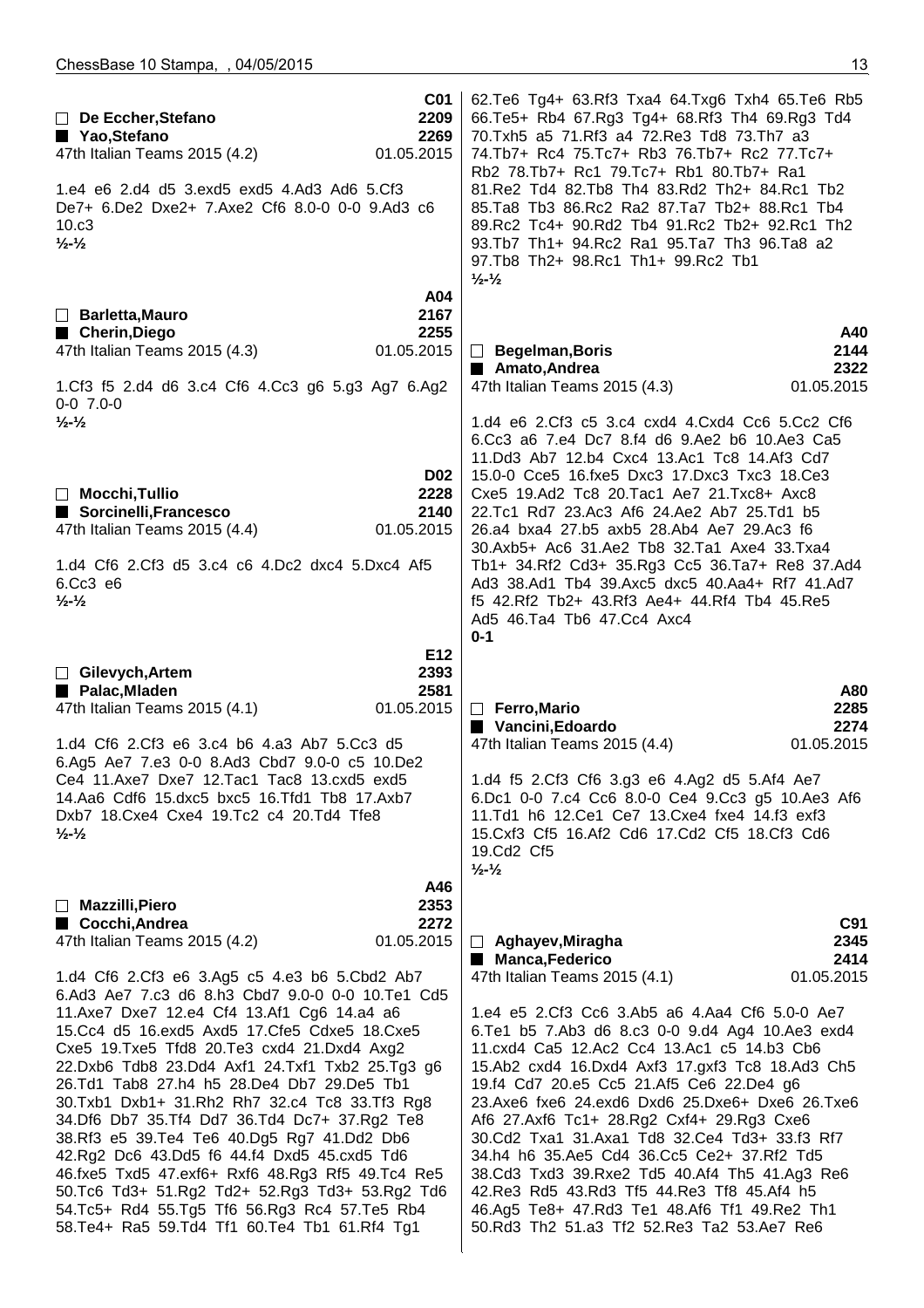19.De2 Cxe5 20.Axe5 Cd7 21.Ag3 f6 22.Tfd1 Af7

| 54.Ac5 Th2 55.Rd4<br>$0 - 1$<br>A07                                                                                                                                                                                                                                                                                                                                                                                                                                                                                                                                                          | 23. Cc5 Cxc5 24. Txc5 Db6 25. Dc2 e6 26. d5 exd5<br>27.Axd5 Axd5 28.Tdxd5 Tcd8 29.Dxg6 cxd5 30.Tc7<br>Dxc7 31.Axc7 Tc8 32.Af4 Te7 33.Axh6 Td8 34.h3<br>Td6 35.Af4 Tdd7 36.Ah6 Td6 37.Af4 Tdd7 38.Rg2<br>a6 39.Ah6 Td6 40.Af4 Tdd7 41.Rf3 d4 42.exd4                                                                                                                                                                                                                                                                                                                                                                                                                                                 |
|----------------------------------------------------------------------------------------------------------------------------------------------------------------------------------------------------------------------------------------------------------------------------------------------------------------------------------------------------------------------------------------------------------------------------------------------------------------------------------------------------------------------------------------------------------------------------------------------|-----------------------------------------------------------------------------------------------------------------------------------------------------------------------------------------------------------------------------------------------------------------------------------------------------------------------------------------------------------------------------------------------------------------------------------------------------------------------------------------------------------------------------------------------------------------------------------------------------------------------------------------------------------------------------------------------------|
| 2374<br>□ Schacher, Gerd<br><b>Malloni, Marcello</b><br>2348<br>47th Italian Teams 2015 (4.2)<br>01.05.2015                                                                                                                                                                                                                                                                                                                                                                                                                                                                                  | Txd4 43.Ae3 Td5 44.h4 f5 45.g5 Tde5 46.Db6 f4<br>47.Axf4 Tf7 48.Rg3 Tef5 49.Ae3 Ae5+ 50.Rg4<br>$1 - 0$                                                                                                                                                                                                                                                                                                                                                                                                                                                                                                                                                                                              |
| 1.Cf3 d5 2.g3 c6 3.Ag2 Ag4 4.c4 e6 5.0-0 Cf6 6.d3<br>Cbd7 7.Cbd2 Ac5 8.a3 a5 9.b3 0-0 10.Ab2 Te8<br>11. Te1 e5 12. cxd5 cxd5 13.d4 exd4 14. Cxd4 Ce5<br>15.C2f3 Db6 16.Cxe5 Txe5 17.Dd3 Tae8 18.e3 Ad7<br>19.Cf3 Af5 20.Dd1 T5e7 21.Ad4 Ae4 22.Axc5 Dxc5<br>23.Dd4 Dc2 24.Cd2 Axg2 25.Rxg2 Tc7 26.Tab1 Tc3<br>27. Tec1 Dxc1 28. Txc1 Txc1 29. Db6 Tc2 30. Dxa5 h6<br>31.Db4 Ta2 32.e4 dxe4 33.Rg1 e3 34.fxe3 Txe3<br>35.Cf1 Tee2 36.Dxb7 Txa3 37.b4 g6 38.b5 Rg7<br>39.b6 Tb3 40.Dc7 Teb2 41.Dd8 Txb6 42.Dd4 T6b4<br>43.Dc3 T4b3 44.Dc4 Ta3 45.Dd4 Taa2 46.Dc3 Tb1<br>47.Dd4 Taa1<br>$0 - 1$ | <b>B90</b><br>2765<br>$\Box$ Vachier-Lagrave, Maxime<br>2581<br>Palac, Miaden<br>02.05.2015<br>47th Italian Teams 2015 (6.1)<br>1.e4 c5 2.Cf3 d6 3.d4 cxd4 4.Cxd4 Cf6 5.Cc3 a6<br>6.h3 e5 7.Cde2 h5 8.g3 b5 9.Cd5 Cbd7 10.Ag5<br>Ae7 11. Cxe7 Dxe7 12. Cc3 Ab7 13. Cd5 Axd5<br>14.exd5 0-0 15.Ag2 Tfe8 16.0-0 e4 17.c3 De5<br>18.Af4 Df5 19.Axd6 Cxd5 20.Te1<br>$\frac{1}{2}$ - $\frac{1}{2}$                                                                                                                                                                                                                                                                                                       |
| <b>B12</b><br>2268<br>$\Box$ Di Paolo, Raffaele<br>Rossi, Carlo1<br>2291<br>01.05.2015<br>47th Italian Teams 2015 (4.3)                                                                                                                                                                                                                                                                                                                                                                                                                                                                      | A13<br>$\Box$ Mazzilli, Piero<br>2353<br>Godena, Michele<br>2502<br>02.05.2015<br>47th Italian Teams 2015 (6.2)                                                                                                                                                                                                                                                                                                                                                                                                                                                                                                                                                                                     |
| 1.e4 c6 2.d4 g6 3.Cf3 Ag7 4.h3 d5 5.e5 Af5 6.Ae2<br>Ca6 7.0-0 Db6 8.b3 Cc7 9.Ae3 f6 10.Cc3 a6<br>11.Dd2 Da7 12.Ca4 Ce6 13.c4 Ae4 14.exf6 exf6<br>15.Cc5 Cxc5 16.dxc5 Axf3 17.Axf3 dxc4 18.Tfe1<br>Ce7 19.Af4 Af8 20.Tad1 Rf7 21.Dd7 b5 22.De6+<br>Rg7 23.Td7 Dxc5 24.Axc6 Ta7 25.Ad5                                                                                                                                                                                                                                                                                                         | 1.c4 e6 2.Cf3 d5 3.b3 Cf6 4.g3 Ae7 5.Ag2 0-0<br>6.0-0 b6 7.Ab2 Ab7 8.e3 Cbd7 9.d4 c5 10.Cbd2<br>Tc8 11.Tc1 Tc7 12.De2 Da8 13.Ce5 cxd4 14.exd4<br>dxc4 15.Axb7 Dxb7 16.bxc4 Td8 17.a3 a6<br>$\frac{1}{2}$ - $\frac{1}{2}$                                                                                                                                                                                                                                                                                                                                                                                                                                                                            |
| $1 - 0$                                                                                                                                                                                                                                                                                                                                                                                                                                                                                                                                                                                      | A40<br>Vocaturo, Daniele<br>2579                                                                                                                                                                                                                                                                                                                                                                                                                                                                                                                                                                                                                                                                    |
| CO <sub>2</sub><br>2289<br>□ Micheli, Carlo                                                                                                                                                                                                                                                                                                                                                                                                                                                                                                                                                  | 2322<br>Amato, Andrea<br>02.05.2015<br>47th Italian Teams 2015 (6.3)                                                                                                                                                                                                                                                                                                                                                                                                                                                                                                                                                                                                                                |
| 2082<br>■ Faraoni, Enrico<br>01.05.2015<br>47th Italian Teams 2015 (4.4)<br>1.e4 e6 2.d4 d5 3.e5 c5 4.c3 Cc6 5.Cf3 Ad7 6.a3<br>f6 7.b4 cxd4 8.cxd4 Cge7 9.Ad3 Cg6 10.exf6 gxf6<br>11.h4 Ad6 12.g3 Dc7 13.h5 Cge7 14.b5 Ca5 15.Ta2<br>Cc4 16.Ah6 Rf7 17.g4 Tag8 18.g5 Cf5 19.Axf5 exf5<br>20.gxf6 Te8+ 21.Rf1 Axb5 22.Rg2 Rxf6 23.Ag5+ Rf7<br>24.Cc3 Ce3+ 25.Axe3 Dxc3 26.Cg5+ Rf8 27.Df3<br>Ad3 28.Tc1 Db3 29.Af4 Ae7 30.Tb2 Axg5 31.Txb3<br>Ae4 32.Axg5 Tg8 33.Rf1 Txg5 34.Df4 Txh5 35.Dd6+<br>$1 - 0$                                                                                      | 1.d4 e6 2.c4 Ab4+ 3.Cd2 d5 4.Da4+ Cc6 5.Cgf3<br>Cf6 6.a3 Ae7 7.e3 0-0 8.Dc2 a6 9.Ad3 h6 10.0-0<br>Te8 11.b4 Af8 12.Ab2 dxc4 13.Cxc4 Cd5 14.Tfd1<br>Ad6 15.e4 Cf4 16.Af1 Ad7 17.g3 Cg6 18.Tac1 Tc8<br>19.Ag2 b5 20.Cce5 Axe5 21.dxe5 Cb8 22.Ad4 c6<br>23.Ac5 Dc7 24.Td6 Ted8 25.Tcd1 Ae8 26.h4 Td7<br>27.h5 Cf8 28.Cd4 Dd8 29.Cf3 a5 30.Dd2 Ca6<br>31.De3 Cxc5 32.bxc5 De7 33.Cd4 Ta7 34.f4 Ch7<br>35.Af3 Tb7 36.Rg2 Ta7 37.Td3 Tb7 38.Ad1 Cf8<br>39.Cf3 a4 40.Cd4 b4 41.Axa4 bxa3 42.Txa3 Tb2+<br>43.Rh3 f6 44.exf6 Dxf6 45.e5 Df7 46.Ad1 Tcb8<br>47.Ag4 Rh8 48.Cxc6 Axc6 49.Txc6 Ch7 50.Df3 Tc2<br>51.Tb6 Td8 52.Ta8 Tf8 53.Txf8+ Dxf8 54.Txe6 Txc5<br>55.Dg2 Tc8 56.Tc6 Te8 57.Dc2 Df7 58.Tc8 Tf8 |
| <b>D85</b><br>$\Box$ Altini, Nicola<br>2410                                                                                                                                                                                                                                                                                                                                                                                                                                                                                                                                                  | 59.Txf8+ Cxf8 60.Dc8 Rg8 61.e6 Da7 62.Dc4 De7<br>63.Af5 Rh8 64.Dd5 Rg8 65.De4 Rh8 66.De5 Db7                                                                                                                                                                                                                                                                                                                                                                                                                                                                                                                                                                                                        |
| ■ Vachier-Lagrave, Maxime<br>2765<br>47th Italian Teams 2015 (5.1)<br>01.05.2015                                                                                                                                                                                                                                                                                                                                                                                                                                                                                                             | 67.Ae4 De7 68.Ad5 Ch7 69.Db8+ Cf8 70.Rg4 Rh7<br>71.Db1+ Rh8 72.Df5 Ch7 73.De5 Cf6+ 74.Rh3 De8                                                                                                                                                                                                                                                                                                                                                                                                                                                                                                                                                                                                       |
| 1.d4 Cf6 2.c4 g6 3.Cc3 d5 4.cxd5 Cxd5 5.Ad2 Cb6<br>6.Ag5 Ag7 7.Cf3 0-0 8.e3 Af5 9.Ae2 C8d7 10.Ah4<br>h6 11.0-0 Cf6 12.Tc1 c6 13.Ce5 Te8 14.g4 Ac8<br>15.Af3 Ae6 16.Ag3 Cbd7 17.Ca4 Tc8 18.b3 Da5                                                                                                                                                                                                                                                                                                                                                                                             | 75.Af3 De7 76.g4 Da3 77.Rg3 De7 78.De3 Ch7<br>79.Ad5 Cf6 80.Ac4 Ch7 81.De5 Da3+ 82.Rg2 De7<br>83.Dd5 Cf8 84.Df5 Db4 85.De4 De7 86.Rf3 Ch7<br>87.De3 Cf6 88.Ad3 Db7+ 89.Rg3 De7 90.Af5 Ce8<br>91.Ag6 Cf6 92.Af5 Ce8 93.Dd3 Cf6 94.Dc3 Da7                                                                                                                                                                                                                                                                                                                                                                                                                                                            |

95.Df3 Dg1+ 96.Rh3 De1 97.g5 hxg5 98.fxg5 Cg8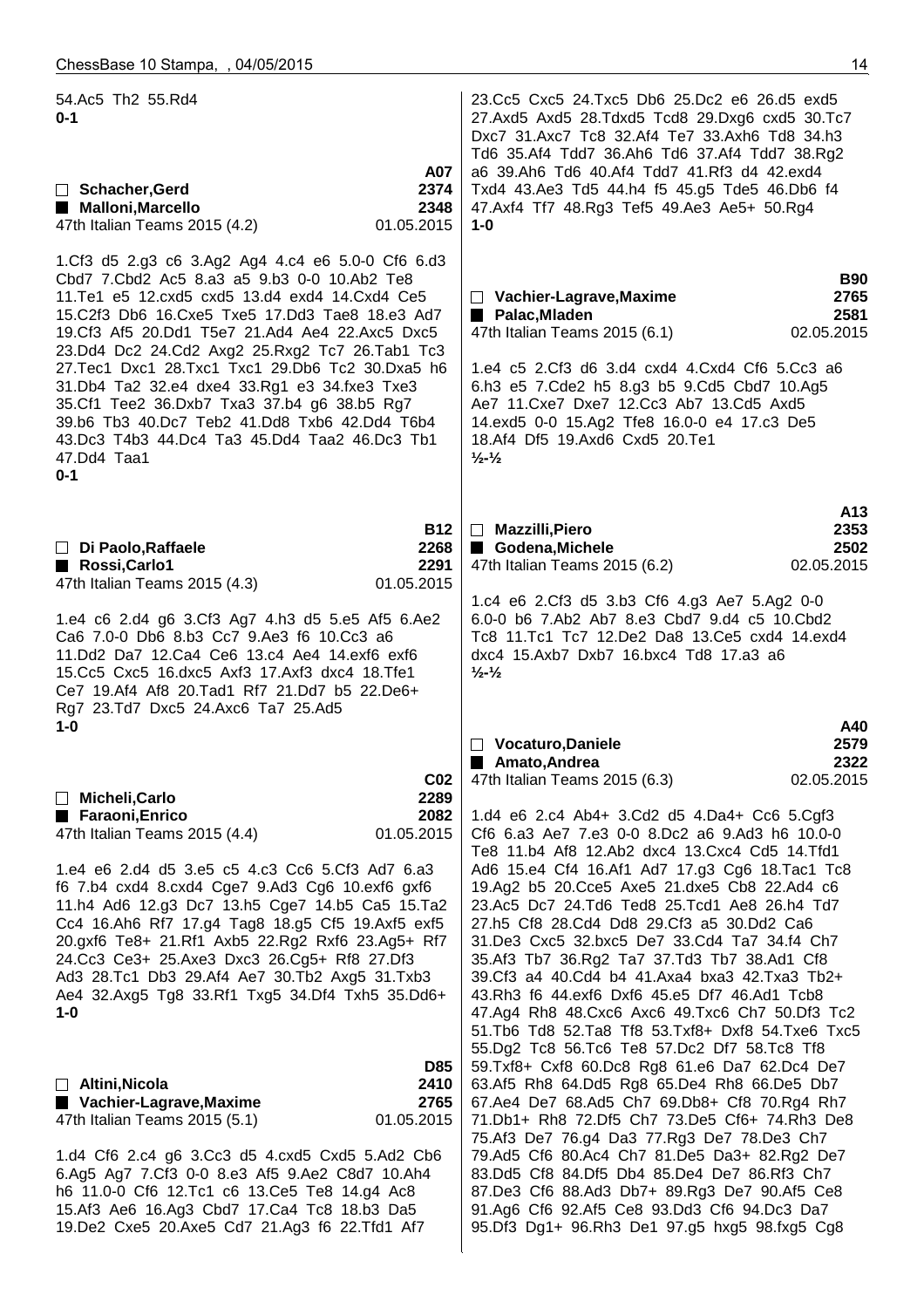a6 11.a4 Ce8 12.Ta3 f5 13.f4 Cdf6 14.h3 Cc7

 99.h6 gxh6 100.Ae4 Db4 101.gxh6 Dd2 102.h7 Dh6+ 103.Rg2 Dxe6 104.Af5 Da2+ 105.Rh3 Cf6 106.Dc3 Da6 107.Rh4 Da4+ 108.Rg5 Da6 109.Rg6 De6 110.Da3 De8+ 111.Rxf6 Df7+ 112.Re5 De7+ 113.Dxe7 **½-½ E90 Ferro,Mario 2285 Dvirnyy,Danyyil 2536** 47th Italian Teams 2015 (6.4) 02.05.2015 1.Cf3 g6 2.e4 Ag7 3.d4 d6 4.c4 Cf6 5.Cc3 0-0 6.h3 e5 7.d5 Ca6 8.Ag5 De8 9.Ae2 Rh8 10.g4 Cg8 11.Tg1 Ad7 12.Tb1 Cc5 13.b4 Ca4 14.Cxa4 Axa4 15.Dd3 c6 16.dxc6 Dxc6 17.b5 Dc7 18.Tb4 d5 19.Txa4 dxe4 20.Dxe4 f5 21.gxf5 gxf5 22.Dh4 Tae8 23.Dh5 e4 24.Ch4 Te6 25.Ad2 Ch6 26.Ta3 e3 27.Txe3 Txe3 28.Axe3 f4 29.Ad4 Axd4 30.Dxh6 **1-0 C10 Socko,Bartosz 2623 Horvath,Csaba 2553** 47th Italian Teams 2015 (6.1) 02.05.2015 1.e4 e6 2.d4 d5 3.Cd2 dxe4 4.Cxe4 Ad7 5.Cf3 Ac6 6.Cg3 Axf3 7.Dxf3 c6 8.Ae3 Cf6 9.Ae2 Cbd7 10.0-0-0 Ad6 11.Rb1 Dc7 12.c4 c5 13.Ce4 Cxe4 14.Dxe4 Cf6 15.Df3 0-0-0 16.Td3 cxd4 17.Axd4 Ac5 18.Thd1 Axd4 19.Txd4 Txd4 20.Txd4 Dxh2 21.g3 Td8 22.Txd8+ Rxd8 23.Dxb7 Dg1+ 24.Rc2 Dxf2 25.Db8+ Re7 26.Db4+ Re8 27.Db8+ Re7 **½-½ D85 Altini,Nicola 2410** ■ Rombaldoni,Axel 2488 47th Italian Teams 2015 (6.2) 02.05.2015 1.d4 Cf6 2.c4 g6 3.Cc3 d5 4.cxd5 Cxd5 5.Ad2 Ag7 6.e4 Cb6 7.Ae3 0-0 8.h3 Cc6 9.Cf3 f5 10.exf5 gxf5 11.Dd2 f4 12.Axf4 Cxd4 13.Cxd4 Dxd4 14.Dxd4 Axd4 15.Ag3 c6 16.Td1 e5 17.Ae2 Ae6 18.0-0 a5 19.Rh2 a4 20.a3 Ac4 21.Td2 Axe2 22.Txe2 Ta5 23.Te4 h5 24.Th4 Tf5 25.Tb1 Cc4 26.Ce2 Td5 27.Cc3 Ta5 28.Ce2 c5 29.f3 Tb5 30.Ae1 Cxa3 31.Td1 Txb2 32.Cg3 Tg5 33.Ad2 Txg3 34.Rxg3 Cc4 35.Txh5 Txd2 36.Tb1 Tb2 37.Tc1 Ce3 38.f4 e4 39.f5 Txg2+ 40.Rf4 Cd5+ **0-1 E70 Garcia Palermo,Carlos 2427** ■ Boscolo,Federico 2313 47th Italian Teams 2015 (6.3) 02.05.2015 1.d4 Cf6 2.c4 g6 3.Cc3 Ag7 4.e4 d6 5.Cge2 0-0 6.Cg3 c5 7.d5 e6 8.Ae2 exd5 9.exd5 Cbd7 10.0-0 15.a5 Te8 16.Af3 Tb8 17.Ca4 Ca8 18.Ad2 Ad7 19.b4 Axa4 20.Txa4 b5 21.cxb5 axb5 22.Ta3 Cc7 23.a6 Cfxd5 24.Td3 Cxb4 25.Axb4 cxb4 26.Txd6 De7 27.Db3+ Rh8 28.Tfd1 Tb6 29.Td7 Dc5+ 30.Rh2 Cxa6 31.Df7 Df8 32.Da2 b3 33.Da5 Df6 34.Ad5 b2 35.Aa2 Cc5 36.Tf7 Dc6 37.Ad5 Dd6 38.Aa2 Dc6 39.Ad5 Dd6 40.Aa2 Dxd1 41.Dxb6 Ce4 42.Dxb5 Td8 43.Txg7 Cd2 44.Tg8+ **1-0 B07 Cappai,Davide 2249** ■ Rombaldoni,Denis 2479 47th Italian Teams 2015 (6.4) 02.05.2015 1.d4 d6 2.e4 Cf6 3.Cc3 Cbd7 4.g3 e5 5.Cge2 h5 6.h3 Ae7 7.Ag2 h4 8.g4 Cf8 9.Ae3 Ce6 10.f4 exf4 11.Cxf4 Ch7 12.Cce2 Ag5 13.Dd2 c6 14.0-0-0 Cxf4 15.Cxf4 0-0 16.Rb1 a5 17.Thf1 a4 18.a3 Ad7 19.Ag1 Da5 20.Df2 Ta6 21.Tfe1 Tb6 22.Ra1 Te8 23.Af1 d5 24.e5 Ae7 25.De3 Cg5 26.Ra2 Ce4 27.Ag2 Ag5 28.Ah2 Ae6 29.Ra1 Tc8 30.Axe4 dxe4 31.De2 Axf4 32.Axf4 Dd5 33.c4 Dxc4 34.Dxc4 Axc4 35.Txe4 Tb3 36.Te3 Td8 37.Tc3 Ae2 38.Td2 Af1 39.Ag5 Td5 40.Axh4 Axh3 41.g5 Rh7 42.Af2 Af5 43.Tc4 Th3 44.Tc1 Rg6 45.Tg1 Th2 46.Tc1 c5 47.Tcd1 b5 48.Ae3 Txd2 49.Txd2 cxd4 50.Axd4 Ae4 51.Ra2 Rxg5 52.Ac3 Txd2 53.Axd2+ Rf5 54.b4 g5 55.Rb2 g4 56.Ac3 Ad3 57.Ad4 Re4 58.Rc3 Ac4 59.Ab6 Rxe5 60.Ad4+ Re4 61.Af6 g3 **0-1 B10 Lenic,Luka 2648 Brunello,Sabino 2540** 47th Italian Teams 2015 (6.1) 02.05.2015 1.c4 c6 2.e4 d5 3.exd5 cxd5 4.cxd5 Cf6 5.Cc3 Cxd5 6.Ab5+ Ad7 7.Ac4 Cb6 8.Ab3 e6 9.Cf3 Ac6 10.0-0 Ae7 11.d4 C8d7 12.Te1 0-0 13.a3 Tc8 14.Ac2 Cd5 15.Dd3 g6 16.Ah6 Te8 17.Ce4 C5f6 18.Cc3 Cd5 19.Ce4 C5f6 20.Cc3 **½-½ A43 Swiercz,Dariusz 2622 Lostuzzi,Manlio 2419** 47th Italian Teams 2015 (6.2) 02.05.2015 1.d4 Cf6 2.Cf3 c5 3.d5 b5 4.Ag5 d6 5.e4 a6 6.Cbd2 Ag4 7.a4 b4 8.Ad3 Cbd7 9.Cc4 g6 10.a5 Ag7 11.h3 Axf3 12.Dxf3 0-0 13.De2 Ce8 14.f4 Cc7 15.0-0 Cb5 16.Rh1 Ta7 17.Tae1 Cf6 18.Df2 Tb7 19.Dh4 Ce8 20.Te3 Af6 21.Tg3 Cg7 22.f5 Axg5 23.Txg5 Cd4 24.Ce3 e5 25.f6 Ce8 26.Txg6+ **1-0**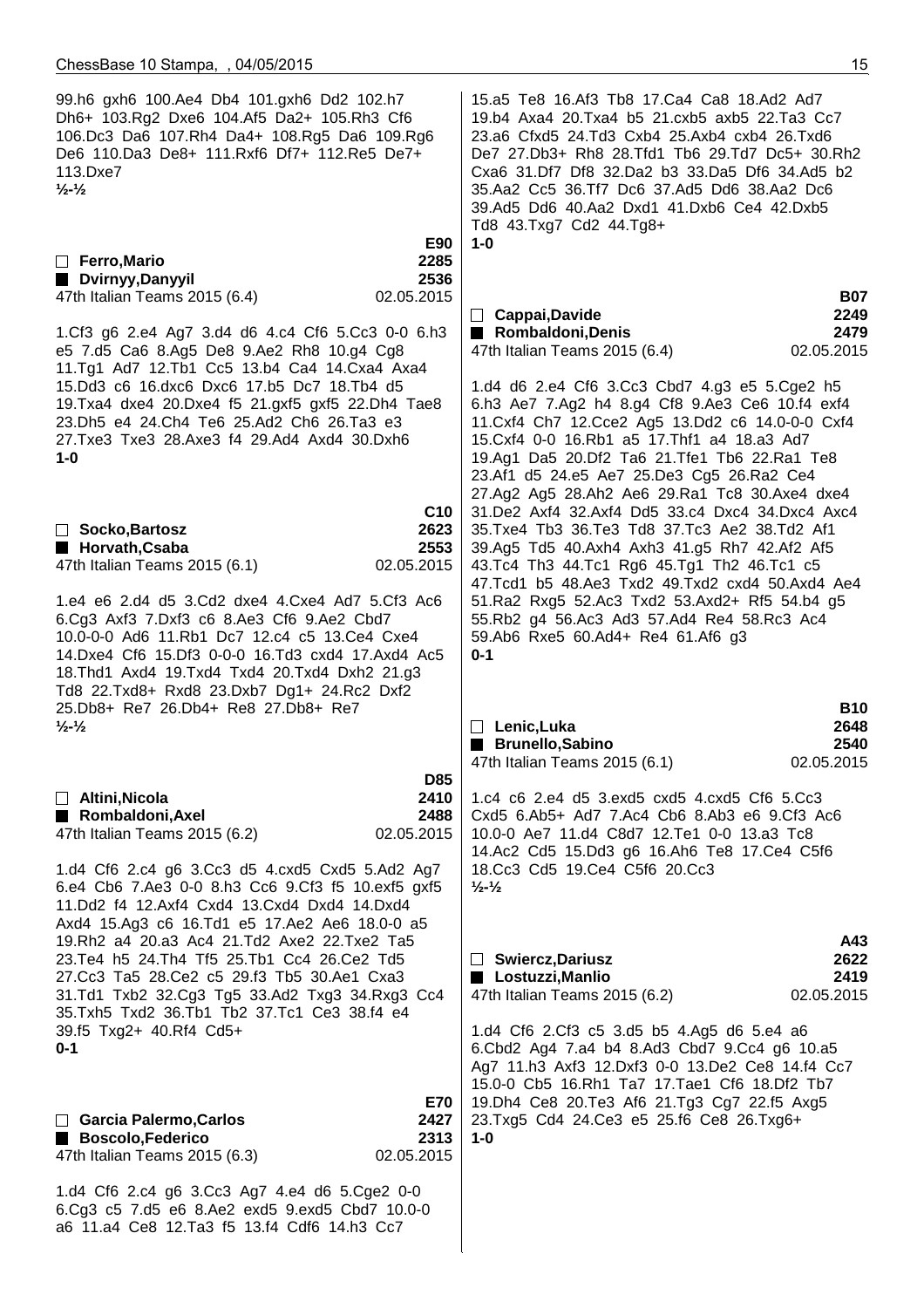|                                                                                                                                                                                                                 | C <sub>24</sub>    | 15. Rxg2 0-0 16. Ah6 Cxe2 17. Cxe2 d5 18. Axg7                                                   |                    |
|-----------------------------------------------------------------------------------------------------------------------------------------------------------------------------------------------------------------|--------------------|--------------------------------------------------------------------------------------------------|--------------------|
| $\Box$ Messa, Roberto                                                                                                                                                                                           | 2291               | Rxg7 19.Db2 f6 20.f4 d4 21.fxe5 fxe5 22.Dd2 Cg8                                                  |                    |
| D'Amore, Carlo                                                                                                                                                                                                  | 2469               | 23.Dg5 De6 24.Txf8 Txf8 25.Tf1 Txf1 26.Rxf1 Df6+                                                 |                    |
| 47th Italian Teams 2015 (6.3)                                                                                                                                                                                   | 02.05.2015         | 27.Rg2 Ch6 28.Cg1 Cg4 29.Cf3 Ce3+ 30.Rf2 Cd1+                                                    |                    |
| 1.e4 e5 2.Ac4 Cf6 3.De2 Ac5 4.c3 0-0 5.Ab3 Cc6<br>6.Cf3 d6 7.d3 Ce7 8.0-0 Cg6 9.h3 Ab6 10.a4 c6<br>11. Ch <sub>2</sub> Cd7 12. Ac2 Cc5 13. a 5 Ac7 14. d4 Ce6<br>15.dxe5 dxe5 16.Td1 Cef4 17.Df1 De7 18.Ae3 Ae6 |                    | 31.Rg2<br>$\frac{1}{2}$ - $\frac{1}{2}$                                                          | <b>B00</b>         |
| 19.Cd2 Tad8 20.b4 a6 21.Chf3 Df6 22.Rh2 h6                                                                                                                                                                      |                    | $\Box$ Petrone, Gianmario                                                                        | 2057               |
| 23.Cg1 Td7 24.Cdf3 Tfd8 25.Txd7 Axd7 26.Td1 Ac8                                                                                                                                                                 |                    | Simoli, Sergio                                                                                   | 2212               |
| 27.Txd8+ Dxd8 28.Dd1 Dxd1 29.Axd1 Ce6 30.Cd2<br>c5 31.Cc4 cxb4 32.cxb4 Ce7 33.Aa4 Cd4 34.Cf3                                                                                                                    |                    | 47th Italian Teams 2015 (6.3)                                                                    | 02.05.2015         |
| Ae6 35. Cfd2 f5 36. f3 Rf7 37. Rg1 fxe4 38. fxe4 Ce2+                                                                                                                                                           |                    | 1.e4 Cc6 2.Cf3 g6 3.d4 d6 4.h3 Ag7 5.Ae3 Cf6                                                     |                    |
| 39.Rf2 Cc3 40.Ab3 Cc8 41.Ac5 Rf6 42.Re3 Cb5<br>43.Rd3 h5 44.h4 g5 45.hxg5+ Rxg5 46.Cxe5 Axb3                                                                                                                    |                    | 6.Cc3 0-0 7.Ab5 Ad7 8.e5 Ce8 9.Af4 Cb4 10.Ac4<br>Af5 11.Ab3 c6 12.a3 Ca6 13.0-0 d5 14.Ce2 f6     |                    |
| 47. Cef3+ Rg4 48. Cxb3 Rg3 49. Ce1                                                                                                                                                                              |                    | 15.Cg3 Ae6 16.Te1 Dd7 17.c3 Cac7 18.Ac2 Af7                                                      |                    |
| $\frac{1}{2}$ - $\frac{1}{2}$                                                                                                                                                                                   |                    | 19.Dd2 Ce6 20.Ah6 C8c7 21.Te2 Tae8 22.Tae1 Rh8                                                   |                    |
|                                                                                                                                                                                                                 |                    | 23.Axg7+ Rxg7 24.exf6+ exf6 25.Ad3 Dd6 26.Ch4                                                    |                    |
|                                                                                                                                                                                                                 |                    | Df4 27.Dxf4 Cxf4 28.Txe8 Txe8 29.Txe8 Cxe8                                                       |                    |
| $\Box$ Caprio, Guido                                                                                                                                                                                            | E44<br>2418        | 30.Af1 Cd6 31.Cf3 g5 32.Ce1 Ag6 33.f3 h5 34.Rf2<br>Rf7 35.Re3 h4 36.Ch1 Re6 37.Rd2 Ab1 38.Cf2 a5 |                    |
| ■ Cherin, Diego                                                                                                                                                                                                 | 2255               | 39.Ad3 Aa2 40.Rc2 a4 41.Rd2 b6 42.Af1 Ac4                                                        |                    |
| 47th Italian Teams 2015 (6)                                                                                                                                                                                     | 02.05.2015         | 43. Cfd3 Axd3 44. Axd3 f5 45. Re3 b5 46. Rf2 Cc4                                                 |                    |
|                                                                                                                                                                                                                 |                    | 47.Axc4 dxc4 48.Re3 Rd5 49.Rd2 c5 50.dxc5 Rxc5                                                   |                    |
| 1.d4 Cf6 2.c4 e6 3.Cc3 Ab4 4.e3 b6 5.Cge2 c5                                                                                                                                                                    |                    | 51. Re3 Rd5 52. Rd2 Re5 53. Re3 Rd5 54. Rd2 Re5                                                  |                    |
| 6.a3 Aa5 7.Tb1 Ca6 8.g3 Ab7 9.d5 b5 10.Ag2 bxc4<br>11.0-0 0-0 12.e4 d6 13.dxe6 fxe6 14.Da4 Axc3                                                                                                                 |                    | 55.Re3<br>$\frac{1}{2}$ $\frac{1}{2}$                                                            |                    |
| 15.bxc3 Dc8 16.Dxc4 Axe4 17.Axe4 d5 18.Axh7+                                                                                                                                                                    |                    |                                                                                                  |                    |
| Cxh7 19.Dd3 c4 20.De3 Cc5 21.Cd4 Te8 22.Cb5                                                                                                                                                                     |                    |                                                                                                  |                    |
| Dc6 23.De5 Cd3 24.Dc7 Tec8 25.Dxc6 Txc6 26.Ae3                                                                                                                                                                  |                    |                                                                                                  | C <sub>00</sub>    |
| Cc5 27. Tfe1 Cd3 28. Tf1 a6 29. Cd4 Td6 30. Tb7 Tf8                                                                                                                                                             |                    | Navarro, Stefano<br>$\Box$                                                                       | 2266               |
| 31.f4 Cf6 32.Cf3 Tdd8 33.Tfb1 Cg4 34.Ad4 e5                                                                                                                                                                     |                    | Nicolo, Filippo                                                                                  | 2031               |
|                                                                                                                                                                                                                 |                    |                                                                                                  |                    |
| 35. Cxe5 Cgxe5 36. fxe5 Tf7 37. e6 Txb7 38. Txb7<br>$1 - 0$                                                                                                                                                     |                    | 47th Italian Teams 2015 (6.4)                                                                    | 02.05.2015         |
|                                                                                                                                                                                                                 |                    | 1.e4 e6 2.d3 d5 3.Cd2 Cf6 4.Cgf3 Cc6 5.e5 Cd7<br>6.d4 f6 7.exf6 Dxf6 8.Cb3 Ad6 9.Ag5 Df7 10.Dd2  |                    |
|                                                                                                                                                                                                                 | A65                | 0-0 11.0-0-0 h6 12.Ae3 a5 13.Rb1 a4 14.Cc1 Ca5                                                   |                    |
| $\Box$ Qendro, Llambi                                                                                                                                                                                           | 2334               | 15.Cd3 Cc4 16.De1 b6 17.Cd2 b5 18.f4 De7 19.g4                                                   |                    |
| ■ Cebalo, Miso<br>47th Italian Teams 2015 (6.1)                                                                                                                                                                 | 2379<br>02.05.2015 | Cdb6 20.Ag2 Ad7 21.Tf1 Cxe3 22.Dxe3 Cc4<br>23. Cxc4 bxc4 24. Cc5 Axc5 25. dxc5 Ta5 26. Axd5      |                    |
|                                                                                                                                                                                                                 |                    | Txc5 27.f5 Rh8 28.Axe6 Ab5 29.Dc3 a3 30.Db4 c3                                                   |                    |
| 1.d4 Cf6 2.c4 c5 3.d5 e6 4.Cc3 exd5 5.cxd5 d6                                                                                                                                                                   |                    | 31. Tfe1 Te8 32. Dxa3 cxb2 33. Ab3 Dxe1 34. Txe1                                                 |                    |
| 6.e4 g6 7.Ad3 a6 8.a4 Ag7 9.h3 Cbd7 10.Cf3 Ch5                                                                                                                                                                  |                    | Txe1+ 35.Rxb2 Tce5 36.Df8+<br>$1 - 0$                                                            |                    |
| 11.Ag5 Af6 12.Ah6 Ce5 13.Ae2 Cxf3+ 14.Axf3 Cg7<br>15.0-0 0-0 16.Dd2 Tb8 17.a5 b5 18.axb6 Txb6                                                                                                                   |                    |                                                                                                  |                    |
| 19.Ae2 Te8 20.Ta2 Ad4 21.Ag5 f6 22.Ah6 Axc3                                                                                                                                                                     |                    |                                                                                                  |                    |
| 23.bxc3 Txe4 24.Ad3 Te7 25.Axg7 Rxg7 26.Te1                                                                                                                                                                     |                    |                                                                                                  | <b>D02</b>         |
| Ab7 27.c4 Ac8 28.Da5 Txe1+ 29.Dxe1 Tb7 30.Txa6                                                                                                                                                                  |                    | $\Box$ De Filomeno, Simone                                                                       | 2440               |
| Te7 31.Da5 Dxa5 32.Txa5 f5 33.Ta8 Tc7 34.f4 Rf6<br>35.Rf2 Re7 36.Ac2 Tb7 37.Re3 Rd8 38.Aa4 Tb2                                                                                                                  |                    | ■ Aghayev, Miragha<br>47th Italian Teams 2015 (6.1)                                              | 2345<br>02.05.2015 |
| 39.Ab5 Rc7 40.Ta7+ Ab7 41.Ac6 Rb8 42.Txb7+                                                                                                                                                                      |                    |                                                                                                  |                    |
| Txb7 43.Axb7 Rxb7                                                                                                                                                                                               |                    | 1.Cf3 d5 2.d4 Cf6 3.Af4 e6 4.e3 Ad6 5.Axd6 Dxd6                                                  |                    |
| $\frac{1}{2}$ - $\frac{1}{2}$                                                                                                                                                                                   |                    | 6.Cbd2 0-0 7.Ae2 Cbd7 8.0-0 e5 9.dxe5 Cxe5 10.c4<br>dxc4 11. Cxe5 Dxe5 12. Cxc4 De7 13. Dc2 Td8  |                    |
|                                                                                                                                                                                                                 |                    | 14. Tad1 Ae6 15.b3 c6 16. Af3 Txd1 17. Txd1 Td8                                                  |                    |
|                                                                                                                                                                                                                 | A26                | 18.Txd8+ Dxd8 19.Dd2 Dxd2 20.Cxd2                                                                |                    |
| $\Box$ Luciani, Valerio                                                                                                                                                                                         | 2189               | $\frac{1}{2}$ - $\frac{1}{2}$                                                                    |                    |
| ■ Misiano, Franco<br>47th Italian Teams 2015 (6.2)                                                                                                                                                              | 2313<br>02.05.2015 |                                                                                                  |                    |
|                                                                                                                                                                                                                 |                    |                                                                                                  |                    |
| 1.c4 e5 2.Cc3 Cc6 3.g3 g6 4.Ag2 Ag7 5.d3 d6 6.e4                                                                                                                                                                |                    |                                                                                                  |                    |
| h5 7.h4 Ag4 8.f3 Ae6 9.Cge2 Dd7 10.Ae3 Cd4<br>11.Dd2 c6 12.0-0 Ah3 13.b4 Ce7 14.Tab1 Axg2                                                                                                                       |                    |                                                                                                  |                    |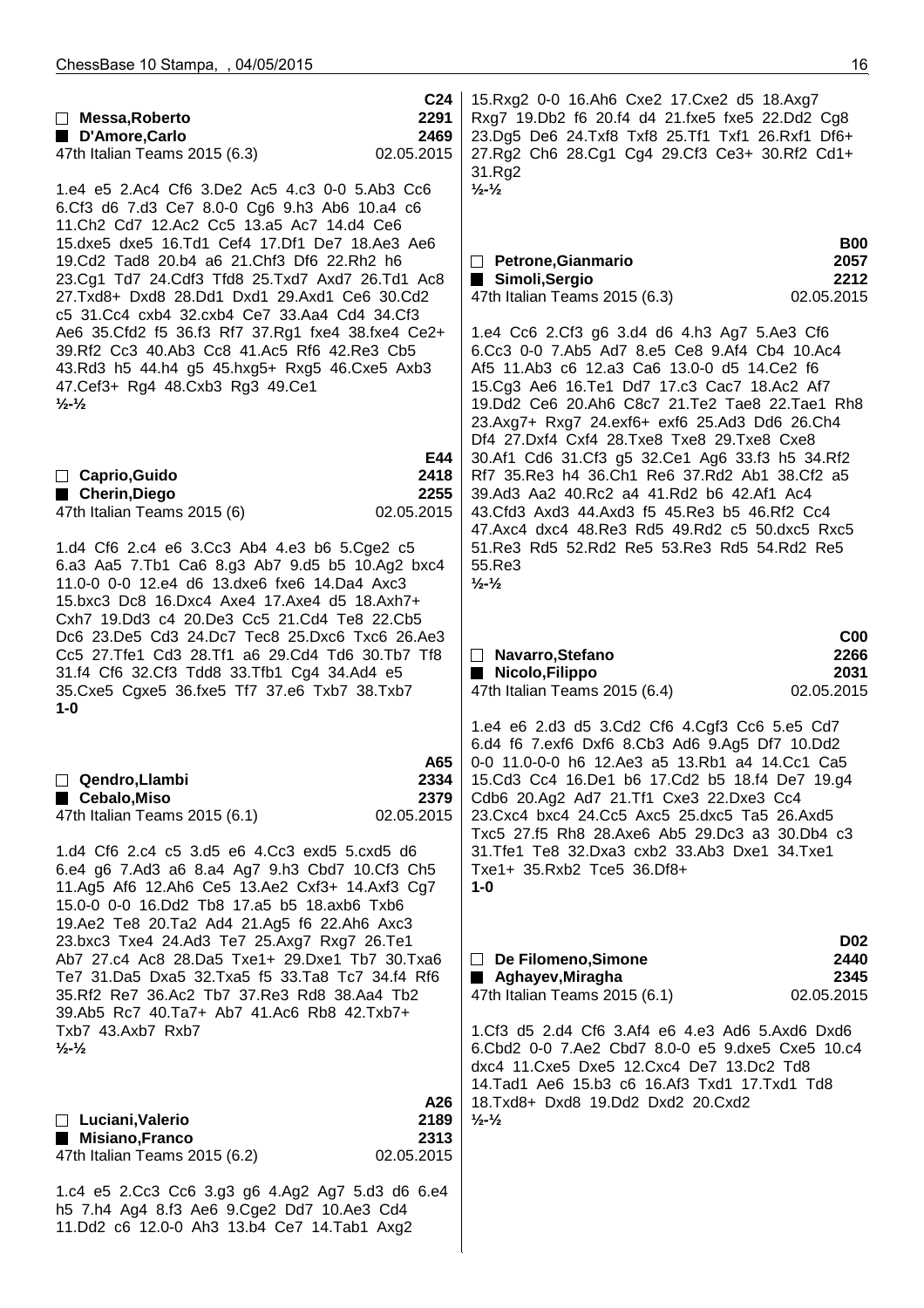|                                                                                                                                                                                                 | <b>B00</b>                                    | 6.Ae3 Axe3 7.fxe3 Ca5 8.Ab3 Cxb3                                                                                                                                                                                                                          |                                               |
|-------------------------------------------------------------------------------------------------------------------------------------------------------------------------------------------------|-----------------------------------------------|-----------------------------------------------------------------------------------------------------------------------------------------------------------------------------------------------------------------------------------------------------------|-----------------------------------------------|
| Malloni, Marcello<br>■ Yao, Stefano                                                                                                                                                             | 2348<br>2269                                  | $\frac{1}{2}$ - $\frac{1}{2}$                                                                                                                                                                                                                             |                                               |
| 47th Italian Teams 2015 (6.2)                                                                                                                                                                   | 02.05.2015                                    |                                                                                                                                                                                                                                                           | <b>B28</b>                                    |
| 1.e4 d6 2.d4 e5 3.dxe5 dxe5 4.Dxd8+ Rxd8 5.Ac4<br>Re8 6.Ae3 Cf6 7.f3 Cbd7 8.Ce2 Ac5 9.Axc5 Cxc5<br>10.Cd2 Ae6 11.Axe6 Cxe6 12.Cc4 Cd7 13.0-0-0 f6                                               |                                               | $\Box$ Stromboli, Carlo<br>Vancini, Edoardo<br>47th Italian Teams 2015 (6.4)                                                                                                                                                                              | 2339<br>2274<br>02.05.2015                    |
| 14.Cg3 Cb6 15.Ca5<br>$\frac{1}{2}$ $\frac{1}{2}$                                                                                                                                                | A13                                           | 1.e4 c5 2.Cf3 a6 3.c3 d5 4.exd5 Cf6 5.d4 cxd4<br>6.c4 e6 7.Dxd4 exd5 8.cxd5 Dxd5<br>$\frac{1}{2}$ - $\frac{1}{2}$                                                                                                                                         |                                               |
| $\Box$ Barletta, Mauro                                                                                                                                                                          | 2167                                          |                                                                                                                                                                                                                                                           |                                               |
| Di Paolo, Raffaele<br>47th Italian Teams 2015 (6.3)                                                                                                                                             | 2268<br>02.05.2015                            | $\Box$ Socko, Bartosz<br>■ Nakamura, Hikaru                                                                                                                                                                                                               | E92<br>2623<br>2798                           |
| 1.Cf3 Cf6 2.c4 e6 3.g3 d5 4.b3 Ae7 5.Ab2 0-0<br>6.Ag2 c5 7.0-0 Cc6 8.e3 Dc7 9.Cc3                                                                                                               |                                               | 47th Italian Teams 2015 (7.1)                                                                                                                                                                                                                             | 03.05.2015                                    |
| $\frac{1}{2}$ - $\frac{1}{2}$                                                                                                                                                                   | D04                                           | 1.d4 Cf6 2.c4 g6 3.Cc3 Ag7 4.e4 d6 5.Cf3 0-0<br>6.Ae2 e5 7.Ae3 exd4 8.Cxd4 Te8 9.f3 c6 10.Af2 d5<br>11.exd5 cxd5 12.0-0 Cc6 13.Cxc6 bxc6 14.Tc1 Ah6<br>15. Tb1 Af5 16. Ad3 d4 17. Axf5 dxc3 18. Ad3 cxb2                                                  |                                               |
| Quirico, Paolo<br>Sorcinelli, Francesco<br>47th Italian Teams 2015 (6.4)                                                                                                                        | 2101<br>2140<br>02.05.2015                    | 19. Txb2 Ae3 20. Axe3 Txe3 21. Ae2 De7 22. Tf2 Te8<br>23.g3 h5 24.Dd4 Td8 25.Df4 Rg7 26.Rg2 h4<br>27.Dxh4 De5 28.Df4 Dxf4 29.gxf4 Ch5 30.Af1 Cxf4+<br>31.Rg3 Ch5+ 32.Rg2 Td1 33.Tb3 Tee1 34.f4 f5                                                         |                                               |
| 1.d4 d5 2.Cf3 Cf6 3.e3 g6 4.Cbd2 Ag7 5.b4 0-0<br>6.Ae2 Cbd7 7.Ab2 b6 8.0-0 Ab7 9.Tc1 c5 10.bxc5<br>bxc5 11.c4 cxd4 12.Axd4 dxc4<br>$\frac{1}{2}$ - $\frac{1}{2}$                                |                                               | 35.Ad3 Rh6 36.Rf3 c5 37.Ta3 a6 38.Tb2 Te6<br>39.Tb8 Tde1 40.Th8+ Rg7 41.Td8 T1e3+ 42.Rf2<br>Cxf4 43.Tb3 Th3 44.Af1 Txh2+ 45.Rg3 Th1 46.Td1<br>Ch5+ 47.Rg2 Th4 48.Td7+ Rh6 49.Tc7 Tg4+ 50.Rf2<br>Cf6 51.Ad3 Tf4+ 52.Rg3 Rg5 53.Txc5 Te3+ 54.Rg2<br>Cg4     |                                               |
| $\Box$ Gilevych, Artem<br>■ lordachescu, Viorel<br>47th Italian Teams 2015 (6.1)                                                                                                                | A15<br>2393<br>2590<br>02.05.2015             | $0 - 1$                                                                                                                                                                                                                                                   | <b>D85</b>                                    |
| 1.Cf3 Cf6 2.c4 e6 3.e3 c5 4.d4 g6 5.Cc3 Ag7<br>6.Ad3 0-0 7.0-0 b6 8.De2 Ab7 9.Td1 d6 10.a3 Cc6<br>11. Tb1 cxd4 12. exd4 d5 13. Ag5 h6 14. cxd5 exd5                                             |                                               | $\Box$ Vocaturo, Daniele<br>■ Rombaldoni, Axel<br>47th Italian Teams 2015 (7.2)                                                                                                                                                                           | 2579<br>2488<br>03.05.2015                    |
| 15.Axf6 Axf6 16.Aa6 Axa6 17.Dxa6<br>$\frac{1}{2}$ - $\frac{1}{2}$                                                                                                                               | CO <sub>3</sub>                               | 1.d4 Cf6 2.c4 g6 3.Cc3 d5 4.cxd5 Cxd5 5.Ca4 Ag7<br>6.e4 Cb6 7.Ae3 0-0 8.Cf3 Cxa4 9.Dxa4 c5 10.Td1<br>cxd4 11. Cxd4 Dc7 12. Ae2 Ad7 13. Da3 a6 14. Dxe7<br>Da5+ 15.b4 Dxa2 16.0-0 Te8 17.Dc5 Cc6 18.Ac4<br>Da4 19.Cf5 Axf5 20.exf5 Ce5 21.fxg6 hxg6 22.Ad5 |                                               |
| $\Box$ Collutiis, Duilio<br>■ Cocchi, Andrea<br>47th Italian Teams 2015 (6.2)                                                                                                                   | 2477<br>2272<br>02.05.2015                    | Af8 23.Da5 Db5 24.Dxb5 axb5 25.Axb7 Tab8<br>26.Ad5 Axb4 27.Aa7 Rg7 28.Axb8 Txb8 29.Tb1 Ac3<br>30. Tfd1 b4 31.g3 Tc8 32. Rg2 Tc7 33.h3 g5 34.f4<br>gxf4 35.gxf4 Cc4 36.Axc4 Txc4 37.Rf3 Tc7 38.Td5                                                         |                                               |
| 1.e4 e6 2.d4 d5 3.Cd2 Ae7 4.Cgf3 Cf6 5.Ad3 c5<br>6.dxc5 0-0 7.0-0 Axc5 8.De2 Cc6 9.c3 b6 10.e5<br>Cd7 11.Cb3 Ae7 12.Af4 Cc5 13.Cxc5 bxc5 14.c4<br>Cb4 15.Ab1 Aa6<br>$\frac{1}{2}$ $\frac{1}{2}$ |                                               | Tb7 39. Re4 Tb6 40. Rd3 Ta6 41. Tb5 Ta2 42. Re4<br>Te2+ 43.Rf3 Th2 44.Tg1+ Rf6 45.Rg4 Tf2 46.Tg3<br>Ad2 47.Tf3 Tg2+ 48.Tg3 Tf2 49.Tf5+ Re6 50.Te5+<br>Rf6 51.Tf5+ Re6 52.Te5+ Rf6 53.Tf5+<br>$\frac{1}{2}$ $\frac{1}{2}$                                  |                                               |
| □ Calavalle, Giulio<br>Lagumina, Giulio<br>47th Italian Teams 2015 (6.3)                                                                                                                        | C <sub>28</sub><br>2234<br>2322<br>02.05.2015 | $\Box$ Rombaldoni, Denis<br>Dvirnyy, Danyyil<br>47th Italian Teams 2015 (7.3)                                                                                                                                                                             | D <sub>10</sub><br>2479<br>2536<br>03.05.2015 |
| 1.e4 e5 2.Cc3 Cf6 3.Ac4 Cc6 4.d3 Ac5 5.Ag5 h6                                                                                                                                                   |                                               | 1.d4 d5 2.c4 c6 3.cxd5 cxd5 4.Cc3 Cc6 5.Af4 e5<br>6.Axe5 Cxe5 7.dxe5 d4 8.Ce4 Db6 9.Cf3 Dxb2                                                                                                                                                              |                                               |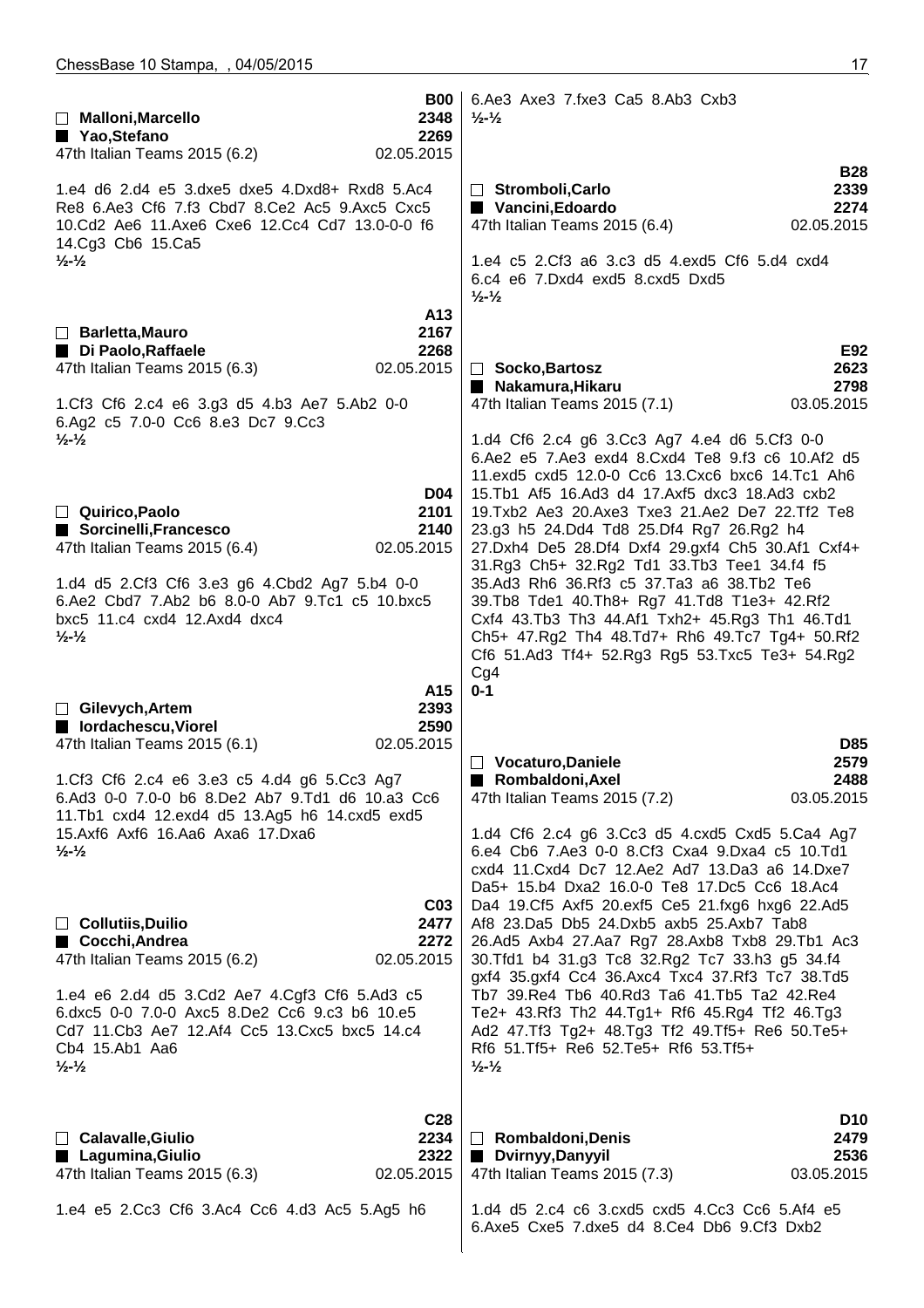**½-½**

| 10.Dxd4 Ab4+ 11.Rd1 Da3 12.Tb1 a5 13.e3 Ae6<br>14.Ab5+ Re7 15.Db6 Ad5 16.Cfd2 Ch6 17.Dc7+ Rf8<br>18. Re2 Axe4 19. Cxe4 Dxa2+ 20. Rf3 De6 21. Ad7<br>De7 22.Dxb7 Td8 23.Tbc1 g6 24.Thd1 Dxe5 25.g4<br>Rg7 26.Rg2 Cg8 27.Ae6 Ce7 28.Txd8 Txd8 29.Ac4<br>Tb8                                                                                                                                        | D <sub>25</sub><br>$\Box$ Ortega, Lexy<br>2470<br>Amato, Andrea<br>2322<br>03.05.2015<br>47th Italian Teams 2015 (7.3)<br>1.d4 d5 2.Cf3 Cf6 3.c4 dxc4 4.e3 Ag4 5.Axc4 e6                                                                                                                                                                                                                                                                                                                                                                                               |  |  |
|--------------------------------------------------------------------------------------------------------------------------------------------------------------------------------------------------------------------------------------------------------------------------------------------------------------------------------------------------------------------------------------------------|------------------------------------------------------------------------------------------------------------------------------------------------------------------------------------------------------------------------------------------------------------------------------------------------------------------------------------------------------------------------------------------------------------------------------------------------------------------------------------------------------------------------------------------------------------------------|--|--|
| $0 - 1$<br>A10<br>$\Box$ Mogranzini, Roberto<br>2494<br>Bonafede, Alessandro<br>2377<br>47th Italian Teams 2015 (7.4)<br>03.05.2015                                                                                                                                                                                                                                                              | 6.h3 Ah5 7.0-0 a6 8.Ae2 Cc6 9.Cbd2 Ad6 10.b3<br>0-0 11.Ab2 Ag6 12.Ch4 Ae4 13.Cxe4 Cxe4 14.Cf3<br>De7 15.Ad3 Cf6 16.Ce5 Cb4 17.Ab1 Tfd8 18.Df3 c5<br>19.a3 cxd4 20.Cxf7 Dxf7 21.axb4 e5 22.b5 dxe3<br>23. Dxe3 axb5 24. Txa8 Txa8 25. Dd3 Dd7 26. Td1<br>Td8 27.De2 e4 28.Ae5 De7 29.Axd6 Txd6 30.Txd6<br>Dxd6 31.Axe4 Cxe4 32.Dxe4 Dc6 33.Dd3 h6 34.g3<br>b4 35.h4 Dc5 36.De4 b6 37.Rg2 Rf7 38.g4 g6                                                                                                                                                                   |  |  |
| 1.c4 f5 2.g3 Cf6 3.Ag2 g6 4.Cc3 Ag7 5.e3 0-0<br>6.Cge2 d6 7.0-0 Cc6 8.d3 e6 9.Tb1 a5 10.b3 De8<br>11.Ab2 g5 12.Cb5 De7 13.f4 gxf4 14.exf4 e5 15.d4<br>e4 16.d5 Cb4 17.Cc1 Ca6 18.h3 Td8 19.Cd4 Ad7<br>20.Cc2 Df7 21.Ce3 Dg6 22.Rh2 h5 23.Tg1 Rf7                                                                                                                                                 | 39.h5 gxh5 40.Dh7+ Re8 41.Dg6+ Re7 42.Dg7+<br>Re8<br>$\frac{1}{2} - \frac{1}{2}$                                                                                                                                                                                                                                                                                                                                                                                                                                                                                       |  |  |
| 24.Af1 Th8 25.Ce2 Cc5 26.Cd4 Ah6 27.Cg2 Cg4+<br>28.hxg4 hxg4 29.Ch4 Axf4 30.Rg2 Txh4 31.gxh4<br>Ae3 32.Ac1 Axg1 33.Rxg1 Df6 34.Ag5 De5 35.Cc2<br>Dg3+ 36.Ag2 Cd3 37.Dd2 Ce5 38.Df4 Cf3+ 39.Rf1<br>Ch2+ 40.Rg1 Cf3+ 41.Rf1 Dxf4 42.Axf4 Cxh4 43.Rf2                                                                                                                                               | A15<br>2157<br>$\Box$ Ramondino, Renzo<br>2469<br>D'Amore, Carlo<br>47th Italian Teams 2015 (7.4)<br>03.05.2015                                                                                                                                                                                                                                                                                                                                                                                                                                                        |  |  |
| Cg6 44.Rg3 Ce5 45.Ce3 Cd3 46.Th1 Rg6 47.Af1<br>Cb4 48.a3 Ca6 49.Ae2 Cc5 50.Ad1 Ta6 51.Ac2 Ta8<br>52.Cg2 b5 53.cxb5 Axb5 54.Ae3 Cd7 55.Cf4+ Rg7<br>56. Ce6+ Rg8 57. Ad4 Ce5 58. Cxc7 Tb8 59. Rf4 Ad7<br>60.Axe5 dxe5+ 61.Rxe5 Rg7 62.Ce6+ Axe6 63.Rxe6<br>Tc8 64.Ab1 g3 65.Rxf5 e3 66.Rf4 e2 67.Rxg3 Tc3+<br>68.Rf2 Txb3 69.d6 Rf6 70.Rxe2 Tb2+ 71.Re3 Re6<br>72.Th6+ Rd7 73.Af5+<br>$1 - 0$      | 1.Cf3 Cf6 2.c4 c6 3.e3 d5 4.Dc2 a6 5.b3 Ag4<br>6.Ae2 Cbd7 7.Ab2 e6 8.0-0 Ad6 9.h3 Ah5 10.d3<br>0-0 11. Cbd2 De7 12. Tad1 e5 13. e4 Axf3 14. Cxf3 d4<br>15. Ch4 g6 16. g3 Ce8 17. Dd2 a5 18. a4 Cc5 19. Dc2<br>Cg7 20.Af3 De6 21.Ag2 f5 22.exf5 gxf5 23.f4 exf4<br>24.Axd4 fxg3 25.Tde1 Dh6 26.Axg7 Dxh4 27.Axf8<br>Dd4+ 28.Rh1 Txf8 29.Dd2 Rh8 30.Tf3 Ce4 31.Txe4<br>fxe4 32.Txf8+ Axf8 33.Axe4 Ac5 34.De1 Ad6 35.Dd2<br>Ac5 36.De1 De5 37.Rg2 Ad6 38.Dd2 Rg7 39.De2<br>Rf6 40.Dd2 Rg7 41.De2 Rf6 42.Dd2 Rg7 43.De2 h6<br>44.Dg4+ Rf6 45.De2 Dd4 46.Dd2 Re7 47.De2 Rd8 |  |  |
| E46<br>□ Brunello, Sabino<br>2540<br>Palac, Mladen<br>2581<br>47th Italian Teams 2015 (7.1)<br>03.05.2015                                                                                                                                                                                                                                                                                        | 48.Dd2 Rc8 49.Af5+ Rb8 50.Rf3 Df6 51.Dxa5 Ac7<br>52.Dc5 b6 53.De3 Dxf5+ 54.Rg2 h5 55.b4 h4 56.b5<br>c5<br>$0 - 1$                                                                                                                                                                                                                                                                                                                                                                                                                                                      |  |  |
| 1.d4 Cf6 2.c4 e6 3.Cc3 Ab4 4.e3 0-0 5.Cge2 d5<br>6.a3 Ae7 7.cxd5 exd5 8.g3 Cbd7 9.Ag2 Cb6 10.0-0<br>Te8 11.b3 a5 12.f3 c5 13.a4 Ad7 14.dxc5 Axc5<br>15.Cd4 Cc8 16.Dd3 Db6 17.Cce2 Ce7 18.Ad2 Cc6<br>19. Tad1 Te7 20. Ac1 Tae8 21. Rh1 h6 22. Dc3 Tc8<br>23.Dd3 Tce8 24.Dc3 Tc8 25.Dd3 Ta8                                                                                                        | D <sub>17</sub><br>$\Box$ Cebalo, Miso<br>2379<br>2553<br>Horvath, Csaba<br>47th Italian Teams 2015 (7.1)<br>03.05.2015                                                                                                                                                                                                                                                                                                                                                                                                                                                |  |  |
| $\frac{1}{2}$ $\frac{1}{2}$<br><b>B22</b><br>2353<br>$\Box$ Mazzilli, Piero<br>Swiercz, Dariusz<br>2622                                                                                                                                                                                                                                                                                          | 1.Cf3 d5 2.c4 c6 3.d4 Cf6 4.Cc3 dxc4 5.a4 Af5<br>6.Ce5 Cbd7 7.Cxc4 Dc7 8.g3 e5 9.dxe5 Cxe5<br>10.Af4 Cfd7 11.Ag2 f6 12.Cxe5 Cxe5 13.0-0 Td8<br>14. Axe 5 Dxe 5 15. Db 3 Td 7 16. a 5 Ae 6 17. Da 4 Td 4<br>18.Dc2 a6 19.Ta4 Tb4 20.Txb4 Axb4 21.Ta1 Axa5<br>22.Cd5 Ac7 23.Cxc7+ Dxc7 24.Ae4 g6 25.h4 0-0                                                                                                                                                                                                                                                               |  |  |
| 47th Italian Teams 2015 (7.2)<br>03.05.2015<br>1.e4 c5 2.c3 d5 3.exd5 Dxd5 4.d4 Cf6 5.Cf3 e6<br>6.Ca3 Dd8 7.Cc2 Ae7 8.Ad3 0-0 9.0-0 b6 10.De2<br>Ab7 11.dxc5 bxc5 12.Af4 Cbd7 13.Tfd1 Dc8 14.Ca3<br>Cb6 15.Ce5 Cbd5 16.Ag3 g6 17.Cac4 Ch5 18.Ca5<br>Cxg3 19.hxg3 Tb8 20.Cxb7 Dxb7 21.Tab1 Dc7<br>22.Cg4 Tfd8 23.Ac4 Rg7 24.Ab3 h5 25.De5+ Dxe5<br>26. Cxe5 Tb6 27. Td3 Af6 28. Cc4 Tbb8 29. Tbd1 | 26.h5 f5 27.Af3 Dg7 28.hxg6 hxg6 29.Td1 Df6<br>30.Td6 Td8 31.Dd2 Txd6 32.Dxd6 Rf7 33.Dc7+ De7<br>34.De5 Df6 35.Dc7+ De7 36.De5 Dd8 37.e4 Df6<br>38.Dc7+ De7 39.De5 Ac8 40.Dh8 Df8 41.De5 De7<br>42.Dh8 fxe4 43.Dh7+ Rf6 44.Dh8+ Dg7 45.Dd8+<br>Re5 46.De8+ Ae6 47.Axe4 g5 48.Ac2 Rd6 49.Dd8+<br>Rc5 50.Da5+ b5 51.Da3+ b4 52.Da5+ Rd6<br>53.Dxb4+ Rc7 54.Ad3 Ad5 55.Af1 Dh7<br>$\frac{1}{2}$ $\frac{1}{2}$                                                                                                                                                             |  |  |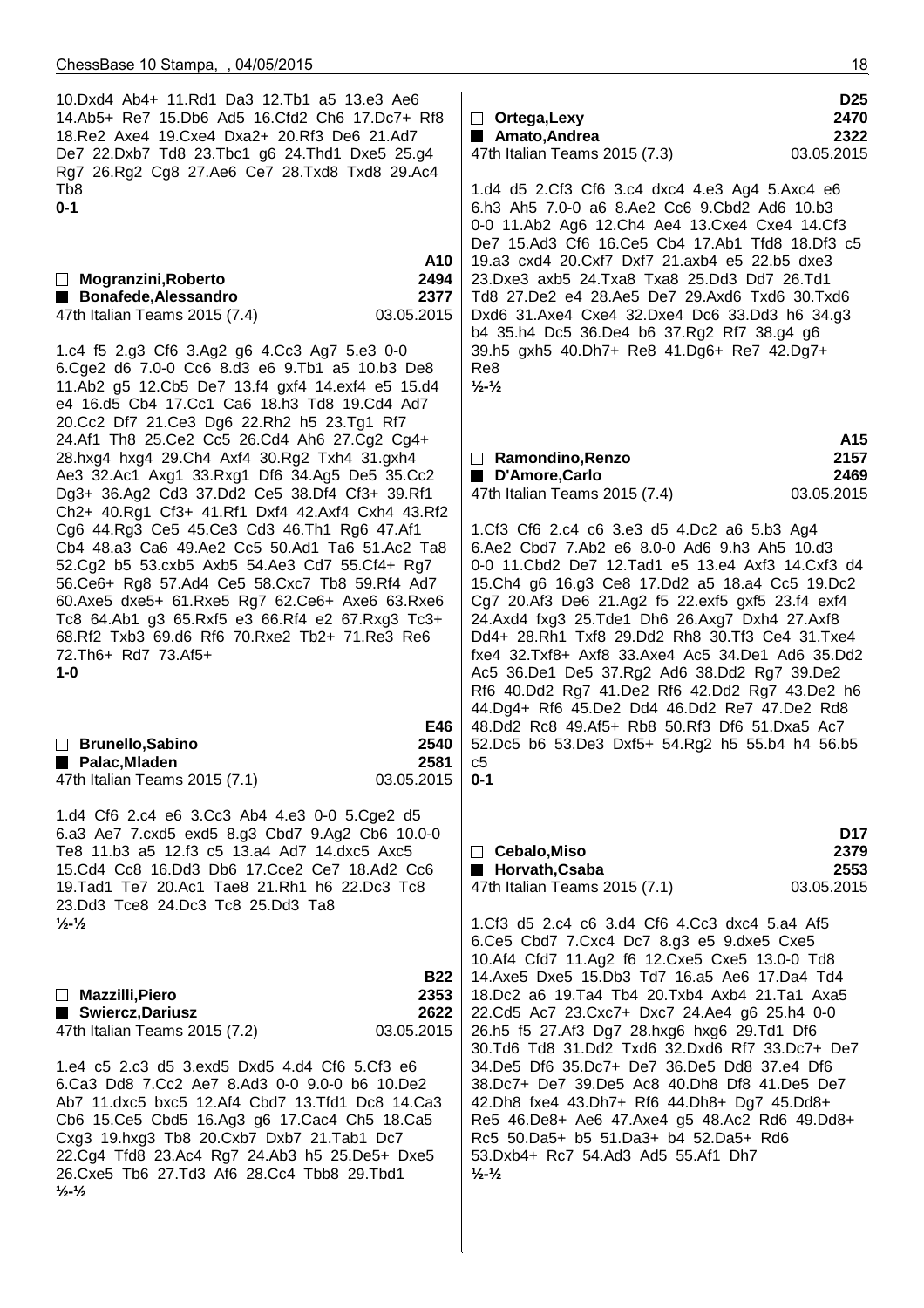| E91<br>2410<br>$\Box$ Altini, Nicola<br>■ Cacco, Christian<br>2337<br>47th Italian Teams 2015 (7.2)<br>03.05.2015                                                                                                                       | 6. Cxd4 cxd4 7. Ce2 Db6 8. Ac4 e6 9. d3 Ce7 10. a4<br>$\frac{1}{2}$ - $\frac{1}{2}$                                           |  |
|-----------------------------------------------------------------------------------------------------------------------------------------------------------------------------------------------------------------------------------------|-------------------------------------------------------------------------------------------------------------------------------|--|
|                                                                                                                                                                                                                                         | A29                                                                                                                           |  |
|                                                                                                                                                                                                                                         |                                                                                                                               |  |
| 1.d4 Cf6 2.c4 g6 3.Cc3 Ag7 4.e4 d6 5.Cf3 0-0                                                                                                                                                                                            | 2374<br>□ Schacher, Gerd                                                                                                      |  |
| 6.Ae2 Ca6 7.0-0 c5 8.d5 Cc7 9.h3 e6 10.Ae3 a6                                                                                                                                                                                           | De Eccher, Stefano<br>2209                                                                                                    |  |
| 11.e5 Cfe8 12.exd6 Cxd6 13.Axc5 Te8 14.Ab6 Dd7                                                                                                                                                                                          | 47th Italian Teams 2015 (7.2)<br>03.05.2015                                                                                   |  |
|                                                                                                                                                                                                                                         |                                                                                                                               |  |
| 15.Da4 Te7 16.Dxd7 Txd7 17.Tfd1 Cce8 18.dxe6<br>fxe6 19.Ca4 Cf7 20.Ae3 Tb8 21.Aa7 Ta8 22.Ae3<br>Tb8 23.c5 Cc7 24.Cb6 Te7 25.Ac4 Ca8 26.Cxc8<br>Txc8 27.Cg5 Tc6 28.Cxf7 Rxf7 29.Tab1 Cb6<br>30.Axe6+ Texe6 31.cxb6 Tc2 32.b4 Txa2 33.Ac5 | 1.c4 e5 2.Cc3 Cc6 3.g3 Cf6 4.Cf3 g6 5.Ag2 Ag7<br>6.d3 0-0 7.0-0 d6<br>$\frac{1}{2} - \frac{1}{2}$                             |  |
| Re8 34.g3 Af6 35. Tbc1 Tee2 36. Ae3 Tec2 37. Tb1                                                                                                                                                                                        |                                                                                                                               |  |
| Ae7 38.Td5 Af6 39.Td6 Ae7 40.Td5 Af6 41.Rg2 Tc8                                                                                                                                                                                         | C41                                                                                                                           |  |
|                                                                                                                                                                                                                                         | 2291                                                                                                                          |  |
| 42.Te1                                                                                                                                                                                                                                  | □ Messa, Roberto                                                                                                              |  |
| $1-0$                                                                                                                                                                                                                                   | Rossi, Carlo1<br>2291                                                                                                         |  |
|                                                                                                                                                                                                                                         | 03.05.2015<br>47th Italian Teams 2015 (7.3)                                                                                   |  |
|                                                                                                                                                                                                                                         |                                                                                                                               |  |
| E63<br>□ Simoli, Sergio<br>2212<br>Ladron De Guevara Pinto, Paolo<br>2316<br>47th Italian Teams 2015 (7.3)<br>03.05.2015                                                                                                                | 1.e4 e5 2.Cf3 d6 3.Ac4 Ae7 4.d4 exd4 5.Cxd4 Cf6<br>6.Cc3 0-0 7.Ab3 Cc6 8.Cxc6 bxc6 9.0-0 Cd7<br>$\frac{1}{2}$ - $\frac{1}{2}$ |  |
|                                                                                                                                                                                                                                         |                                                                                                                               |  |
| 1.Cf3 Cf6 2.c4 g6 3.g3 Ag7 4.Ag2 0-0 5.0-0 d6                                                                                                                                                                                           | A10                                                                                                                           |  |
| 6.Cc3 Cc6 7.d4 a6 8.d5 Ca5 9.Cd2 c5 10.Dc2 Tb8                                                                                                                                                                                          | 2252<br>□ Sader, Michael                                                                                                      |  |
| 11.Tb1 b5 12.b3 Ad7 13.Ab2 Dc7 14.h3 e5 15.dxe6                                                                                                                                                                                         | ■ Cherin, Diego<br>2255                                                                                                       |  |
| fxe6 16.cxb5 axb5 17.Cce4 Cd5 18.Axg7 Rxg7                                                                                                                                                                                              | 47th Italian Teams 2015 (7.4)<br>03.05.2015                                                                                   |  |
|                                                                                                                                                                                                                                         |                                                                                                                               |  |
| 19. Tbc1 Cc6 20. Cf3 Tbd8 21. Tfd1 Ae8 22. h4 De7<br>23.e3 b4 24. Cfg5 h6 25. Db2+ Cf6 26. Cxf6 Txf6<br>27.Ce4 e5 28.Cxf6 Dxf6 29.De2 Ca7 30.Dd2 Td7<br>31.Ah3 Cb5 32.Axd7 Axd7 33.Txc5 Df3 34.Txb5 Ah3                                 | 1.c4 f5 2.Cc3 Cf6 3.g3 g6 4.Ag2 Ag7 5.Tb1 0-0<br>6.b4<br>$\frac{1}{2}$ - $\frac{1}{2}$                                        |  |
| 35.Dd5                                                                                                                                                                                                                                  |                                                                                                                               |  |
| $1 - 0$                                                                                                                                                                                                                                 | <b>B32</b><br>Bertagnolli, Alexander<br>2343                                                                                  |  |
| <b>B00</b>                                                                                                                                                                                                                              | Aghayev, Miragha<br>2345                                                                                                      |  |
|                                                                                                                                                                                                                                         |                                                                                                                               |  |
| <b>Boscolo, Federico</b><br>2313                                                                                                                                                                                                        | 47th Italian Teams 2015 (7.1)<br>03.05.2015                                                                                   |  |
| Molon, Andrea<br><b>Reduction</b><br>03.05.2015<br>47th Italian Teams 2015 (7.4)                                                                                                                                                        | 1.e4 c5 2.Cf3 Cc6 3.d4 cxd4 4.Cxd4 e5 5.Cb5 d6<br>6.C1c3 a6 7.Ca3 b5 8.Cd5 Cce7 9.Ag5 Da5+                                    |  |
| 1.e4 d6 2.d4 Cf6 3.Ad3 c6 4.Cf3 Ag4 5.Cbd2 e6                                                                                                                                                                                           | 10.Ad2 Dd8 11.Ag5 Da5+ 12.Ad2 Dd8                                                                                             |  |
|                                                                                                                                                                                                                                         | $\frac{1}{2}$ - $\frac{1}{2}$                                                                                                 |  |
| 6.h3 Axf3 7.Cxf3 d5 8.e5 Cfd7 9.0-0 Ae7 10.c3 c5<br>11.Ae3 c4 12.Ac2 Cc6 13.Cd2 Ag5 14.f4 Ah6<br>15.De2 g6 16.Rh1 Ce7 17.Ag1 Dc7 18.Df3 0-0-0                                                                                           |                                                                                                                               |  |
| 19.b3 Cb6 20.a4 cxb3 21.Cxb3 Cc4 22.Dd3 Cc6                                                                                                                                                                                             | <b>B32</b>                                                                                                                    |  |
| 23.Ah2 Af8 24.Tfb1 Rd7 25.Ad1 Tc8 26.Af3 b6                                                                                                                                                                                             | $\Box$ Di Paolo, Raffaele<br>2268                                                                                             |  |
|                                                                                                                                                                                                                                         |                                                                                                                               |  |
| 27.f5 Ce7 28.fxe6+ fxe6 29.a5 Ah6 30.axb6 axb6                                                                                                                                                                                          | ■ Paltrinieri, Nicholas<br>2196                                                                                               |  |
| 31.Ta2 Ta8 32.De2 Dc6 33.Tba1 Rc7 34.Ta7+ Txa7                                                                                                                                                                                          | 47th Italian Teams 2015 (7.2)<br>03.05.2015                                                                                   |  |
| 35. Txa7+ Rd8 36. Ag3 Ae3 37. Da2 Cc8 38. Ta6 Tf8                                                                                                                                                                                       |                                                                                                                               |  |
| 39. Cc5 Db5 40. Cxe6+ Re7 41. Cxf8 Cd2 42. Da3+                                                                                                                                                                                         | 1.e4 c5 2.Cf3 Cc6 3.d4 cxd4 4.Cxd4 e5 5.Cb5 d6                                                                                |  |
|                                                                                                                                                                                                                                         |                                                                                                                               |  |
| Re8 43.Da4 Dxa4 44.Txa4 Ce7 45.Ta8+ Rf7 46.e6+                                                                                                                                                                                          | 6.C1c3 a6 7.Ca3 b5 8.Cd5 Cce7 9.Ag5 Da5+                                                                                      |  |
| Rf6 47.Ae5+ Rg5 48.Cxh7+ Rh6 49.Cf6 Cf5 50.Th8+                                                                                                                                                                                         | 10.Ad2 Dd8 11.Ag5 Da5+ 12.Ad2 Dd8                                                                                             |  |
| Rg5                                                                                                                                                                                                                                     | $\frac{1}{2}$ $\frac{1}{2}$                                                                                                   |  |
| $1-0$                                                                                                                                                                                                                                   |                                                                                                                               |  |
|                                                                                                                                                                                                                                         |                                                                                                                               |  |
|                                                                                                                                                                                                                                         |                                                                                                                               |  |
|                                                                                                                                                                                                                                         | A84                                                                                                                           |  |
| <b>B30</b>                                                                                                                                                                                                                              | <b>Marsili, Riccardo</b><br>2210<br>$\Box$                                                                                    |  |
| 2419                                                                                                                                                                                                                                    | 2101                                                                                                                          |  |
| $\Box$ Lostuzzi, Manlio                                                                                                                                                                                                                 | ■ Quirico, Paolo                                                                                                              |  |
| Quinn, Mark<br>2397                                                                                                                                                                                                                     | 03.05.2015<br>47th Italian Teams 2015 (7.3)                                                                                   |  |
| 47th Italian Teams 2015 (7.1)<br>03.05.2015                                                                                                                                                                                             |                                                                                                                               |  |
|                                                                                                                                                                                                                                         |                                                                                                                               |  |
| 1.e4 c5 2.Cf3 Cc6 3.Cc3 g6 4.Ab5 Ag7 5.0-0 Cd4                                                                                                                                                                                          | 1.d4 e6 2.c4 f5 3.Cc3 Cf6 4.g3 Ae7 5.Ag2 0-0<br>6.Cf3 d6 7.0-0 a5 8.Dc2 Cc6 9.a3<br>$\frac{1}{2}$ $\frac{1}{2}$               |  |